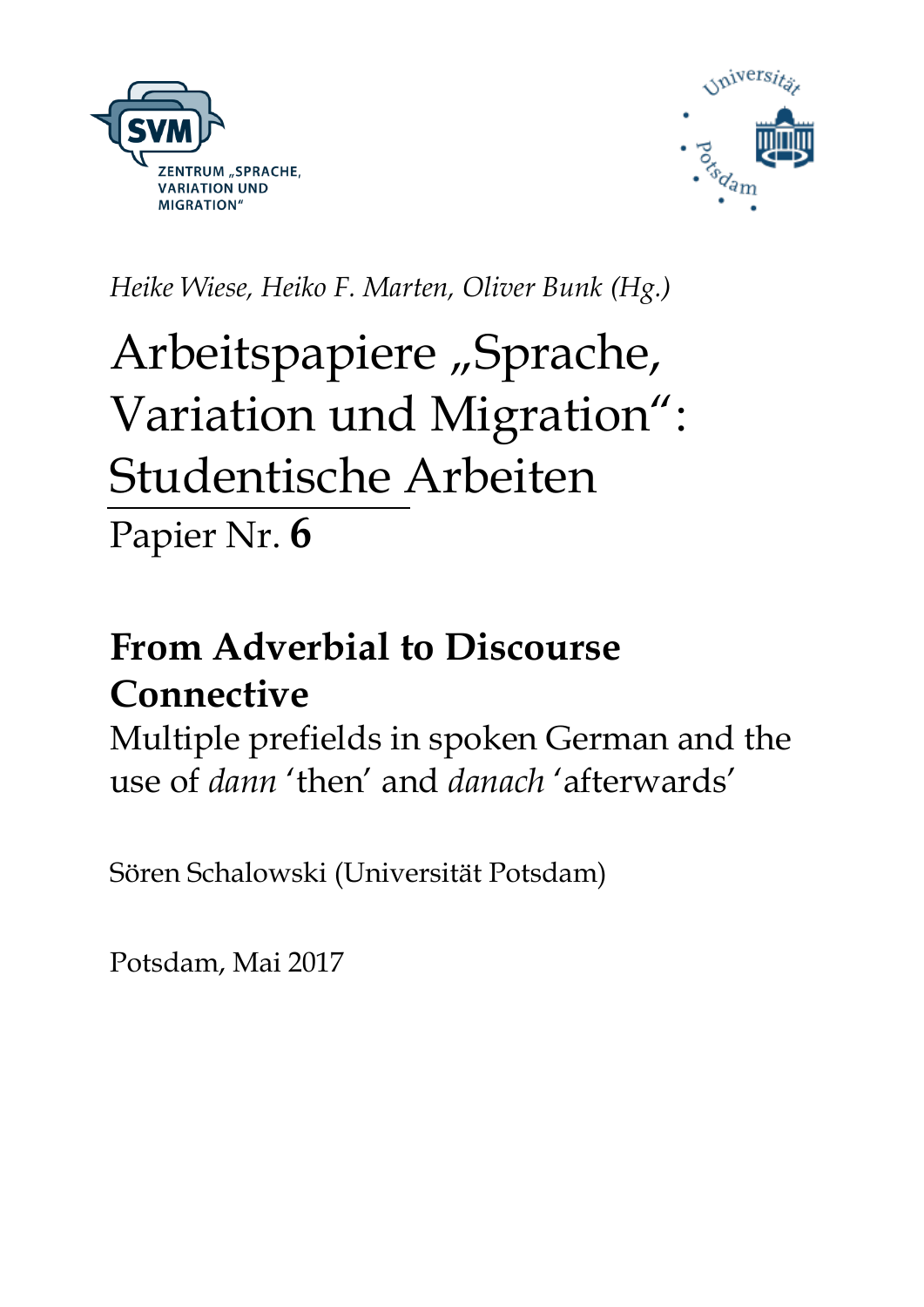#### **From Adverbial to Discourse Connective**

Multiple prefields in spoken German and the use of *dann* 'then' and *danach*  'afterwards'

> Sören Schalowski (Universität Potsdam)

#### **Zusammenfassung (deutsch)**

Der Beitrag beschäftigt sich mit nicht kanonischen, mehrfachen Vorfeldern im gesprochenen Deutsch, in denen eine adverbiale Konstituente einer weiteren präverbalen Konsitutente im deklarativen Hauptsatz vorangeht. Damit verstoßen die entstehenden AdvXV-Sätzen gegen die Verb-zweit-Beschränkung im Deutschen. Die folgende Untersuchung basiert auf Korpusanalysen und zeigt zunächst, dass die Wortfolge nicht Resultat von willkürlicher Variation ist. Anschließend steht folgende Frage im Fokus: Was sind die Lizensierungsbedingungen für diese Konstruktion? Es wird gezeigt, dass zwei unterschiedliche Bedingungen das Auftreten von AdvXV-Konstruktionen motivieren: (i) die gleichzeitige syntaktische Markierung von Framesetter und Topik, (ii) die syntaktische Markierung von temporalen Diskurskonnektoren. Im letzten Fall werden die adverbialen Konnektoren "dann" und "danach" im Adv-slot der AdvXV-Konstruktion benutzt. Die Verwendung der Adverbiale in dieser nicht-kanonischen syntaktischen Position deutet darauf hin, dass "dann" und "danach" sich in der Entwicklung von einer lexialischer Kategorie zu einer diskurs-funktionalen Kategorie befinden und sich damit zu einem Konnektor auf Diskursebene entwickeln. Mit der Besetzung des linken Satzrandes befinden sich die Adverbialbestimmungen in AdvXV-Sätzen an einem Verbindungspunkt, wo sie zwei Diskurseinheiten miteinander verknüpfen. Diese Funktion wird in dieser satzinitialen Position explizit markiert.

#### **Abstract (englisch)**

This paper is concerned with a corpus-based investigation of non-canonical, multiple prefields in spoken German where an adverbial constituent linearly precedes another preverbal constituent in a declarative main clause, in short AdvXV. This construction violates the verb second constraint of German. After showing that this serialization is not an instance of random variation and that it has distinctive grammatical properties, the overall question will be: What are the licensing conditions of this construction? It will be shown that one has to distinguish between two triggers of the AdvXV construction: (i) the simultaneous syntactic marking of a frame setter and a topic, (ii) the syntactic marking of temporal discourse connectives. In the latter case the connective adverbs *dann* 'then' and *danach* 'afterwards' are used in the Adv-slot of AdvXV. Their use in this non-canonical syntactic position indicates the development of *dann* and *danach* from a lexical category to a discourse-functional category, namely to a connective at discourse level. Placement at the left edge in AdvXV, and therefore at the connecting point of two discourse units, marks this function explicitly.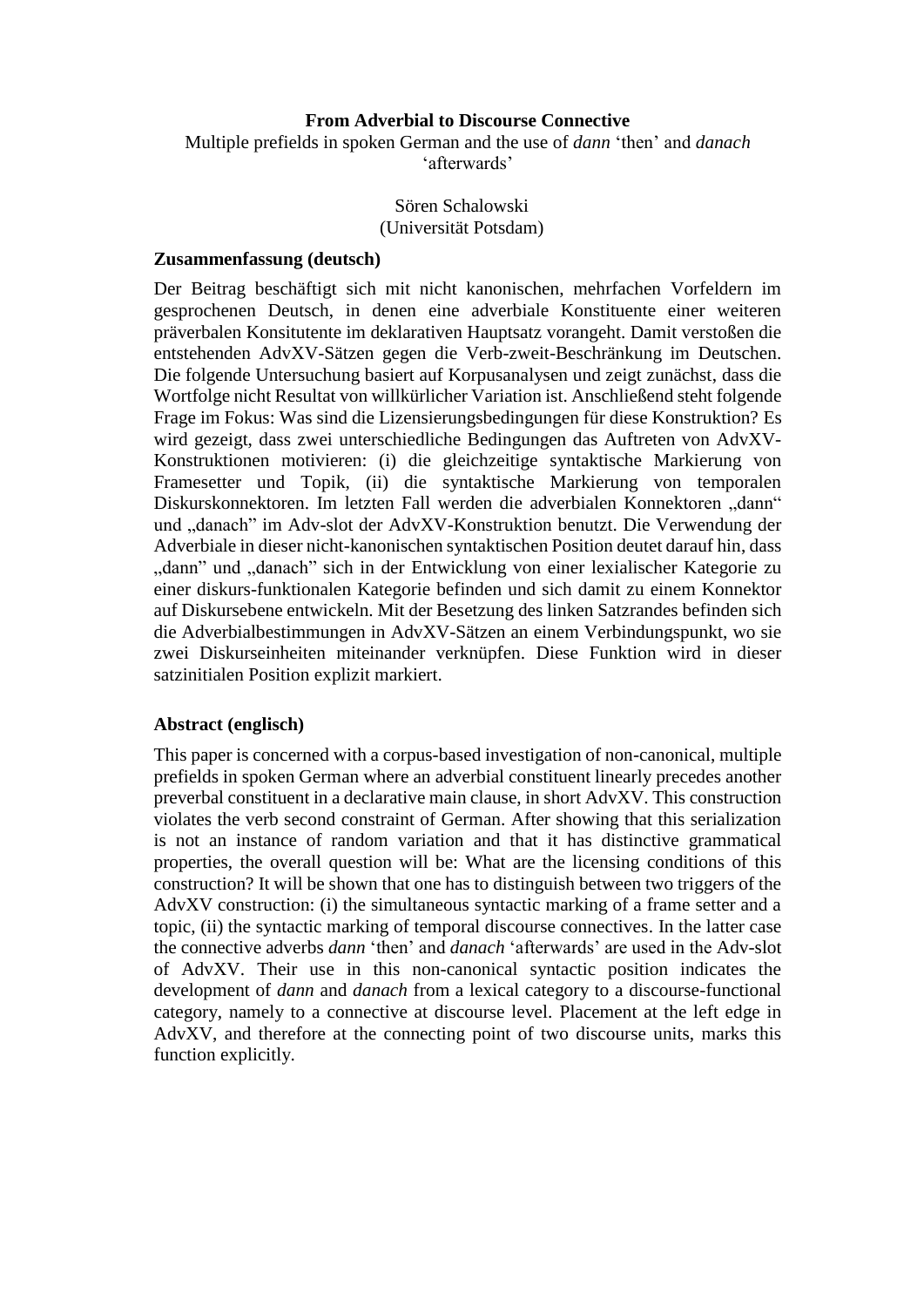# **CONTENTS**

| 2.1  |                                           |                                                                                                                                 |
|------|-------------------------------------------|---------------------------------------------------------------------------------------------------------------------------------|
| 2.2. |                                           |                                                                                                                                 |
| 2.3  |                                           |                                                                                                                                 |
|      |                                           |                                                                                                                                 |
|      |                                           |                                                                                                                                 |
|      |                                           |                                                                                                                                 |
|      |                                           |                                                                                                                                 |
|      |                                           |                                                                                                                                 |
|      |                                           |                                                                                                                                 |
|      |                                           |                                                                                                                                 |
|      |                                           |                                                                                                                                 |
|      |                                           |                                                                                                                                 |
|      |                                           |                                                                                                                                 |
|      |                                           |                                                                                                                                 |
| 5.1  |                                           |                                                                                                                                 |
|      |                                           |                                                                                                                                 |
|      |                                           |                                                                                                                                 |
|      |                                           |                                                                                                                                 |
|      | 4.1.1<br>4.1.2<br>4.2.1<br>4.2.2<br>4.2.3 | THE DEVELOPMENT TOWARDS DISCOURSE CONNECTIVES: TEMPORAL<br>5.2 DANN 'THEN' AND DANACH 'AFTERWARDS' AS DISCOURSE CONNECTIVES  30 |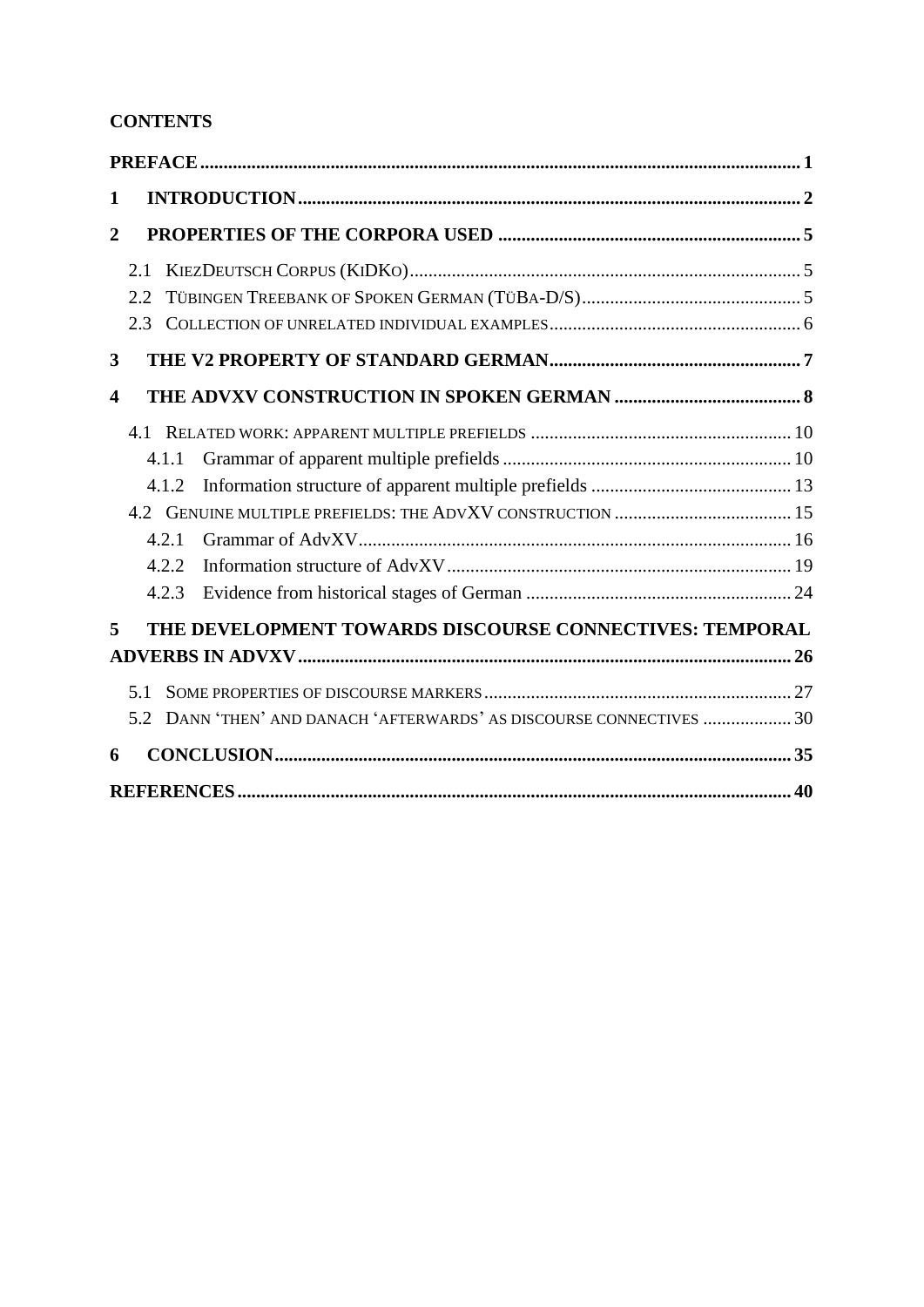# **LIST OF TABLES**

|  |  | Table 2: Distinction between two types of AdvXV (AdvXV <sub>temporal</sub> and AdvXV <sub>frame-topic</sub> )  34 |  |
|--|--|-------------------------------------------------------------------------------------------------------------------|--|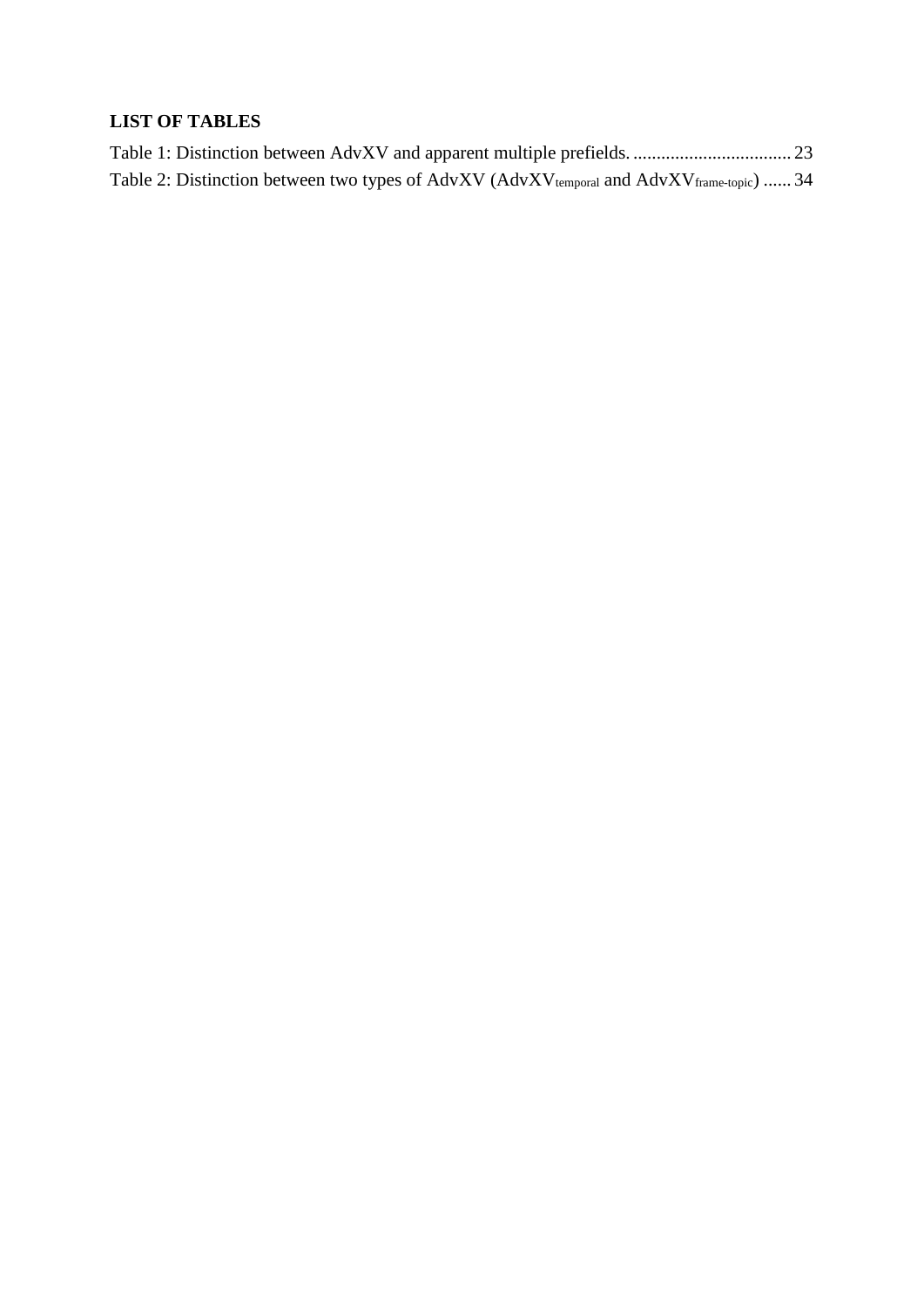# <span id="page-4-0"></span>**Preface**

This is Sören Schalowski's last paper: he died after completing a pre-final version. His friends Ulrike Freywald, Ines Rehbein, and Horst Simon have undertaken only editorial revisions. The paper was based on Sören's contribution to a workshop "Conjunctions vs. Contextualizers: Between Clauses and Discourse Units" at Charles University Prague (18-19 Nov 2011).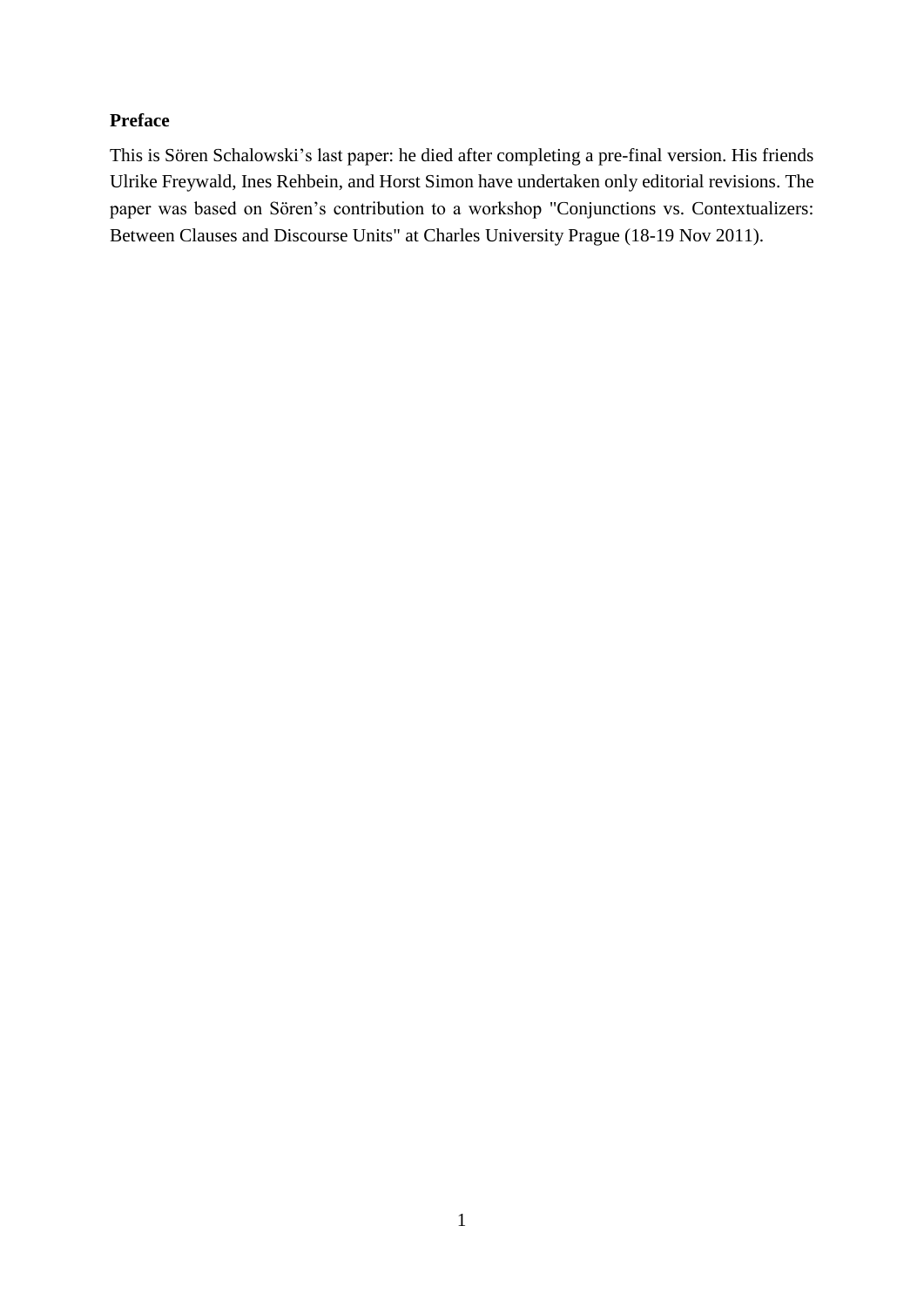1

# <span id="page-5-0"></span>**1 Introduction<sup>1</sup>**

Standard German<sup>2</sup> adheres to the verb second  $(V2)$  constraint according to which the prefield of a canonical declarative main clause has to be occupied by exactly one constituent, regardless of its syntactic function (Bierwisch, 1963) (1). The prefield is defined as the topological domain preceding the finite verb (Drach, 1937). It follows from the V2 constraint that declaratives containing more than one discrete preverbal constituent are normally judged as ungrammatical. However, in spoken German one can detect violations of the usually very robust V2 constraint where two discrete constituents occur sentence-initially (2). This V3 word order type will be referred to as AdvXV, meaning that an adverbial constituent (Adv) precedes another sentence constituent (X), both occurring in front of the finite verb of a declarative main clause.

- (1) [*Den* Zionismus] **gab** es allerdings schon früher. the Zionism gave it however already earlier 'However, there was Zionism before.' (German Corpora from the web (DECOW2012): 2611)
- (2) a*.* [*In anderen Städten*] [*das*] *gibt es nicht.* In other cities that gives it not 'In other cities that doesn't exist.' (TV report, 15 Oct 2012)
	- b. [*dann*] [*ich*] **sehe** *jetzt Don Giovanni von Mozart* then I see now Don Giovanni from Mozart 'Then I'll see Don Giovanni by Mozart now.' (Tübingen Treebank of Spoken German (TüBa-D/S), s2852)

The German AdvXV construction was first examined in the context of second language acquisition where it was claimed that this pattern constitutes one of the developmental stages when acquiring German as a second language (Meisel et al., 1981; Clahsen, 1984; Pienemann, 2005), independent of a written or spoken register. This suggests that AdvXV might be a construction of an L2 grammar. However, the production of AdvXV in the urban vernacular Kiezdeutsch (Wiese, 2009, 2011a, 2012; Wiese et al., 2009; Wiese et al., 2012) by speakers with German as (one of) their native language(s) as well as by speakers outside a multilingual

 $1$ <sup>1</sup> This work was supported by a grant from the German Research Association (DFG) awarded to the

Collaborative Research Centre (SFB) 632 "Information Structure". Thanks are due to Heike Wiese and Leonie Cornips for advice as well as to two anonymous reviewers for helpful comments.

<sup>&</sup>lt;sup>2</sup> By Standard German I am referring to conceptually written, hence planned and formal varieties of German (see the model of medial and conceptual orality and literacy proposed by Koch and Oesterreicher, 1994).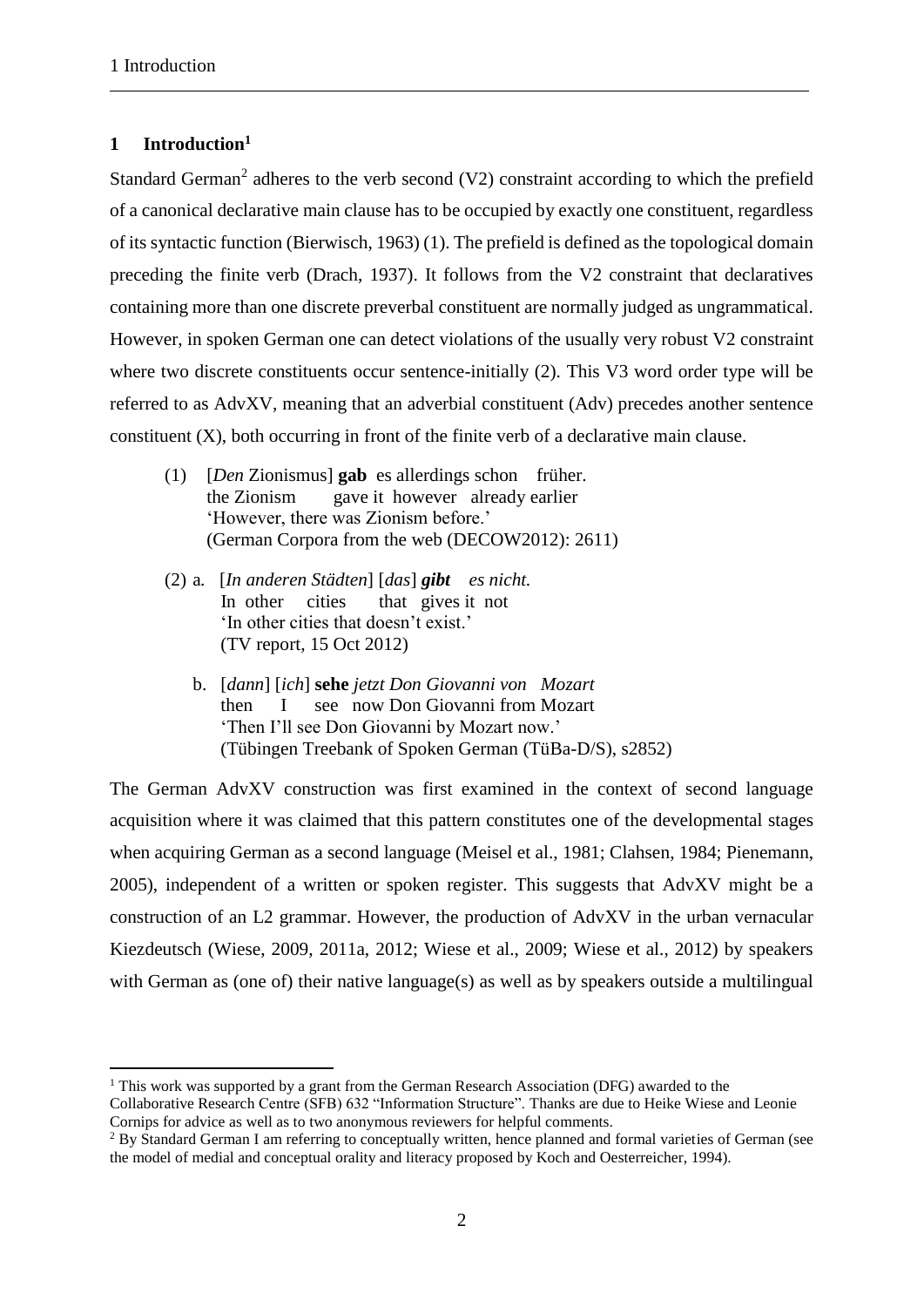setting calls for an explanation of the occurrence of that construction that cannot be traced back to an incomplete L2 grammar.

In this paper, I will show that AdvXV deviates systematically from another construction where two constituents appear sentence-initially, namely cases of "apparent" multiple prefields (Müller, 2003, 2005a).

After drawing this distinction, I will examine the licensing conditions of AdvXV. I will show that this word order pattern can best be analysed at the interface between syntax and discourse pragmatics. I will argue that AdvXV can represent two different types of discourse-pragmatic constructions which are realized by this word order pattern.

One type of AdvXV is driven by an alignment between information structure and syntactic structure: the simultaneous marking of a frame setter and a topic within a single utterance (see (2a) above). This information-structural analysis has already been proposed for the occurrence of AdvXV in Kiezdeutsch (Wiese, 2009, 2011a, 2012; Wiese et al., 2009; Wiese et al., 2012). I will extend this analysis to the occurrence of AdvXV in spoken German in general (see section 4.2). Additional evidence for the suggested analysis is gathered from historical stages of German, i.e. Middle Low German (MLG) and Early New High German (ENHG). I will refer to this first type as AdvXVframe-topic.

The second type of AdvXV results from the marking of a temporal connective at the discourse level (see (2b)), henceforth called AdvXV<sub>temporal</sub>. This analysis is based on the different semantics of the lexical material that can occupy the Adv slot in AdvXV. Whereas frame setting adverbials only scope over the subsequent predication (2a), connective adverbials like *dann* 'then' establish a temporal relation between two discourse units (2b). I will take a closer look at this second type of adverbial and its use in the noncanonical AdvXV pattern and restrict myself to the two connective adverbs *dann* 'then' and *danach* 'afterwards' (see section 5). I claim that their occurrence in this non-canonical syntactic position indicates the development of these temporal adverbs from a lexical to a discourse functional category, namely a connective at discourse level. The placement of *dann* or *danach* at the left edge of a clause via  $AdvXV - and$  therefore in between the two connected utterances – marks their discourse function explicitly. In other words, as a result of their peripheral position, these two temporal adverbs obtain a discourse-pragmatic interpretation. By their syntax the two adverbs share many properties with discourse markers, which prototypically occupy the same syntactically peripheral slot. Just like the AdvXV<sub>frame-topic</sub>-construction, the AdvXV<sub>temporal</sub>construction has also a correlate in the MLG period.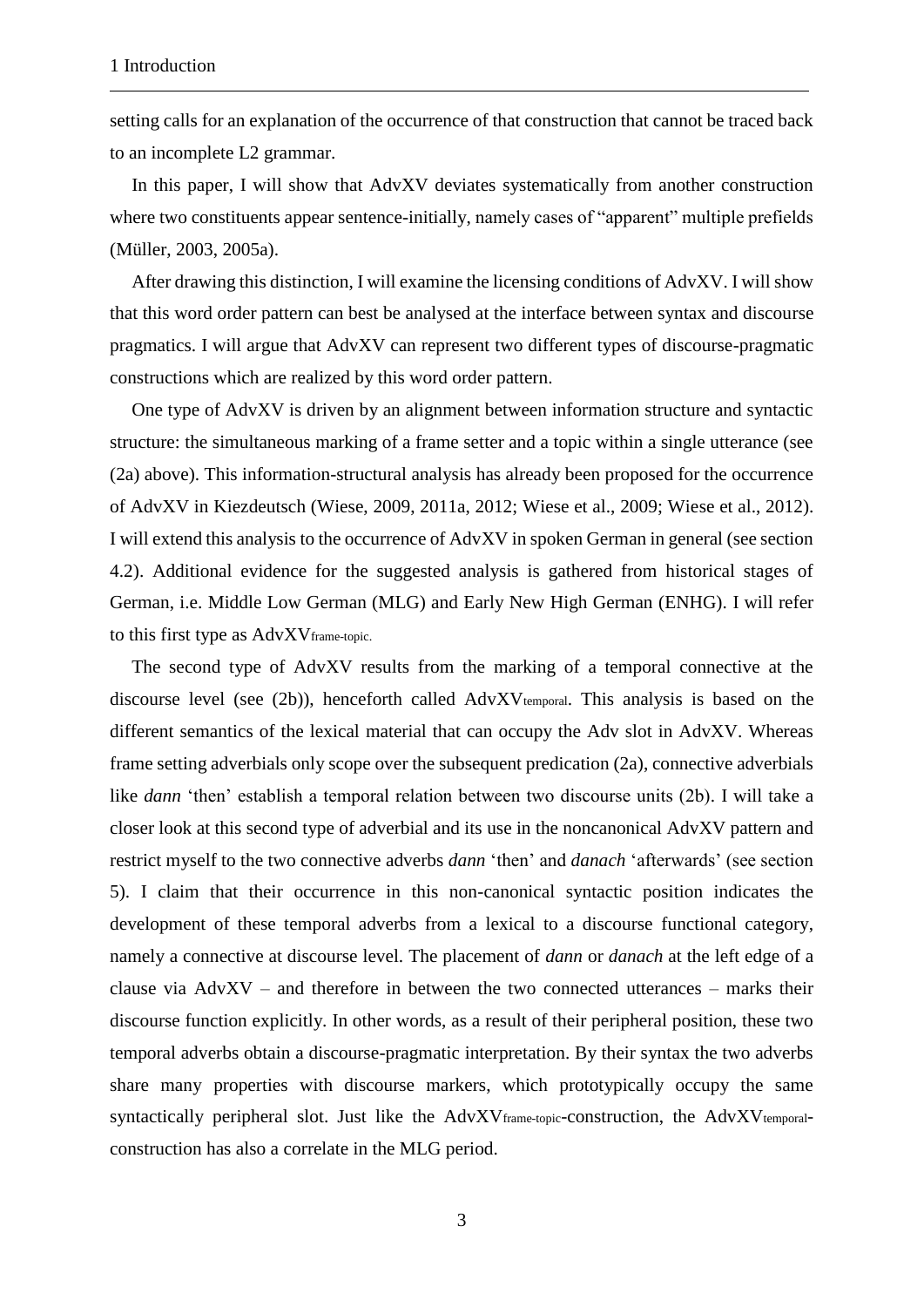The paper is structured as follows. In section 2, I will introduce the three corpora of spoken German used for this study. Section 3 will briefly illustrate the V2 constraint of Standard German. In section 4, I will outline the word order variation detectable in the prefield of spoken German, the AdvXV construction. I will show that AdvXV behaves grammatically differently from another type of V2 violation where multiple constituents appear preverbally, the so-called "apparent" multiple prefields. In section 5 I will give a discourse-pragmatic motivation for the occurrence of AdvXV and justify the necessity to subdivide the AdvXV pattern into two different constructions.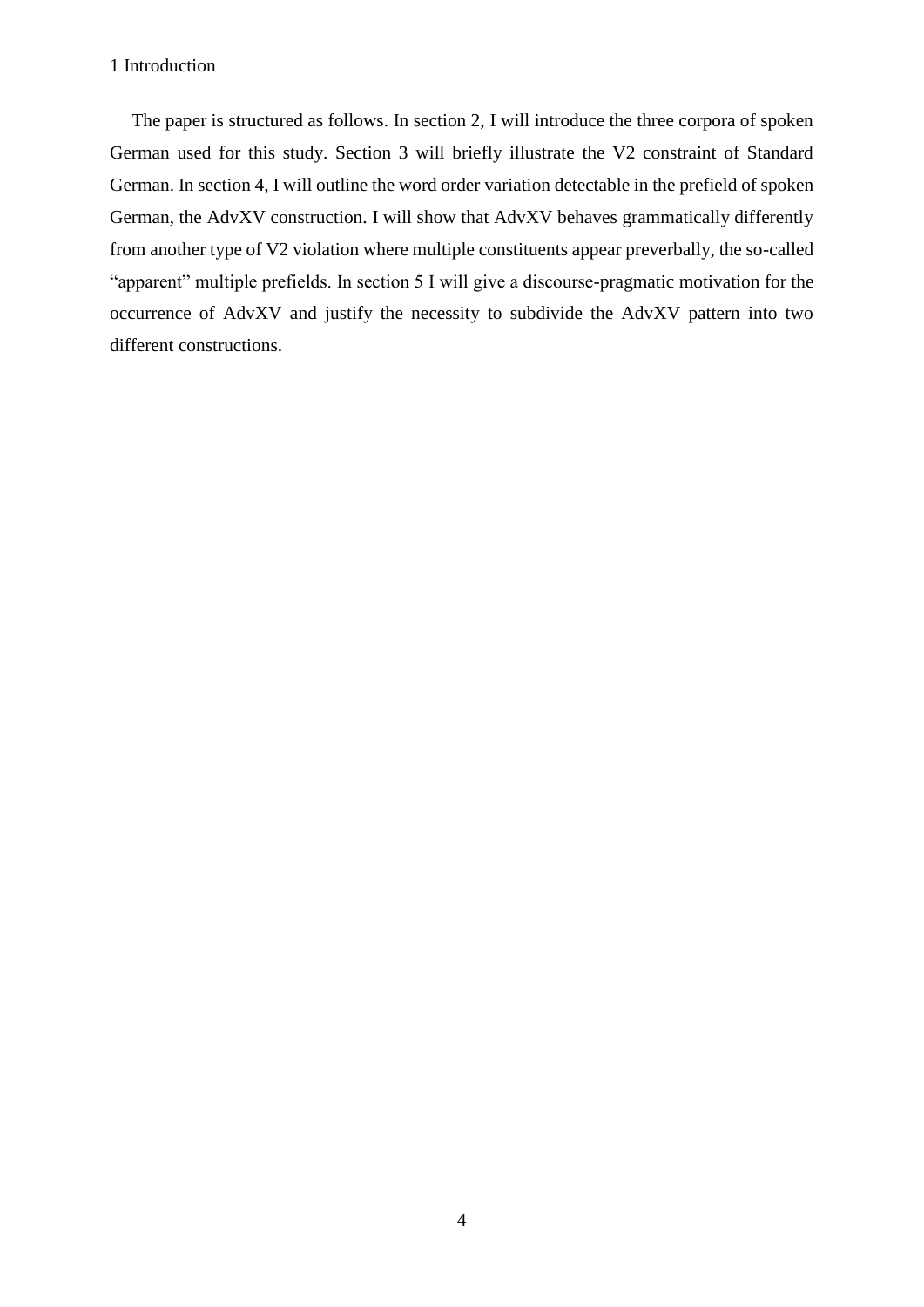#### <span id="page-8-0"></span>**2 Properties of the corpora used**

Throughout the paper, whenever data of 'spoken German' are used this refers to three different sources containing spontaneous speech of German: first, the KiezDeutsch Corpus (KiDKo) (Wiese et al., 2012), second, the Tübingen Treebank of Spoken German (TüBa-D/S) (Stegmann et al., 2000), and, third, a small collection of linguistic examples culled from everyday conversations, academic discussions, radio interviews, TV shows, etc. These three sources constitute the empirical basis for the investigation of the AdvXV pattern.

#### <span id="page-8-1"></span>**2.1 KiezDeutsch Corpus (KiDKo)**

The first corpus, the KiezDeutsch Corpus (KiDKo), is currently being constructed as part of the project "The KiezDeutsch Corpus. Analyses at the Periphery" at the University of Potsdam.<sup>3</sup> The term *Kiezdeutsch* (lit. 'hood German') refers to new linguistic practices that have emerged among adolescents in multiethnic urban areas of Germany, such as Berlin (Wiese, 2009, 2012).<sup>4</sup> KiDKo contains spontaneous conversations in multiethnic neighbourhoods, based on selfrecordings of seventeen adolescent anchor speakers who live in Berlin-Kreuzberg, a multiethnic district of Berlin (corpus size: approx. 228,000 tokens). It is supplemented by self-recordings made by six adolescent anchor speakers of the same age from the monoethnic neighbourhood Berlin-Hellersdorf who have a comparable socio-economic background (corpus size: approx. 105,000 tokens). The anchor speakers recorded informal peer conversations with their friends. The recordings are transcribed and each audio file is aligned with its respective transcription.<sup>5</sup>

#### <span id="page-8-2"></span>**2.2 Tübingen Treebank of Spoken German (TüBa-D/S)**

The second corpus, the Tübingen Treebank of Spoken German (TüBa-D/S), assembles spontaneous German dialogues. These dialogues are based on role plays from the domain of appointment scheduling (meetings, dinner, etc.). The audio files were manually transcribed and parsed. The TüBa-D/S has a size of approx. 36,000 sentences, corresponding to 380,000 tokens.

1

<sup>&</sup>lt;sup>3</sup> The project (PI: Heike Wiese) is part of the Collaborative Research Centre "Information structure" (SFB 632) at the University of Potsdam, Humboldt-University Berlin and Free University Berlin, funded by the German Research Foundation (DFG).

<sup>4</sup> For a more detailed description of Kiezdeutsch see section 4.

<sup>&</sup>lt;sup>5</sup> For further details see: [http://www.kiezdeutschkorpus.de/index\\_en.html.](http://www.kiezdeutschkorpus.de/index_en.html)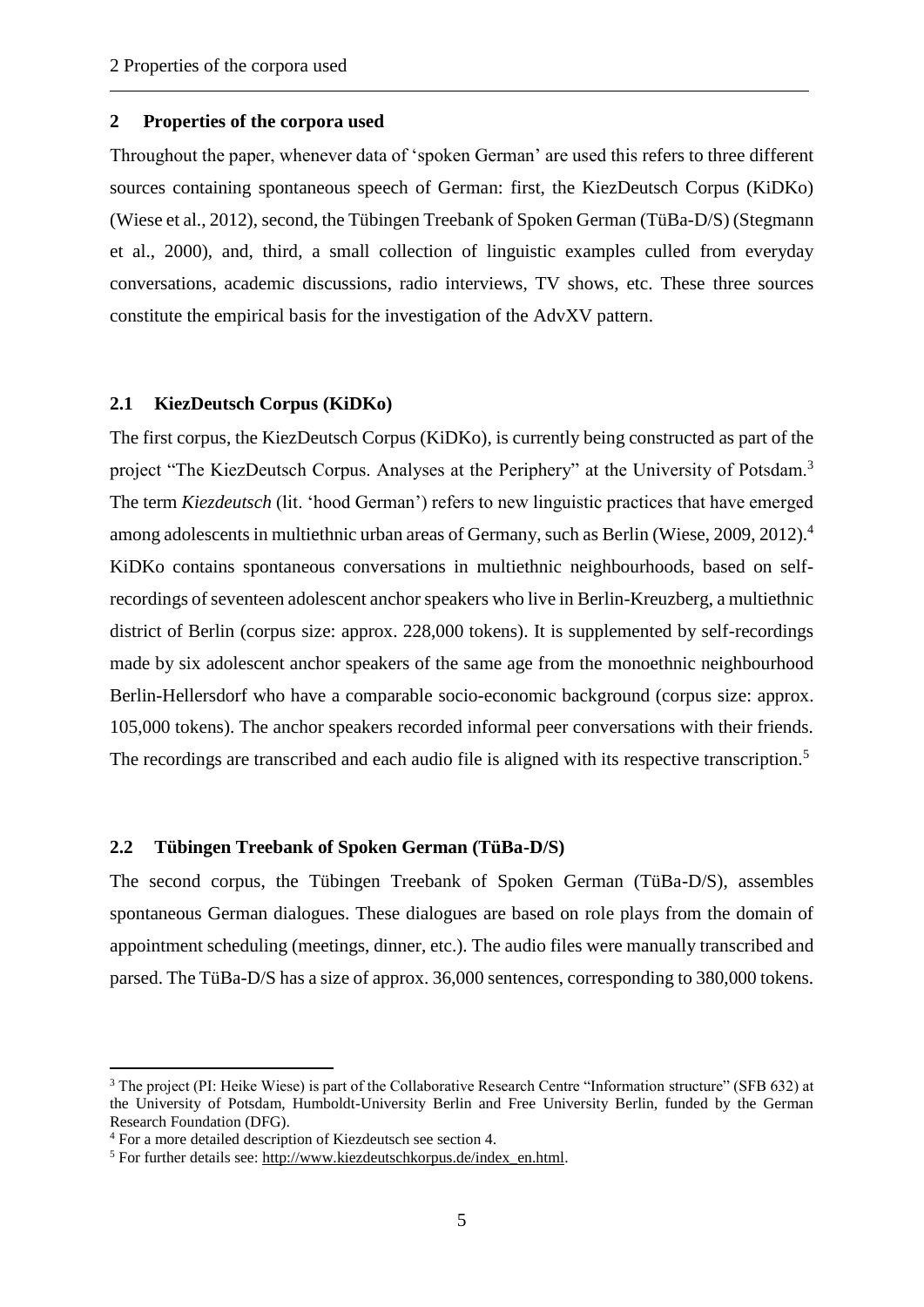#### <span id="page-9-0"></span>**2.3 Collection of unrelated individual examples**

The third source of data is a loose collection of AdvXV instances which were gathered and documented from spontaneous speech production. The respective communication situations range from informal conversations, for example in private talk, in the public space, in talk shows and so on, to semi-formal discourse, such as radio/TV interviews, scientific presentations delivered at workshops or conferences and academic discussions. This additional data serves as a supplement, because AdvXV seems to be a phenomenon with rather low frequencies. Therefore it is necessary to maximize the empirical basis in terms of authentic production data in order to increase the validity of the grammatical analysis of this phenomenon.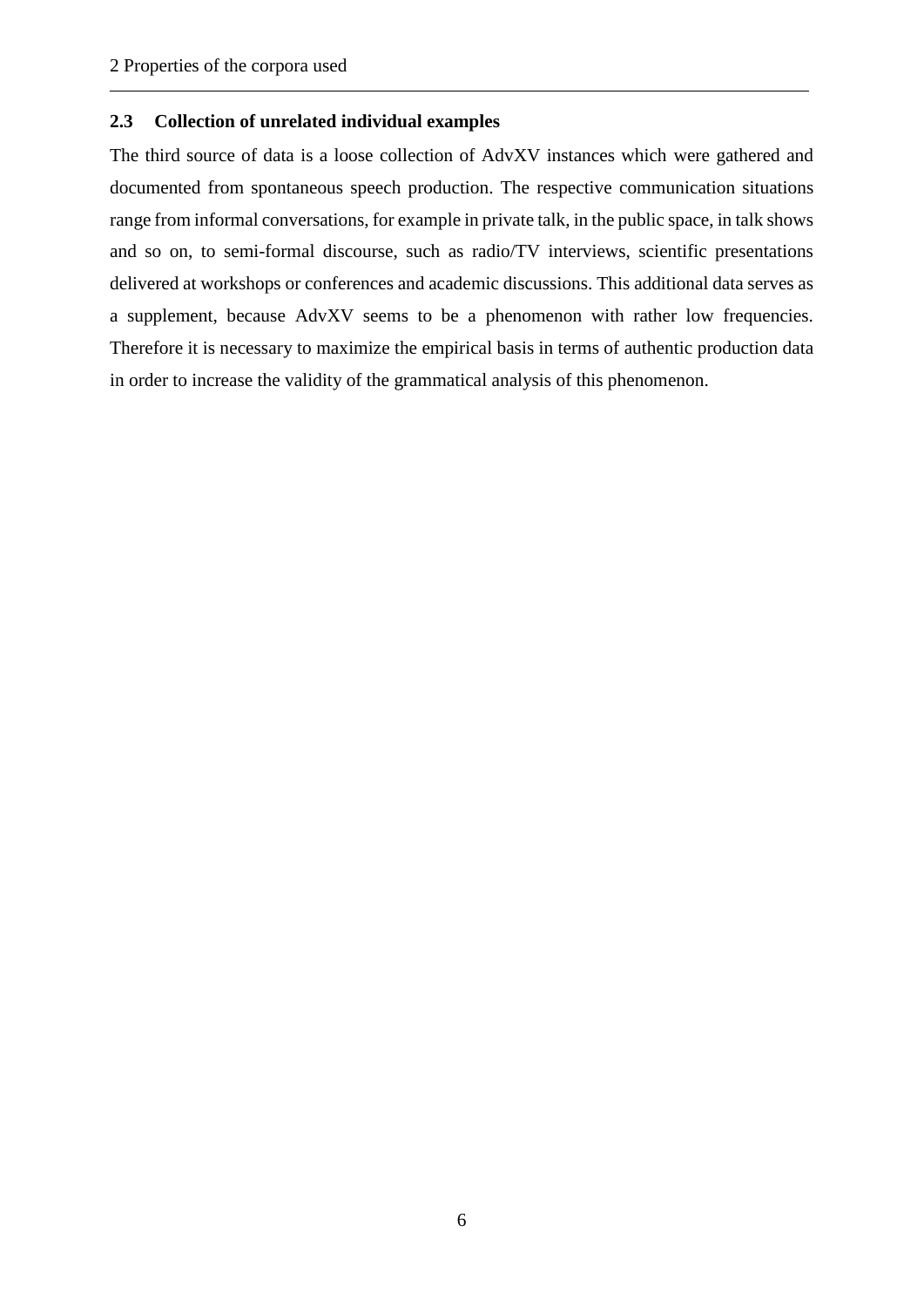# <span id="page-10-0"></span>**3 The V2 property of Standard German**

As briefly mentioned at the beginning, German belongs to the group of verb-second languages – just as most other Germanic languages do (e.g., Dutch, Danish, Swedish, and Norwegian). In V2 languages the finite verb typically occurs in the second position of declarative main clauses and one constituent linearly precedes it. Following Drach's (1937) topological analysis of German sentence structure, this preverbal position will be referred to as the prefield. Most commonly, the prefield is occupied by the subject (3a). However, this position is not restricted to subjects. It can be the host for a variety of constituents, such as objects (3b) and adverbials (3c).

(3) a. [*Eine Gartenlaube*] *brannte in voller Ausdehnung* an arbour burned in full expansiveness 'An arbour burned completely.'

(DECOW2012: 456)

- b. [*den titel*] *mag ich gar nicht* the title like I PTCL not 'I don't like the title.' DECOW2012: 128313)
- c. [*Gestern*] *war meine Freundin Annette da* yesterday was my friend Annette there 'Yesterday my friend Annette was here.' (DECOW2012: 239389)

The only necessary condition is that it is exactly one single constituent that precedes the finite verb (Bierwisch, 1963). Thus, whenever a declarative main clause starts with a constituent different from the subject of the clause, the subject must follow the finite verb, like in (3b, c). If there is more than one preverbal constituent the sentence is ruled out in Standard German (4):

(4) \*[*Gestern*] [*meine Freundin Annette*] *war da* yesterday my friend Annette was there 'Yesterday my friend Annette was here.'

However, based on the investigation of the three corpora introduced above, I claim that structures of the AdvXV type such as in (4) cannot be categorically excluded from the grammar of German, as done by descriptive grammars of German (e.g. Zifonun et al., 1997; Duden, 2005).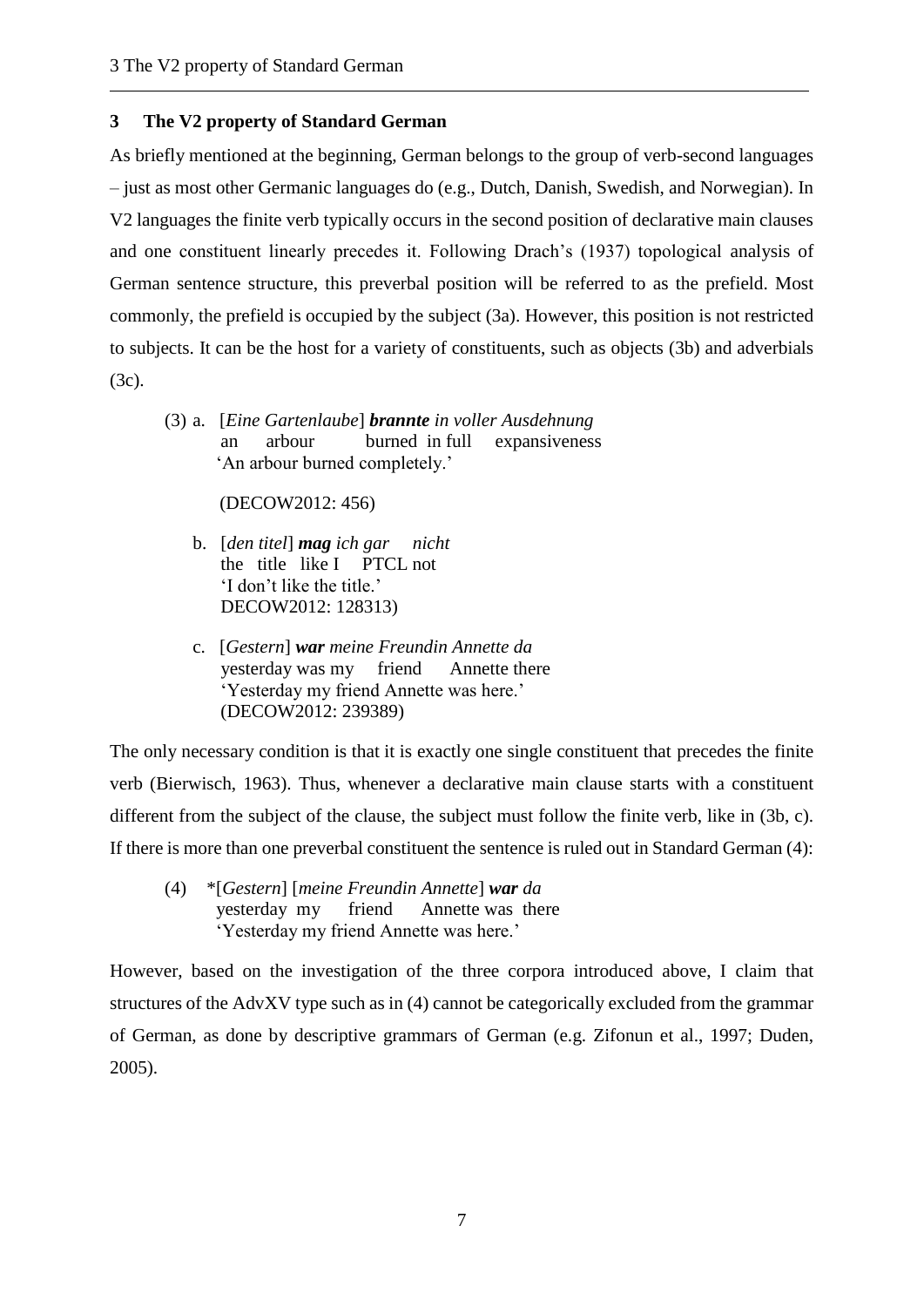#### <span id="page-11-0"></span>**4 The AdvXV construction in spoken German**

The usage of AdvXV has already been observed and examined in the urban vernacular Kiezdeutsch. As mentioned above, Kiezdeutsch is usually spoken in multiethnic areas by speakers who are born and raised in a multilingual environment. Apart from the majority language of the country, German, this setting involves languages such as Turkish, Kurdish, Persian, Arabic, Bosnian, Croatian and Polish. It is important to note that Kiezdeutsch is also used by monolingual speakers of German who happen to live in these multiethnic areas. It has also been shown that specific grammatical characteristics that can be found in this urban vernacular are not due to specific linguistic backgrounds (Wiese, 2009; Freywald et al., 2011). Some illustrative examples are given in (5):

- (5) a. [*Gestern*] [*ich*] *war Ku'damm.* yesterday I was Ku'damm 'Yesterday I was at the Ku'damm [= street in Berlin].' (KiDKo, transcript: Mu9WT)<sup>6</sup>
	- b. [*Ab jetzt*] [*ich*] *kriege immer zwanzig Euro.* from now I get always twenty euros 'From now on, I'll always get twenty euros.' (KiDKo, transcript: Mu17MA)
	- c. [*Danach*] [*du*] *hast sie angeschrien.* afterwards you have her at.shout 'Afterwards you shouted at her.' (KiDKo, transcript: Mu11MD)

<u>.</u>

For the occurrence of AdvXV in Kiezdeutsch it has been proposed that the multilingual setting of this urban vernacular results in a greater tolerance towards variation and the violation of grammatical constraints, which leads to a productive extension of already existing grammatical structures or the development of new grammatical patterns. With respect to syntax this is said to have led to a weakening of the V2 constraint of German, allowing for multiple preverbal constituents serialized as AdvXV. This linearization is assumed to be driven by the expression of information-structural preferences (Wiese, 2009, 2011a; Wiese et al., 2009).<sup>7</sup> In short, investigations on Kiezdeutsch as well as on comparable urban vernaculars of Germanic V2

<sup>&</sup>lt;sup>6</sup> The speaker symbols are structured as follows:  $Mu/Mo =$  multiethnic/monoethnic background | consecutive numbering of the anchor speakers  $| W/M =$  female/male  $| A/D/K/P/T =$  background family language: Arabic/German/Kurdish/Persian/Turkish.

<sup>&</sup>lt;sup>7</sup> In addition to word order changes, several innovative linguistic developments are attested at different grammatical levels in Kiezdeutsch, e.g., the usage of *so* (lit. 'so, like') as a focus marker (Wiese, 2011b) and the extension of the light verb pattern (Wiese, 2006). For an overview of linguistic developments and innovations in Kiezdeutsch see Wiese (2009).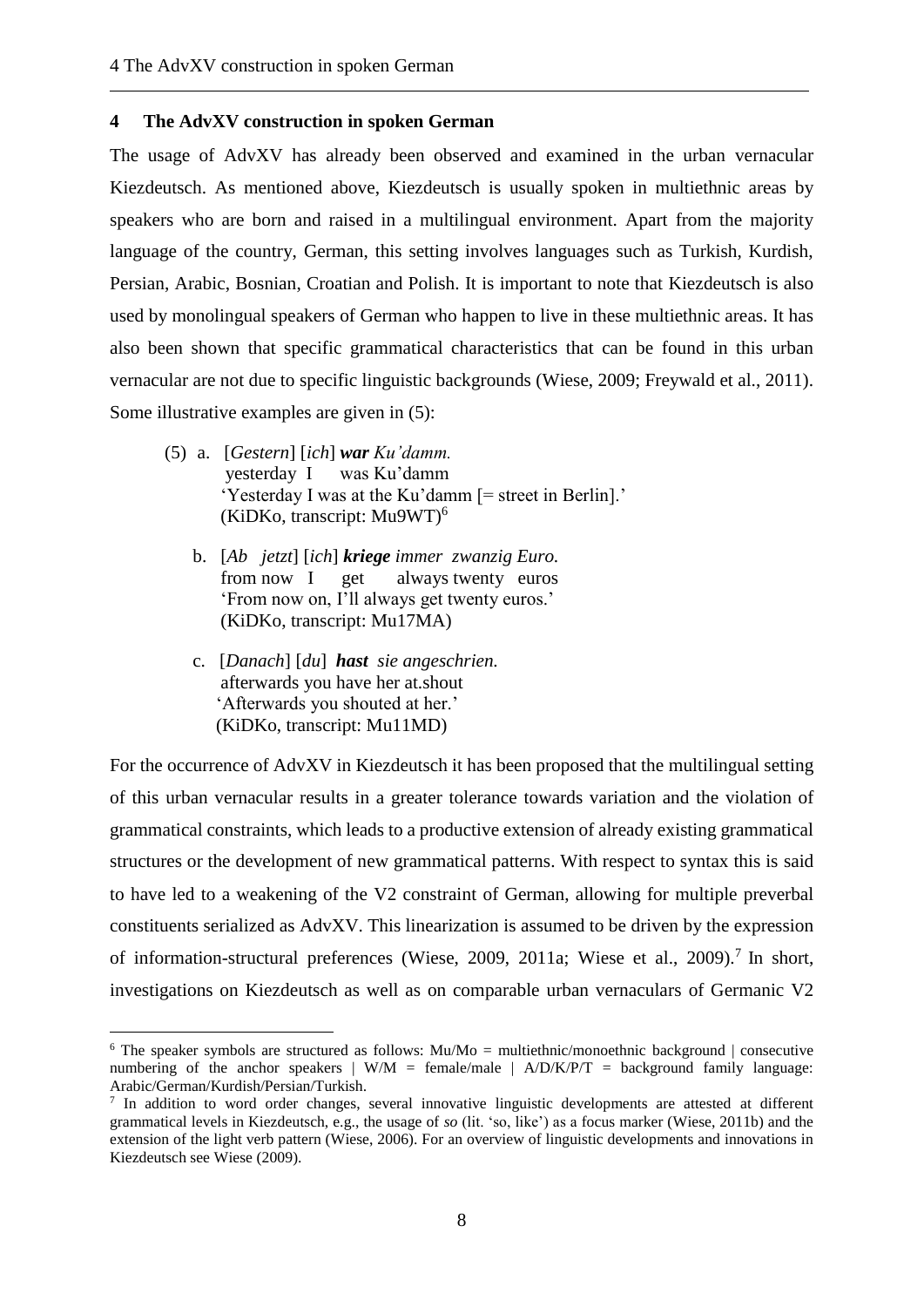languages across Europe (Freywald et al., 2015)<sup>8</sup> assume that AdvXV is a construction that developed in a multilingual setting with loosened grammatical restrictions. This leads to a relatively high degree of grammatical variation, compared with the respective standard grammars.

In contrast to this view, I do not assume AdvXV to be exclusively associated with multilingual settings in German. Evidence comes from data of informal spoken German, produced by German native speakers outside a multilingual setting. Examples are given in (6):

(6) a. [*jetzt*] [*ich*] *wollte Sie treffen* (…) now I wanted you meet 'Now I wanted to meet you.' (TüBa-D/S, s159)

1

- b. [*Im Winter*] [*das*] *war der erste Baum* (…) in.the winter that was the first tree 'During winter that was the first tree.' (Private conversation, 3 May 2010)
- c. [*Im Gehirn*] [*das Sprachverstehen*] *ist wechselseitig organisiert.* in.the brain the speech.comprehension is reciprocally organized 'In the brain the processing of language is organized reciprocally.' (Scientific talk, 5 June 2010)

Encountering instances of AdvXV outside a multilingual area does not contradict the idea that multilingual settings are conducive to linguistic variation and the development of new linguistic patterns. At the same time – and in accordance with the data investigated – I assume AdvXV to be a general construction of spoken German rather than a specific pattern of an urban vernacular. The multilingual setting might facilitate the usage of this construction in terms of frequency or specific lexical restrictions but it is not a necessary precondition for its occurrence. Therefore, all of the three corpora mentioned above are taken as equally valid resources for the investigation of AdvXV.

In the following I will examine the grammatical characteristics of the AdvXV pattern and compare them with the properties of an already 'familiar' type of V2 deviation in German, the so-called "apparent" multiple prefield. I will show that AdvXV can be best accounted for as an independent construction with a verb third word order (V3). Afterwards I will give a discoursepragmatic explanation of AdvXV.

<sup>8</sup> Freywald et al. (in press) examine AdvXV patterns in Dutch, German, Norwegian and Swedish urban vernaculars. All of these languages follow the V2 constraint in their standard varieties.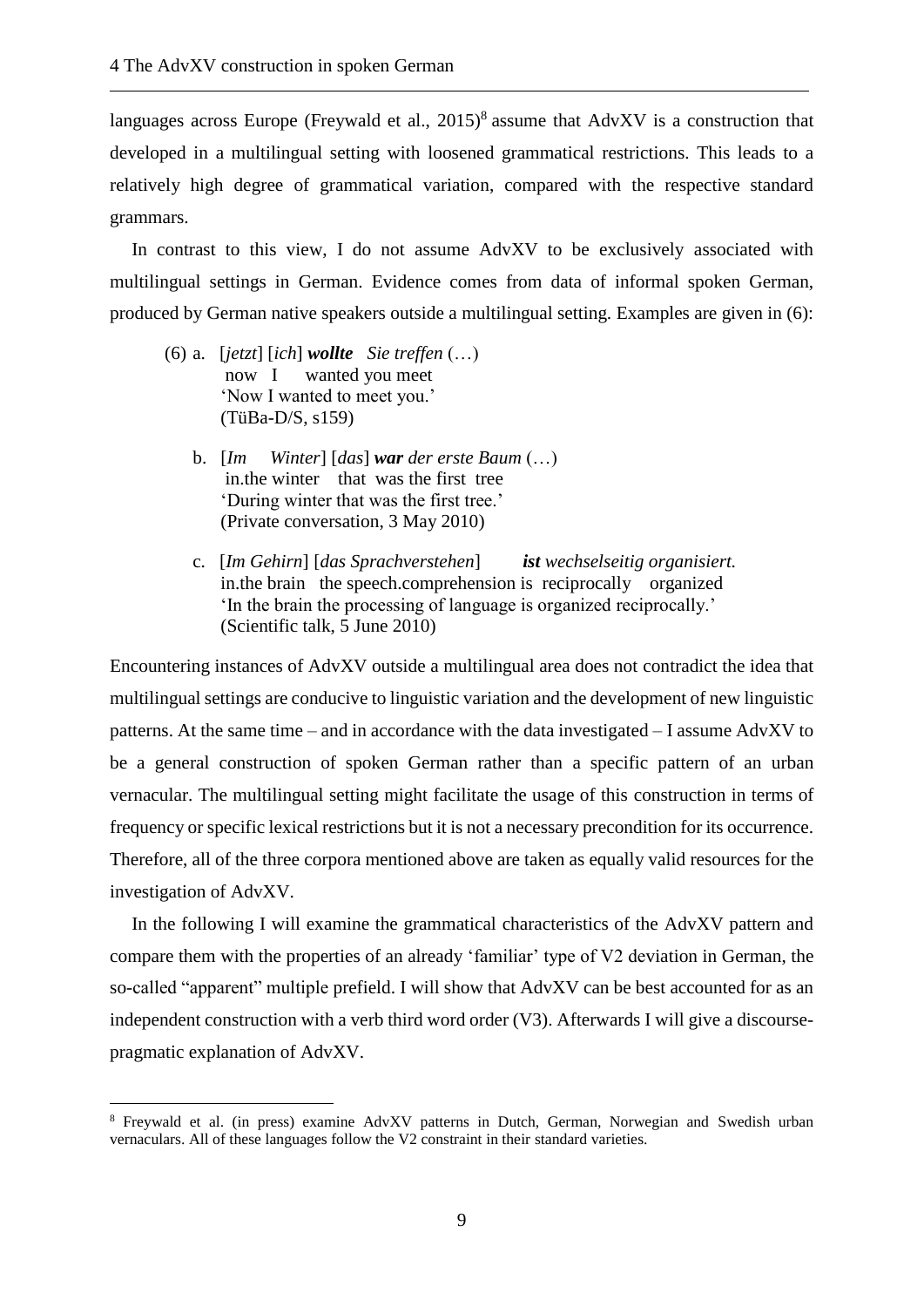It is important to note that the claims I am going to make are not categorical. Since this paper is dealing with variation phenomena it is most likely that exceptions to the proposed analysis of AdvXV as well as of apparent multiple prefields can be found. Nevertheless, on the basis of empirical data it is possible to form data clusters that are best explained by the proposed analysis.

#### <span id="page-13-0"></span>**4.1 Related work: apparent multiple prefields**

Before presenting my own analysis, I will briefly review some related work. It has been noted that German, despite its strict V2 word order, allows for specific linearizations where two or more constituents precede the finite verb in a declarative main clause: cases of apparent multiple prefields. This raises the question whether AdvXV is identical to these familiar linearizations or whether it exhibits systematic differences. To answer this question I will, first, outline the basic grammatical and information-structural properties of apparent multiple prefields and, second, compare them with the AdvXV construction.

#### <span id="page-13-1"></span>**4.1.1 Grammar of apparent multiple prefields**

For apparent multiple prefields it is constitutive that several arguments and/or adjuncts appear in front of the finite verb in a declarative main clause (Engel, 1970; Eisenberg, 1999; Müller, 2003, 2005a, 2005b; Bildhauer and Cook, 2010; Bildhauer, 2011; Müller, et al. 2012). Examples are given in  $(7)$ :<sup>9</sup>

- (7) a. [*Die Kinder*] [*nach Stuttgart*] *solltest du bringen.* the children to Stuttgart should you bring (32'You should bring the children to Stuttgart. (Engel, 1970: 81)
	- b. [*Der Universität*] [*zum Jubiläum*] *gratulierte auch Bundesminister* the university to.the anniversary congratulated also federal.minister

Dorothee Wilms (…) Dorothee Wilms

1

<sup>9</sup> With the exception of (7a), which is probably a self-made example (for no information regarding the source is given), all examples of apparent multiple prefields quoted here are authentic utterances by native speakers of German. The examples were obtained invariably from written newspaper texts by the respective authors. – This fact might point to differences in usage between apparent multiple prefields and the AdvXV construction with respect to register (formal vs. informal) and to mode of utterance (written vs. spoken).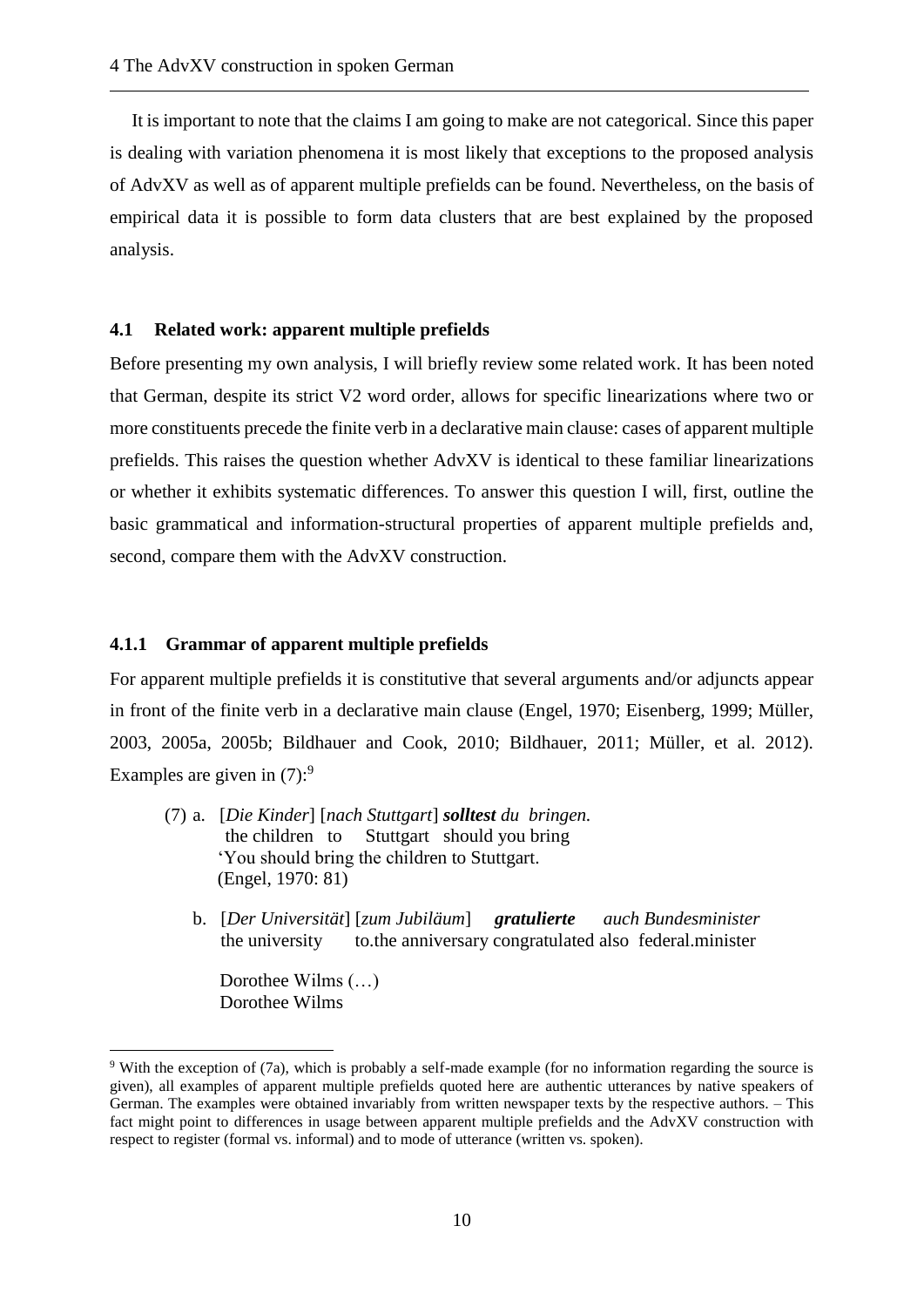'The federal minister Dorothee Wilms (…) also congratulated the university to their anniversary.' (Müller, 2005a: 300)

The sentences in (7) contain several preverbal constituents that are syntactically independent of each other: in (7a) an accusative object and a prepositional object and in (7b) a dative object and a prepositional object. Müller (2005a) mentions several other possibilities of combining multiple preverbal constituents: accusative object plus temporal adverbial (8a), instrumental plus temporal adverbial (8b), parts of idioms (8c) as well as complete idiomatic expressions (8d). It is also possible to have more than two preverbal constituents (8e).

- (8) a. [*Dauerhaft*] [*mehr Arbeitsplätze*] *gebe es erst, wenn* (…) permanently more workplace give it only if 'Permanently more jobs would only be available if (…).' (Müller, 2005a: 300)
	- b. [*Zum letzten Mal*] [*mit der Kurbel*] *wurden gestern die*  or.the last time with the crank were yesterday the

 *Bahnschranken* (…) *geschlossen* gates (…) closed 'Yesterday the gates (…) were closed with the crank for the last time.' (Müller, 2005a: 301)

c. [*Den Kürzungen*] [*zum Opfer*] *fiel auch das vierteljährlich erscheinende* the cutbacks to.the victim fell also the quarterly appearing

 Magazin aktuell, das (…)  *magazine aktuell which* 'The quarterly aktuell, which (…), fell victim to the cutbacks, too.' (Müller, 2005a: 302)

d. [*Dem Zeitgeist*] [*Rechnung*] *tragen im unterfränkischen Raum die privaten*, the time.spirit bill carry in.the Lower.Franconian area the private,

 *städtischen und kommunalen Musikschulen.* municipal and communal music.schools 'The private, municipal and communal schools of music in the area of Lower Franconia have regard to the spirit of the time.' (Müller, 2005a: 304)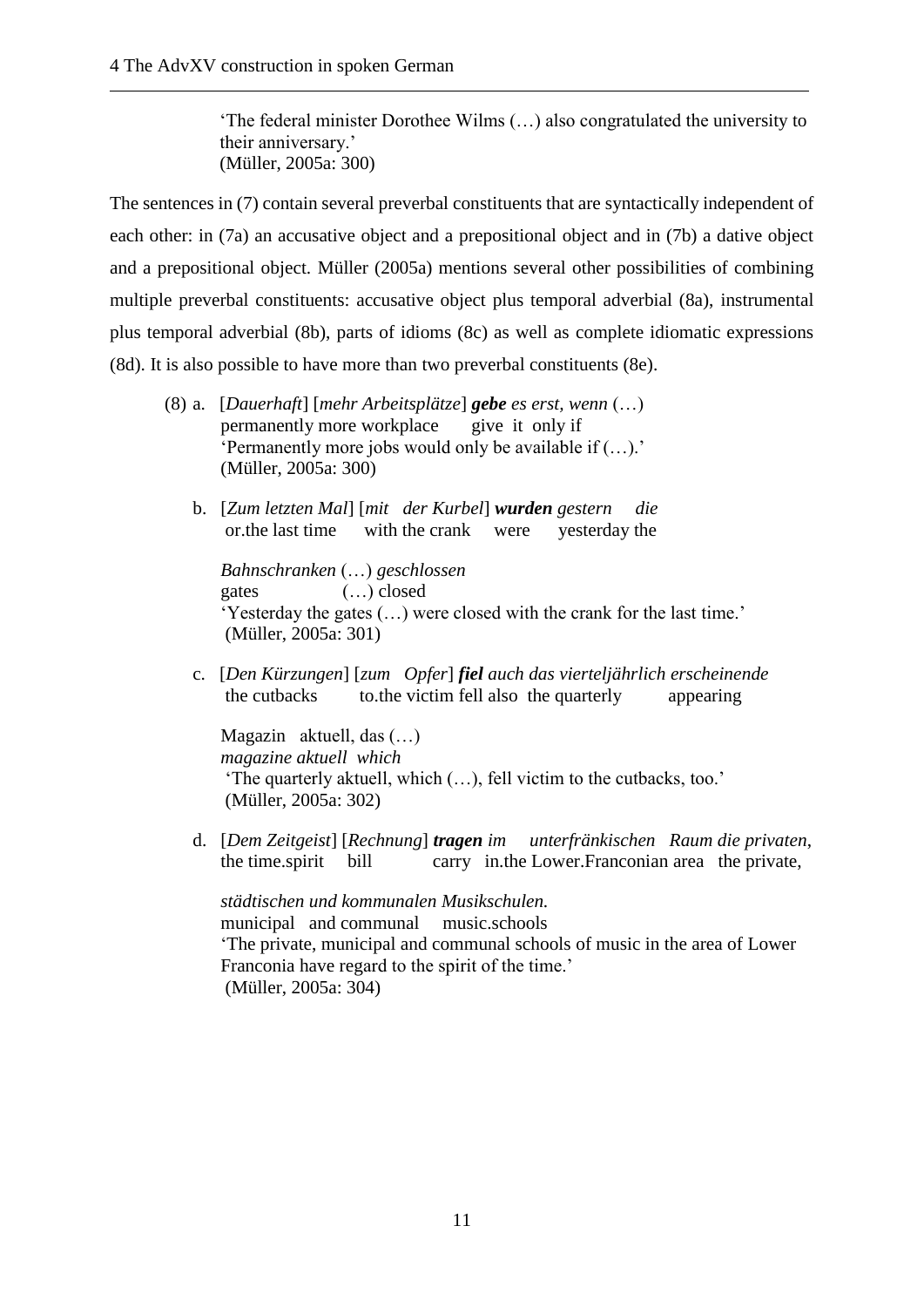e. [*Endlich*] [*Ruhe*] [*in die Sache*] *brachte die neue deutsche Schwulenbewegung* finally calm in the affair brought the new German gay.movement

 *zu Beginn der siebziger Jahre.* at beginning of.the seventy years 'It was the new German gay movement that calmed down the affair finally at the beginning of the seventies.' (Müller, 2005a: 303)

In (7) and (8) all preverbal elements represent non-subject constituents. In rare cases, an apparent multiple prefield is also possible with the subject of the clause accompanied by an adverb. In the passive construction in (9) it is the logical object of the predicate that is syntactically realized as the subject:

(9) [*Richtig*] [*Geld*] *wird aber nur im Briefgeschäft verdient.* really money is however only in.the letter.business earned 'However, heavy money is only being made in the postal delivery business.' (Müller, 2005a: 299)

But even a logical subject can appear in an apparent multiple prefield, like in (10):

(10) [*Weiterhin*] [*Hochbetrieb*] *herrscht am Innsbrucker Eisoval.* further high.traffic reigns at.the Innsbruck icerink 'It's still all go at the Innsbruck icerink.' (Bildhauer and Cook, 2010: 72)

Prototypically, however, it is not the subject that takes part in this prefield construction. Rather, it tends to follow the verb, like in (7) and (8). Mostly multiple non-subject constituents are placed preverbally.

Based on these empirical observations Müller (2003, 2005a) suggests the following analysis for data like the one in (7) and (8) – and this is the "apparent" part of the notion multiple prefield: In the case of non-subject arguments and adjuncts occupying the prefield simultaneously one is not dealing with two (or more) discrete constituents. Rather, the preverbal material can be grouped together forming one large constituent, namely a single VP. This view entails the additional assumption that the head of this phrase is empty. This is illustrated by the minimal pair in  $(11)$ :

- (11) a. [[*Auf dem Polterabend*] [*die Teller*] [*zerschlagen*]]VP *hat Hans zu früh*. at the clatter.evening the plates smashed has Hans too early
	- b. [[*Auf dem Polterabend*] [*die Teller*] [ \_ ]]<sub>VP</sub> *hat Hans zu früh zerschlagen.* on the clatter.evening the plates has Hans too early smashed 'At the eve-of-wedding party Hans smashed the plates too early.'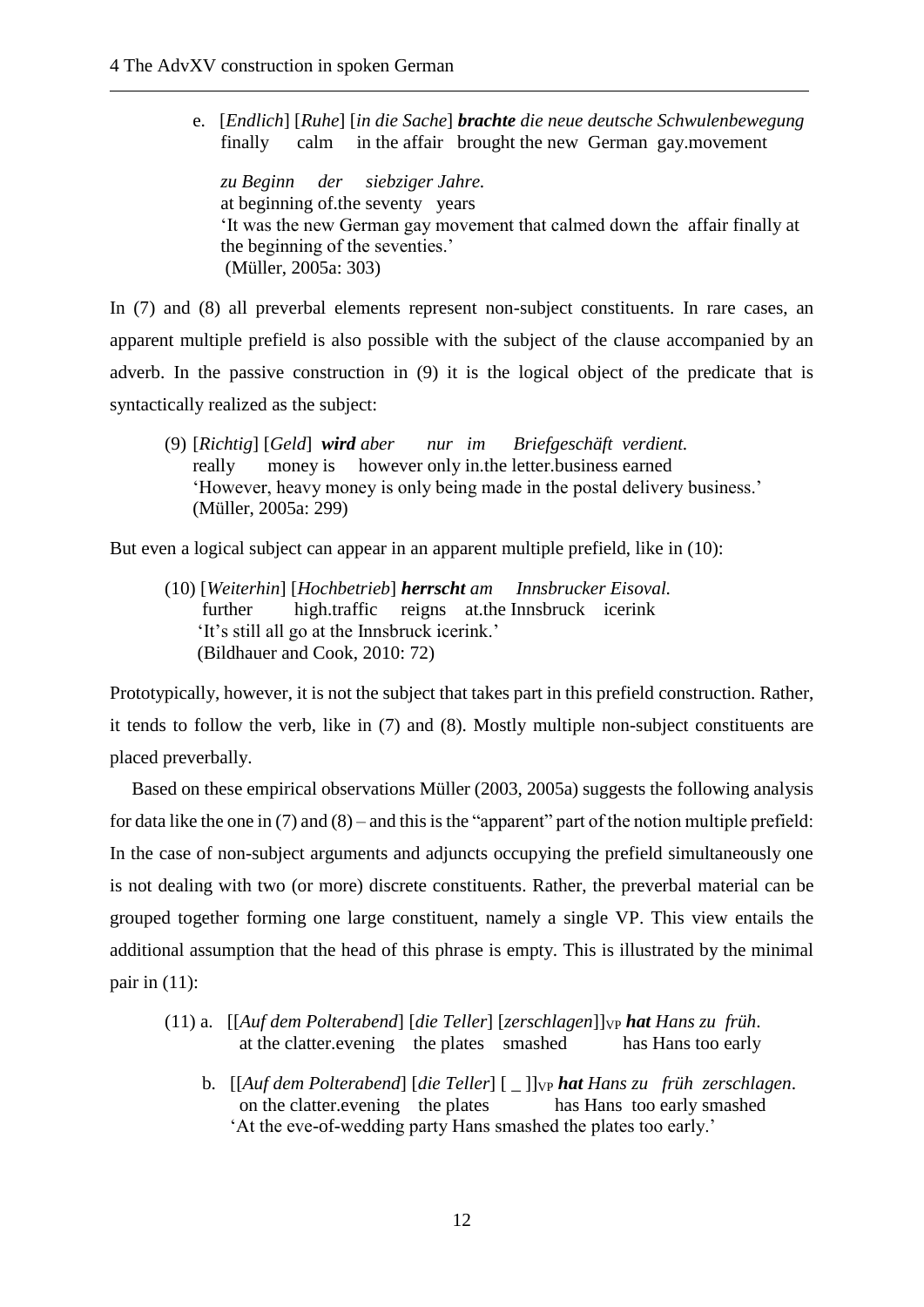In (11a) the verb-dependent constituents occupy the prefield together with the verb they are dependent on. In (11b) the verb remains in its canonical position and only the adverbial and the direct object appear preverbally, but still dependent on the verb. To model this parallelism, a sentence-initial VP is assumed in both cases. The difference is that the verbal head in the apparent multiple prefield  $(=(11b))$  is empty.<sup>10</sup> Müller's analysis entails that apparent multiple prefields do not have a V3 order. On the contrary, in accordance with the V2 constraint the prefield is filled with exactly one complex VP-constituent.

#### <span id="page-16-0"></span>**4.1.2 Information structure of apparent multiple prefields**

Apparent multiple prefields are licensed under specific discourse-pragmatic conditions (Bildhauer and Cook, 2010; Bildhauer, 2011; Müller et al., 2012); these are (i) presentational contexts and (ii) contexts where a proposition is evaluated.

Ad (i): In presentational contexts, an apparent multiple prefield is used to instantiate a new discourse referent as a designated topic of the on-going communication. This is illustrated in (12). Here, a new discourse referent is introduced that is directly picked up as the topic of the subsequent utterance (the respective phrases are highlighted by underlining).

(12) a. Preceding context: *Spannung pur herrschte auch bei den Trapez- Künstlern. (…) Musikalisch begleitet wurden die einzelnen Nummern vom Orchester des Zirkus Busch (…)*

'It was tension pure with the trapeze artists. (…) Each act was musically accompanied by Circus Busch's own orchestra.'

- b. [[*Stets*] [*einen Lacher*] [*auf ihrer Seite*]] *hatte die Bubi Ernesto Family.* always a laugh at their side had the Bubi Ernesto Family 'Always good for a laugh was the Bubi Ernesto Family.'
- c. Following context: *Die Instrumental-Clowns zeigten ausgefeilte Gags und Sketche (…)* 'These instrumental clowns presented sophisticated jokes and sketches (…).' (Bildhauer and Cook, 2010: 71)

The designated topic, marked by the apparent multiple prefield construction, is the most topical referent. Prototypically it is the referent of the grammatical subject of the clause. It remains in

1

<sup>&</sup>lt;sup>10</sup> For a detailed discussion of apparent multiple fronting constructions either with an overt verbal head (11a) or with an empty head (11b) see Müller et al. (2012). Based on a corpus analysis the authors follow up on the question whether these two patterns are in free variation or if explanatory variables can be identified that give reason for the assumption that one construction is preferred over the other depending on the context.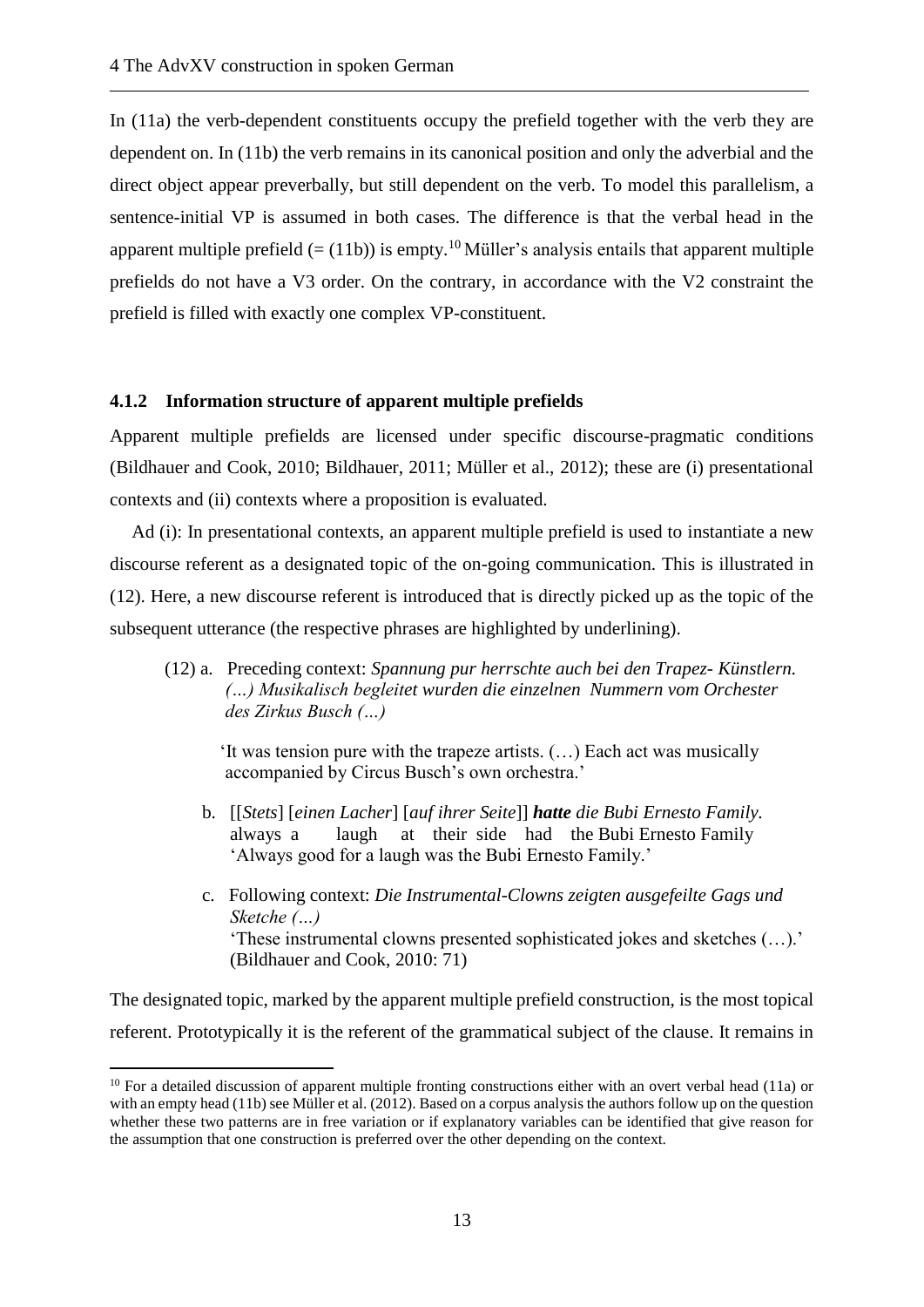the postverbal domain and the non-designated material is shifted into the preverbal domain to strengthen the presentational effect. The likelihood of subjects to be (designated) topics can account for the observation that non-subject phrases are more likely to be part of an apparent multiple prefield than subject phrases. Cases like (10), here repeated as (13) and complemented with context information, where the subject is part of the prefield, are licensed if the designated topic is a non-subject constituent:

- (13) a. Preceding context*: Gesucht? Schnelle Sprinter* 'Wanted: fast sprinters'
	- b. [*Weiterhin*] [*Hochbetrieb*] *herrscht am Innsbrucker Eisoval.* further high.traffic reigns at.the Innsbruck icerink 'It's still all go at the Innsbruck icerink.
	- c. Following context: *Nach der Zweibahnentournee am Dreikönigstag stehen an diesem Wochenende die österreichischen Staatsmeisterschaften im Sprint am Programm.* 'Following the two-rink tournament on Epiphany-Day there's now the Austrian National Championship in Sprinting coming up at the weekend.' (Bildhauer and Cook, 2010: 72)

In the case of *herrschen* 'to reign' with an existential reading it is feasible that the newly introduced local adverbial functions as a designated topic for the subsequent utterance. The local expression is placed in the postverbal domain whereas the subject is part of the preverbal VP-constituent.

Ad (ii): The second usage domain of apparent multiple prefields is the evaluation of an expressed proposition. An example is given in (14):

- (14) a. Preceding context: *Im Schlussabschnitt war den Berlinern das Bemühen durchaus anzumerken, vor ausverkauftem Haus ein Debakel zu verhindern.* 'During the last phase of the match, it was clearly visible that the Berlin players were struggling to fight off a debacle in the packed arena.'
	- b. [*Dem Spiel*] [*eine Wende*] *konnten sie aber nicht mehr geben.* to.the match a turn could they however not more give 'However, they didn't manage to turn the match around.'
	- c. Following context: *Rob Shearer (46.) traf noch einmal den Pfosten, das nächste Tor erzielten aber wieder die Gäste.* 'In the 46th minute, Rob Shearer hit the post again, but it was the guests who scored the next goal.' (Bildhauer and Cook, 2010: 72-73)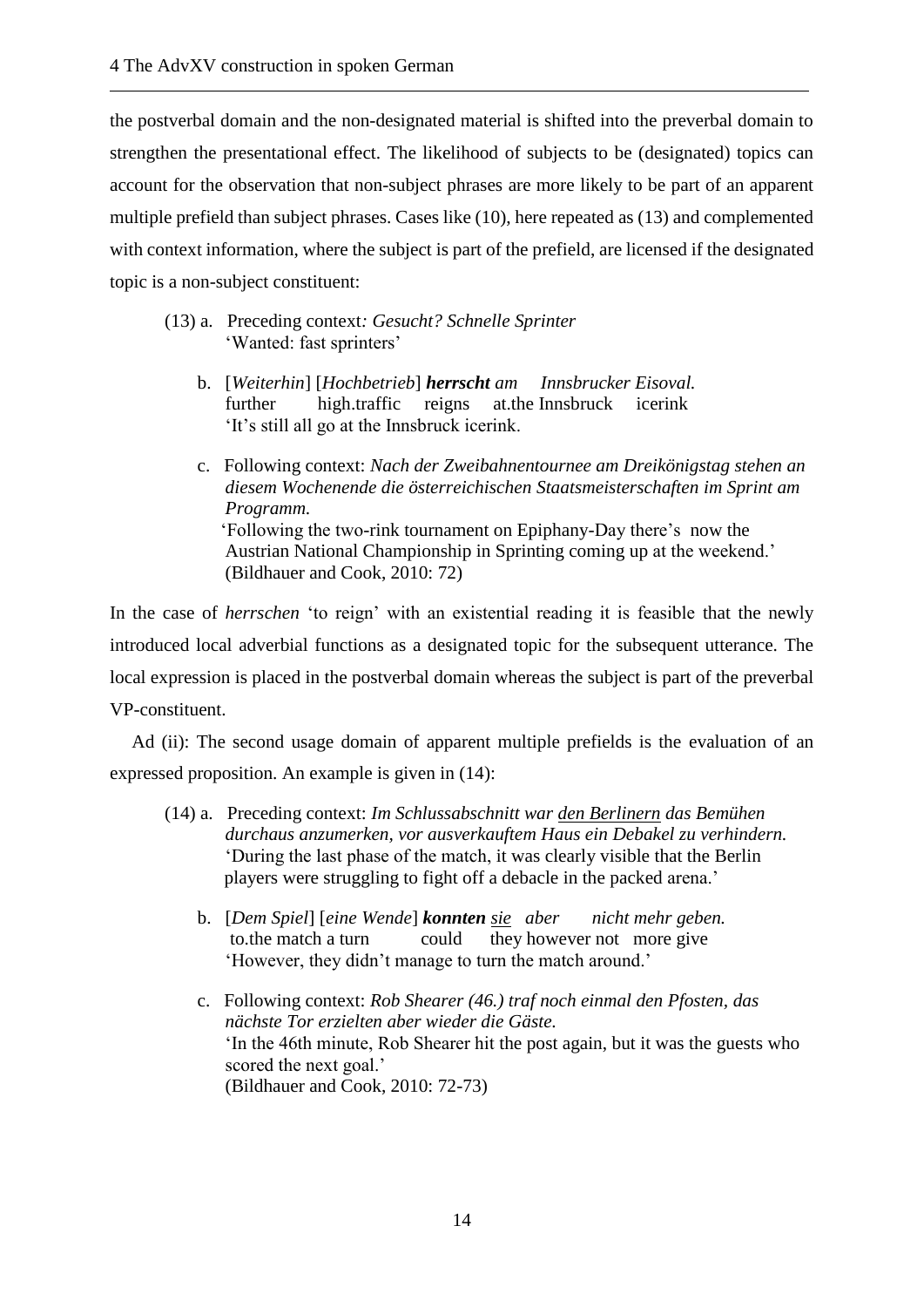In contrast to (13b), in (14b) no new designated topic is presented in then postverbal domain. Rather, the subject *sie* 'they' can best be analyzed as an aboutness topic, referring back to *den Berlinern* 'the Berliners' in (14a). The apparent multiple prefield contains the constituents that belong to the comment domain which provides information about the topic *sie* 'they'. We see here a reversed topic-comment structure, since prototypically the topic precedes the comment. Together with the aboutness topic the postverbal domain contains evaluative material that quantifies the extent to which the comment holds for the topic; in (14b) this function is fulfilled by the negation particle *nicht* 'not'.

To summarize the grammatical and information-structural characteristics of apparent multiple prefields, non-subject constituents are more likely to take part in an apparent multiple prefield than subjects. A reason for this distribution can be found in the information-structural conditions of this word order pattern. It is used either to present a new designated topic for the subsequent sentence or to evaluate the comment given about a topic. In both cases the topical material remains in the postverbal domain. Since topics are likely to be encoded as subjects, subjects are typically placed postverbally within this construction. Both information-structural types of apparent multiple prefields share the property that it is the pragmatic (topical) status of the material remaining in the postverbal domain that licenses the occupation of the prefield by multiple non-topical constituents.

#### <span id="page-18-0"></span>**4.2 Genuine multiple prefields: the AdvXV construction**

In this section I will outline the grammatical and discourse-pragmatic characteristics of the AdvXV pattern. This examination is based on a qualitative analysis of instances of AdvXV collected from the data sources introduced in chapter 2.2. Although superficially similar, I will show that AdvXV can be distinguished from apparent multiple prefields at both levels, grammar and information structure. This is going to reveal that AdvXV constitutes a real multiple prefield resulting in a V3 order. The grammatical as well as the discourse-pragmatic analysis of AdvXV in spoken German represents, in part, an extension of the analysis already proposed for this phenomenon in the urban vernacular Kiezdeutsch.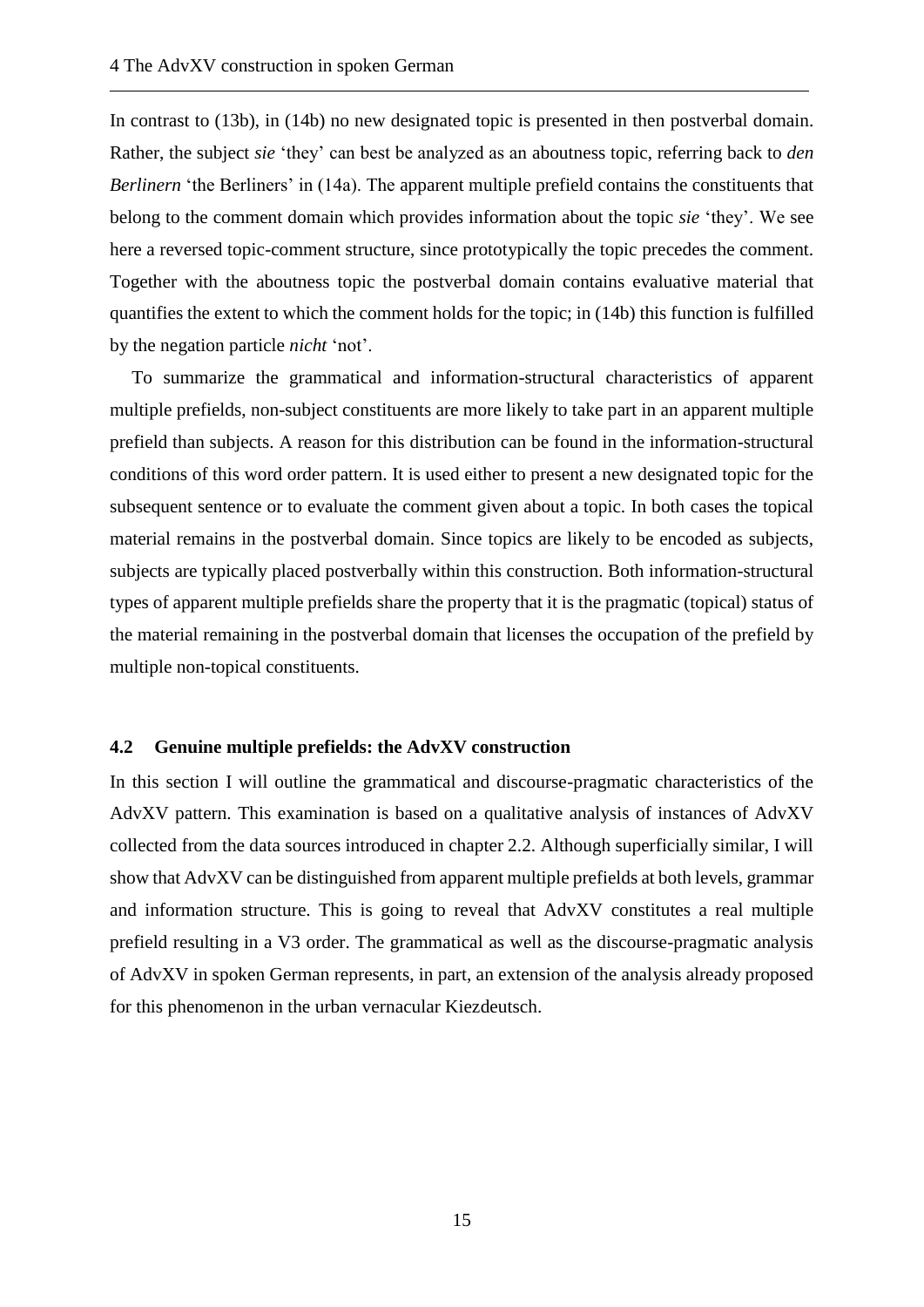#### <span id="page-19-0"></span>**4.2.1 Grammar of AdvXV**

Grammatically, AdvXV can be described with respect to (i) the prosodic status of the initial Adv-constituent, (ii) the syntactic and semantic properties of the initial Adv-constituent, and (iii) the syntax of the preverbal X-constituent.

At least since the work of Altmann (1981) it is well known that the prosody of a syntactically peripheral constituent is important for the degree of integration of this constituent into its host clause. Peripheral constituents can be counted as an independent prosodic unit with a lower level of syntactic integration if they bear their own stress pattern and are followed by a falling or rising intonational contour. I controlled for these factors as far as possible, given the accessibility and the quality of the auditory material within the corpora and the data collection I used. I aimed to include into my analysis only those AdvXV structures whose initial adverbial can be considered prosodically integrated into the host, i.e. only instances of AdvXV where the initial adverbial (a) does not bear a stress pattern of its own and (b) is followed by a progredient or only scarcely rising or falling intonation. With respect to its semantics the initial adverbial can express a variety of meanings: temporal (15a, b), local (15c), causal (15d), conditional (15e), and modal (15f). Adverbials with a temporal reading are the most frequent ones within the sample.

- (15) a. [*jetzt*] [*ich*] *wollte Sie treffen* (…) now I wanted you meet Now I wanted to meet you.' (TüBa-D/S, s159)
	- b. [*Jedes Jahr*] [*ich*] *kauf mir bei Deichmann*. every year I buy me at Deichmann 'Every year I buy (them) at Deichmann's [= a footwear store].' (KiDKo, transcript: Mu9WT)
	- c. [*In der Mitte des Zuges* (…)] [*Sie*] *können sie gerne benutzen*. in the middle the train you can it gladly use 'In the middle of the train (…) you're welcome to use it.' (Announcement in a local train, 29 June 2011)
	- d. [*Weil ich frech war*], [*sie*] *hat mich zur Tafel geholt*. because I cheeky was she has me to.the blackboard fetched 'Because I was cheeky she has fetched me to the blackboard.' (KiDKo, transcript: Mu17MA)
	- e. [*Wenn der Mann das hört*] [*er*] *wird sagen* (…) if the man that hears he will say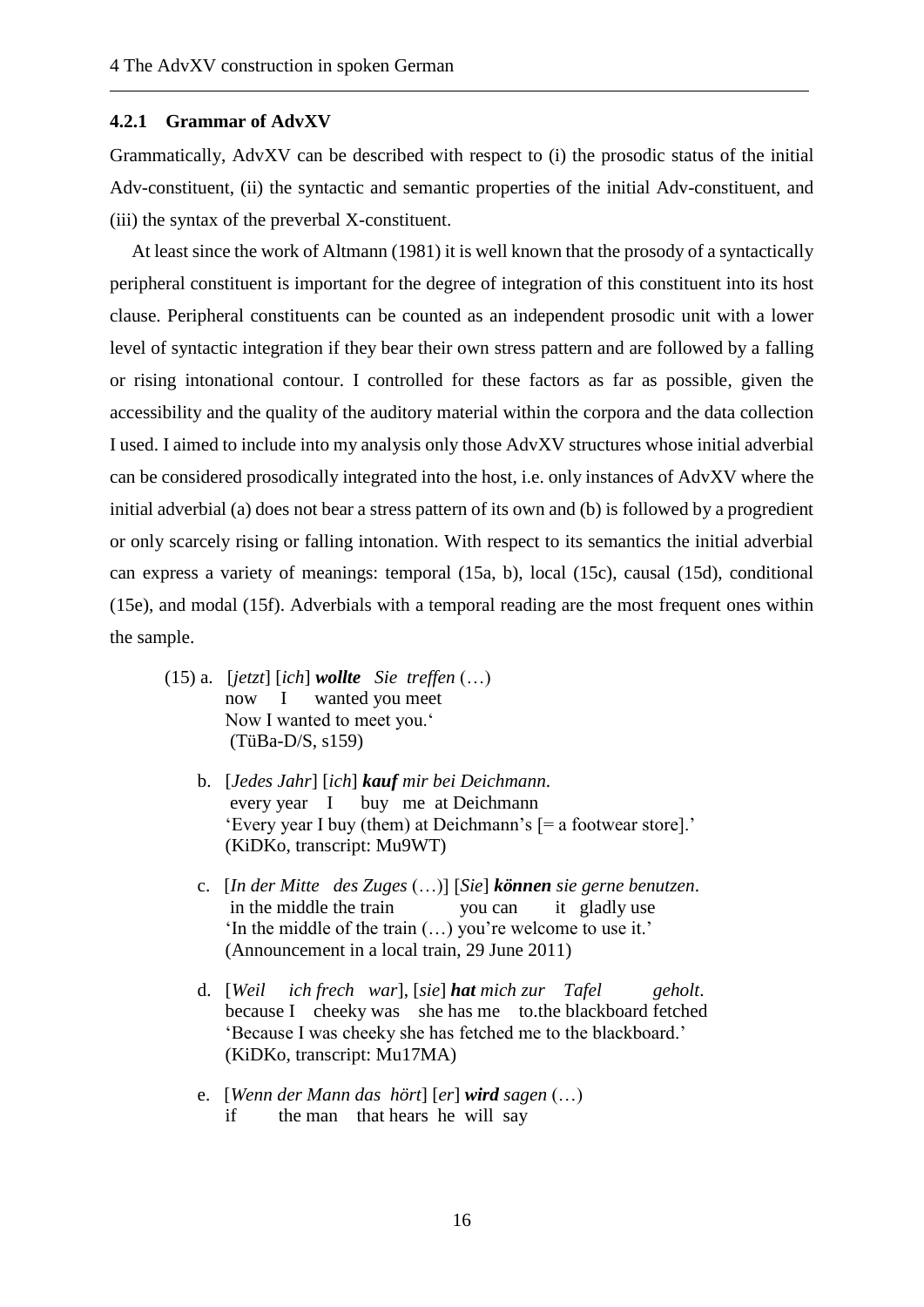'If the man hears that, he will say (…).' (KiDKo, transcript: Mu9WT)

 f. [*Eventuell*] [*beim Verumfokus*] *kann das vorkommen.* possibly at.the verum.focus can that appear 'Possibly, verum focus can exhibit that.' (Plenary talk at a conference, 23 Feb 2011)

The examples in (15) also indicate the possible syntactic categories of the adverbials. The adverbial can be realized by an adverb phrase (15a, f), a determiner phrase (15b) a prepositional phrase (15c), or a complementizer phrase (15d, e).

One might expect that only relatively short and phonologically light adverbials can be hosted by the Adv-slot in AdvXV, thereby confronting the hearer as well as the listener with a more gentle violation of the V2 constraint. But as is shown by the data in (15), the adverbial constituents differ considerably in length and phonological weight. They range from rather light ones like *jetzt* 'now' in (15a) to heavy ones like *wenn der Mann das hört* 'if the man hears that' in (15e). The appearance of an initial adverbial is also documented for cases of apparent multiple prefields (8a, b). Therefore this cannot be taken as a grammatical criterion to distinguish this construction from AdvXV sharply.

What differentiates AdvXV from apparent multiple prefields, however, is the syntactic function of the X-constituent directly preceding the finite verb. Within my sample of AdvXV instances, it is almost always the subject of the clause that occupies the X-slot in AdvXV (apart form just a few exceptions, cf. (18)). In the vast majority, this subject is realized as a pronoun, like in (16):

- (16) a. [*dann*] [*ich*] *gebe dem Hotel Bescheid* (…). then I give the hotel notification 'Then I inform the hotel (…).' (TüBa-D/S, s2275)
	- b. [*Später*] [*alle*] *kommen zu mir*. later all come to me 'Later everybody will come to me.' (KiDKo, transcript: Mu9WT)

Only in rare cases the subject is represented by a full lexical phrase, see (17):

(17) a. [*Danach*] [*die Frau*] *ist so ausgerastet*. afterwards the woman is PTCL freaked.out 'Afterwards the woman freaked out.' (KiDKo, transcript: Mu17MA)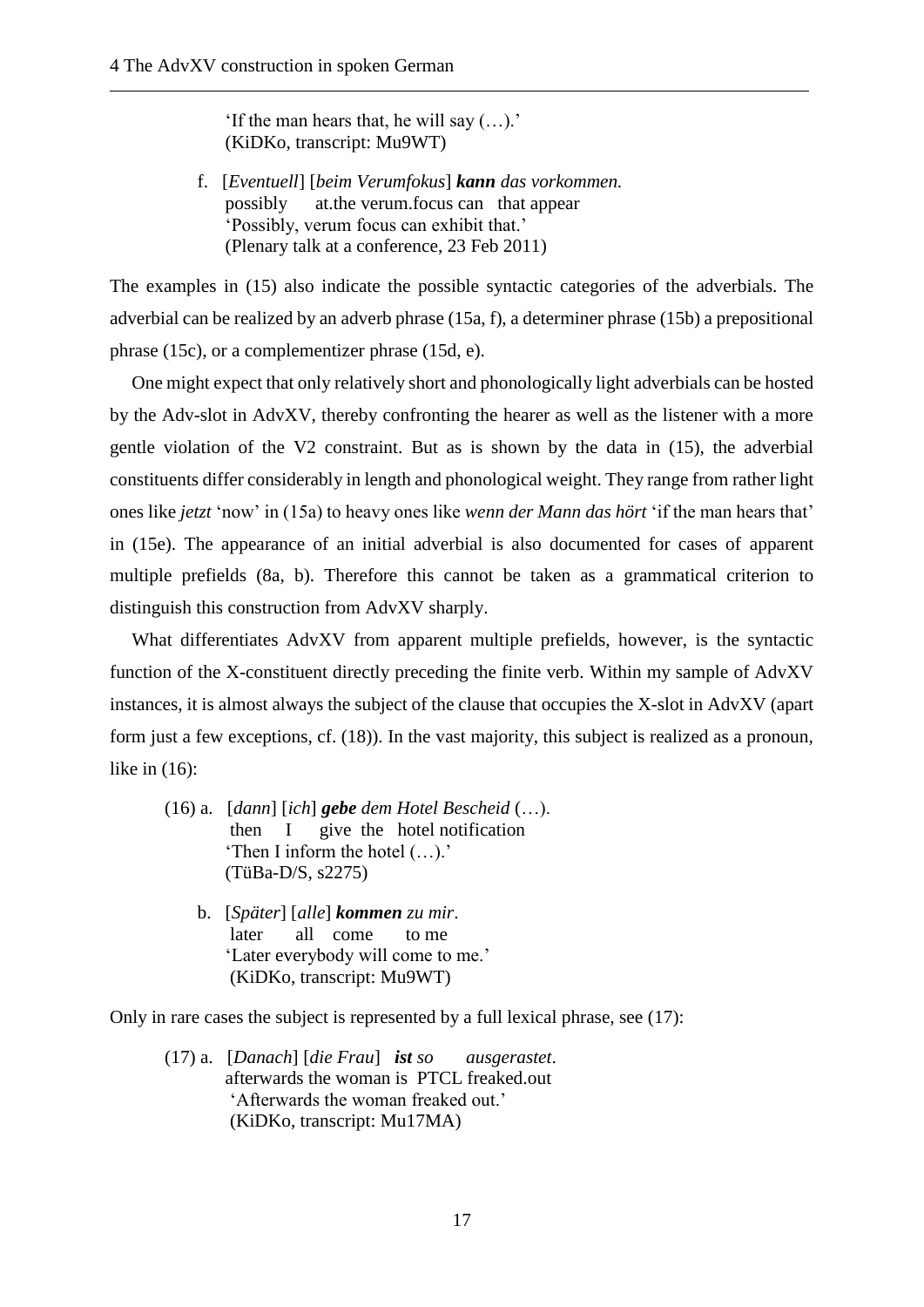b. [*Letzte Woche*] [*die große Brosche*] *kam ja auch wieder*. last week the big brooch came PTCL also again 'Last week the big brooch was presented again.' (TV show "Kalkofes Mattscheibe", 6 Oct 2011)

In contrast to AdvXV, the subject constituent in apparent multiple prefields is typically realized in the postverbal domain. On the grammatical level this is one of the major differences between the two constructions. Furthermore, the preverbal appearance of the subject disqualifies the prefield to be analyzed as one large VP constituent in cases of AdvXV. In the model proposed by Müller (2003, 2005a) the subject is assumed to be VP-external. This captures why the subject does not undergo fronting in apparent multiple prefields. Thus, for AdvXV it has to be assumed that one is dealing with a proper V3 structure.

The foregoing characterization is valid for the prototypical realizations of each of the two constructions. But there is no categorical distinction. As illustrated in (10), there are examples of apparent multiple prefields with a subject in preverbal position. On the grammatical level these cases could also be classified as realizations of AdvXV. Likewise, one can observe instances of AdvXV with an object occupying the X-slot that could also be subsumed under the notion of apparent multiple prefields, cf. (18), where it is the direct object that occupies the Xslot of AdvXV:

- (18) a. [*Irgendwo*] [*Abstriche*] *muss man machen*. somewhere limits must one make 'At some point, one has to lower one's sights.' (Private conversation, 15 March 2011)
	- b. *Idanach*  $dann$ <sup>11</sup>  $[das]$ *schneiden die aus.* afterwards then this cut they out 'Afterwards then, they cut this out.' (KiDKo, transcript: Mu9WT)

1

To sum up the grammatical characteristics of AdvXV, the Adv-slot can be filled with adverbial constituents of different semantic types realized by different syntactic categories. Temporal adverbials are most likely to occupy this slot. Concerning the X-slot, it is prototypically the subject of the clause that takes up this position. This distinguishes AdvXV from apparent multiple prefields where the subject is most likely to be realized in the postverbal domain. Nevertheless, one can also find grammatically ambiguous cases that fall in-between the prototypical instances of each of the two constructions. Examining the information-structural

<sup>&</sup>lt;sup>11</sup> It is questionable whether *danach dann* 'afterwards then' should be considered as one or two constituents. Irrespective of this question, this example constitutes a violation of V2 resulting in (Adv)AdvXV.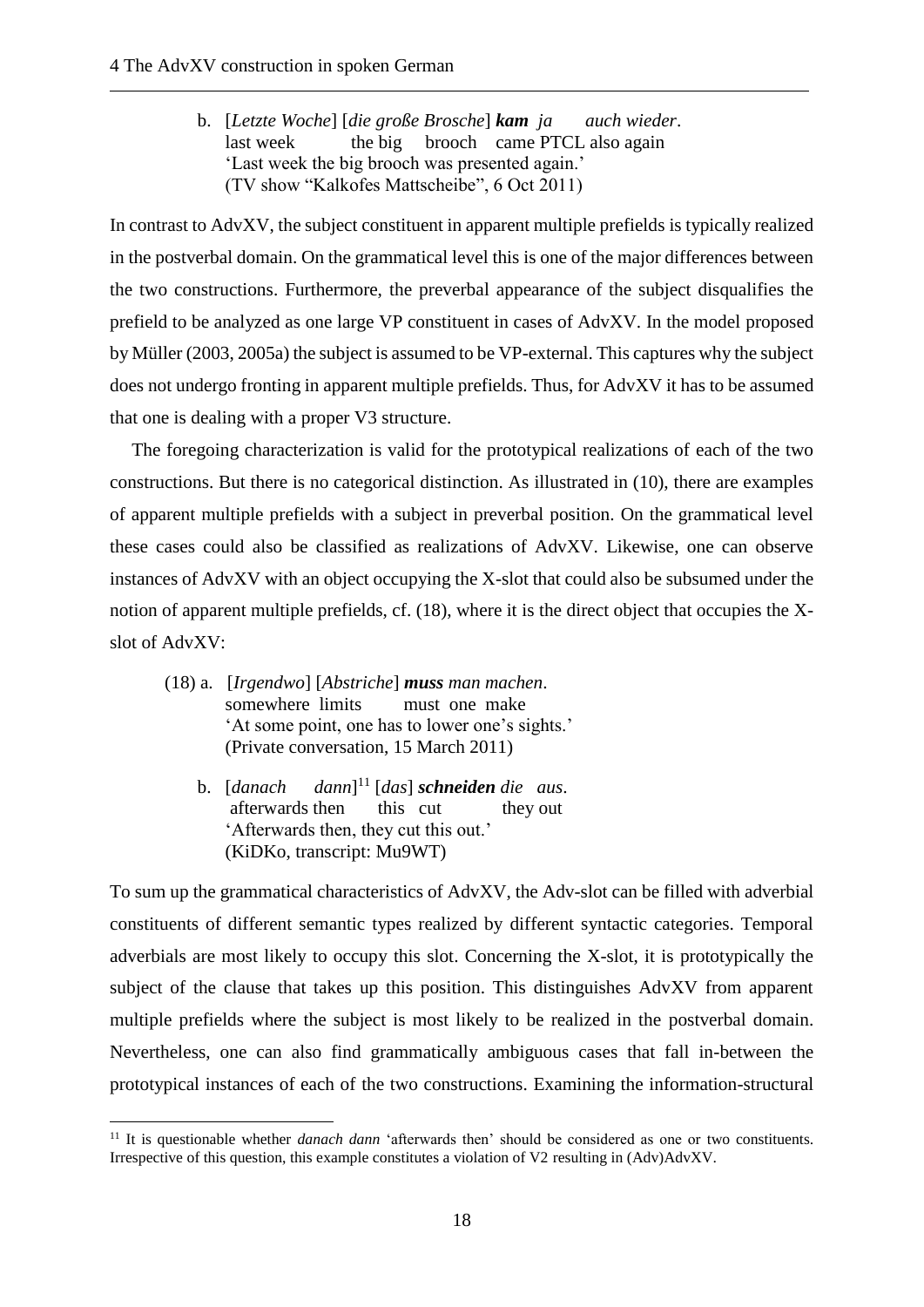properties of AdvXV allows for a clearer demarcation of the two word order patterns. On this basis even the grammatically unclear cases can be classified.

#### <span id="page-22-0"></span>**4.2.2 Information structure of AdvXV**

I will now motivate and explain the occurrence of AdvXV in terms of discourse pragmatics. At the same time I will argue for a subdivision into two different kinds of constructions realized by the AdvXV pattern. Two different meanings of AdvXV can be distinguished depending on the lexical material which occupies the Adv-slot: (i) AdvXVframe-topic can be used to realize information-structural preferences and to mark frame setters and aboutness topics simultaneously by syntactic means; (ii) AdvXV<sub>temporal</sub> can be used for the syntactic marking of a temporal connective at the discourse level. I will outline the first type in this section before taking a closer and more extensive look at the role of AdvXV in the marking of a discoursefunctional connective (see section 5).

Pursuing a discourse-pragmatic explanation of AdvXV is based on the observation that the left sentence periphery is often used to mark the discourse-pragmatic or information-structural status of certain constituents (Rizzi, 1997; Grohmann, 2003; Benincà and Poletto, 2004). Information-structural concepts that are important not only for the syntactic distribution are 'focus – background', 'topic – comment', frame setting, and contrast (Krifka, 2008). In the following, I am going to illustrate only the syntactic behaviour of topics and frame setters, since these notions are of special relevance for the explanation of the AdvXV type of variation in the German prefield.

German is not a discourse-configurational language. However, one can identify tendencies of constituents with a certain information-structural status to be realized in a specific syntactic position. This is illustrated in (19a) for the topic status of a constituent, namely the pronoun *ich*   $\cdot$   $\cdot$ 

- (19) a. [*Ich*] *war gedanklich bei meinem Landeanflug* (…) I was in.my.mind at my landing.approach 'In my mind I was at my approach for a landing (…).' (DECOW2012: 41648484)
	- b. [*Gedanklich*] *fühle ich mich ohne Pumpe irgendwie freier* (…). in.my.mind feel I myself without pump somehow freer 'In my mind I feel myself freer without having a pump (…).' (DECOW2012: 194862)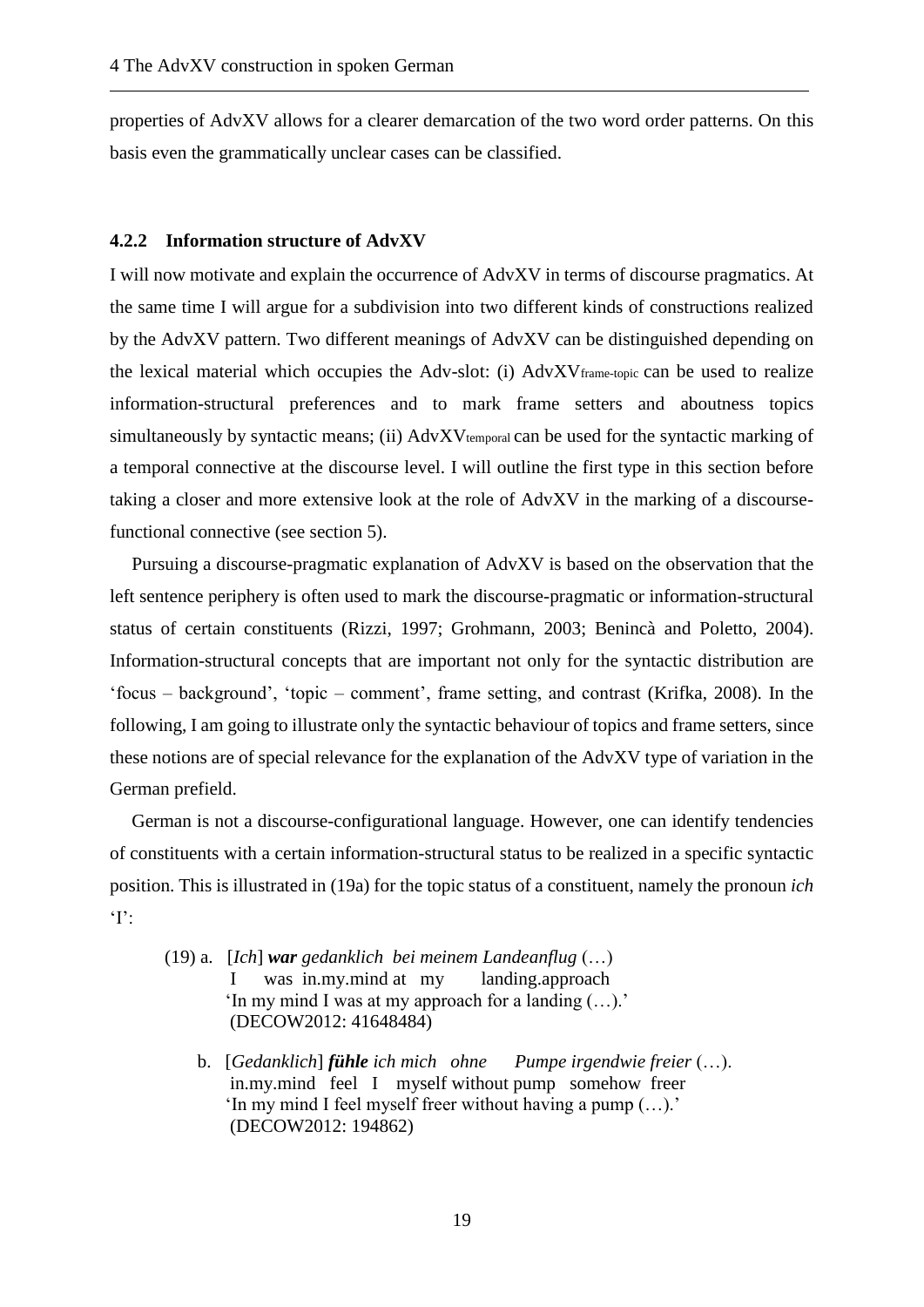In the spirit of Reinhart (1981) the topic can be defined as the referent of a constituent (topic constituent) that the rest of the sentence (the comment) is about. In German, to mark the topic status of a constituent's referent, this constituent is typically placed in the prefield of the clause (Hockett, 1958; Molnár, 1993). This is in accordance with the intuition that in (19a) a comment is made about the topic *ich* 'I' rather than about *meinen Landeanflug* 'my approach for landing'. But it is not only the topic that tends to be realized in the prefield. This preference also holds for frame setters, for example *gedanklich* 'in (my) mind' in (19b). Frame setters delimit the applicability of the main predication. They provide the interpretative frame for the subsequent utterance (Chafe, 1976; Jacobs, 2001; Maienborn, 2001; Krifka, 2008). In (19b) it is the frame *gedanklich* in which the described feeling has to be interpreted.

Within the grammar of Standard German, topics as well as frame setters compete for the same syntactic position. Since the V2 constraint of German restricts the prefield to a single constituent one has to choose whether to put a frame setter or a topic into the syntactically distinguished prefield position.

Taking a closer look at the information-structural status of the two constituents filling the prefield in AdvXV, this violation of V2 can be analyzed as the simultaneous realization of the two information-structural preferences mentioned above: the syntactic marking of the frame setter and the topic of an utterance.

- (20) a. Preceding context: *Ich will nur Latschen, ich schwöre.* 'I only want slippers, I swear.'
	- b. [*Jedes Jahr*] [*ich*] *kaufe mir bei Deichmann*. every year I buy me at Deichmann 'Every year I buy (them) at Deichmann's [= a footwear store].' (KiDKo, transcript Mu9WT)
- (21) A: *Ich warte noch bis Monatsende.* 'I'll wait until the end of the month.'

 B: Auf was? 'For what?'

 A: [*Ab jetzt*] [*ich*] *kriege immer zwanzig Euro.* from now I get always twenty euros 'From now on, I'll always get twenty euros.' (KiDKo, transcript Mu17MA)

(20) and (21) are drawn from the KiezDeutsch Corpus. In both cases the adverbial that occupies the Adv-slot sets the frame in which the subsequent comment about the topic in the X-slot has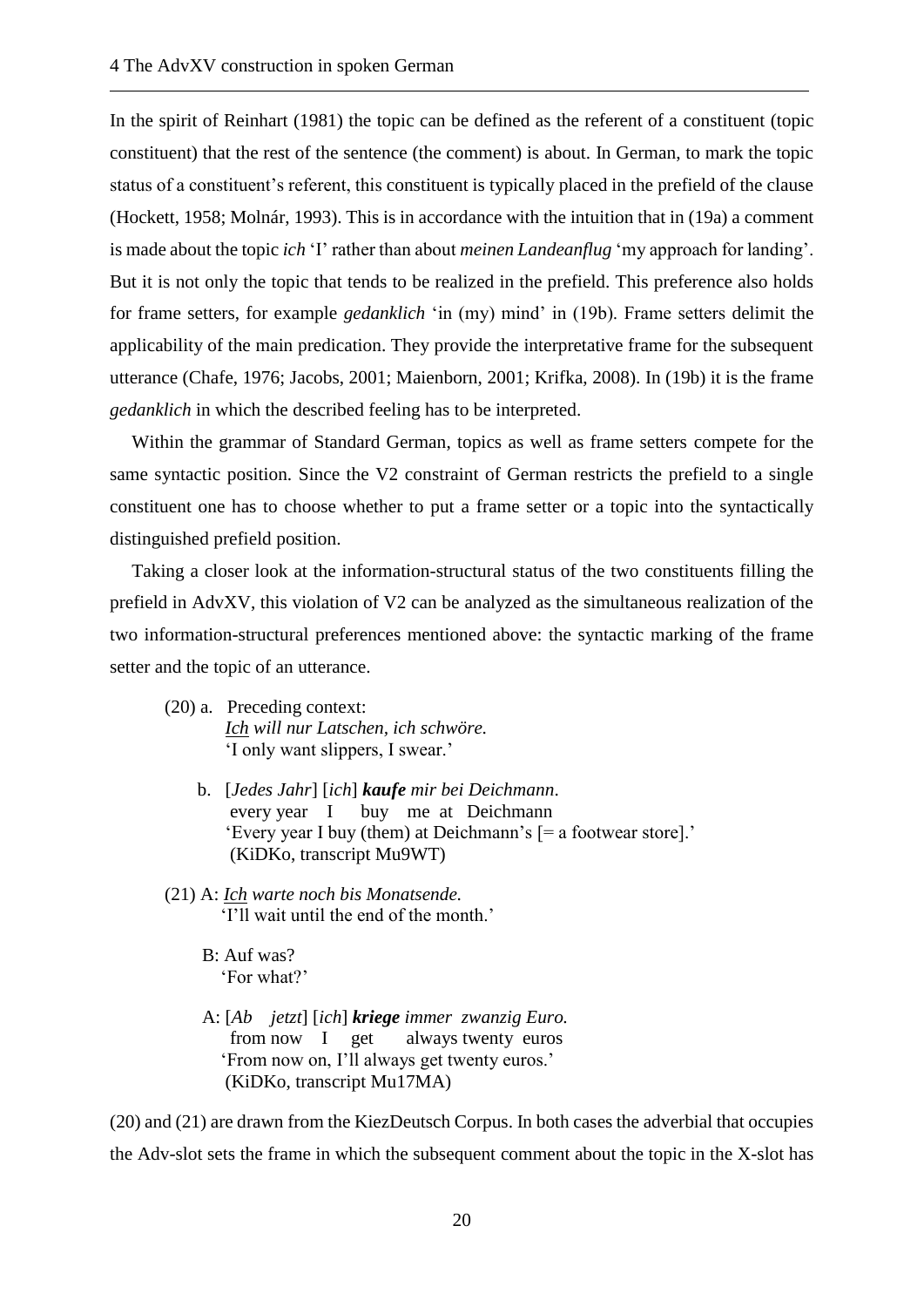to be interpreted. In (20) the assertion that is made about *ich* 'I' holds for *jedes Jahr* 'every year'. In (21) the assertion about someone who is gaining in pocket money is delimited to the time *ab jetzt* 'from now on'. Depending on the semantics of the adverbial these frames can have a temporal ((20), (21)), local (15c), causal (15d) or conditional (15e) meaning. (15f) above indicates that the frame setter can also affect the modality of an utterance. The data also show the well-known fact that topics typically represent given information already mentioned in the preceding context (indicated by the underlining in the examples (20) and (21)).

The explanation proposed for the occurrence of AdvXV in Kiezdeutsch is that the multilingual setting results in a greater tolerance towards variation and the violation of grammatical constraints. One of those is the weakening of the V2 rule of Standard German. But this weakening does not result in an anything-goes situation. Instead, the violation of V2 is driven by the realization of information-structural strategies, namely the above-mentioned placing of both frame setter and topic in front of the finite verb (Wiese, 2009, 2011; Wiese et al., 2009; Wiese et al., 2012).

As already pointed out, this distribution of information-structural categories is not restricted to Kiezdeutsch but can also be found in AdvXV data observable in spoken German outside multilingual settings. The examples in (22) and (23) come from the supplementary collection of AdvXV examples from everyday conversations (see section 2).

|                                                   | $(22)$ a. General context:                            |  |  |  |
|---------------------------------------------------|-------------------------------------------------------|--|--|--|
|                                                   | Interview with a taxi driver about the subject "tip". |  |  |  |
|                                                   | b. [In anderen Städten] [das] <b>gibt</b> es nicht.   |  |  |  |
|                                                   | in other cities that gives it not                     |  |  |  |
| 'In other cities it $(=$ the tip) doesn't exist.' |                                                       |  |  |  |
|                                                   | (Presenter of the TV show "Extra", 15 Oct 2012)       |  |  |  |
|                                                   |                                                       |  |  |  |

# (23) a. General context: Conversation about one's bad mood when there is no sunlight.

(22) b. [*Im Winter*] [*du*] *hast ab drei Uhr kein Licht mehr*. in.the winter vou have from three o'clock no light more (22) b. 'During winter, there is no light from 3 o'clock on.' (Private conversation,  $4$  July 2012)

Importantly, the speakers who produced this data did not grow up in a multilingual environment. This shows that grammatical phenomena like AdvXV which have first been observed in Kiezdeutsch are also part of contemporary German spoken in a monolingual environment. As a reason for the weakening of V2 in spoken German in general, I assume the interactive and time-constrained character of spoken language. This allows for a more liberal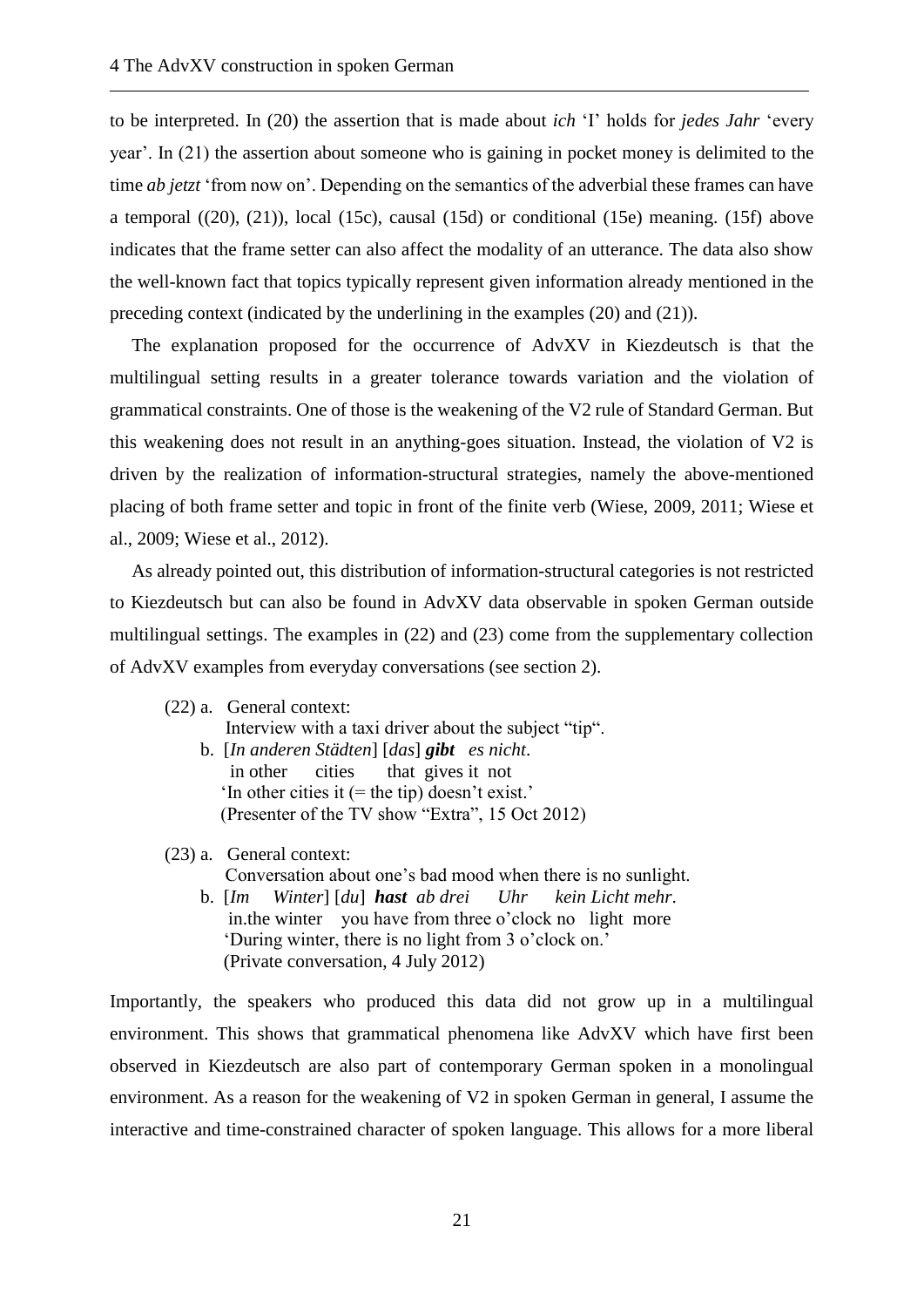use of discourse-pragmatic mechanisms like the packaging of information in the prefield of an utterance. This approach covers the occurrence of AdvXV in both data sets, spoken German in a mono- as well as in a multilingual setting. Beyond that, a multilingual setting might boost the frequency of this pattern or enable the insertion of specific lexical material, but is not a necessary condition for its usage.<sup>12</sup>

The relevance of discourse-pragmatic principles for the structure of spoken utterances is also reported for the rightward attachment of certain constituents to assign them a specific discoursepragmatic status (Altmann, 1981; Vinckel, 2006; Averintseva-Klisch, 2009; Imo, 2011). Auer (1991) subsumes such structures under the notion of "expansion" and points to the discoursepragmatic role of adverbials in a right-peripheral position.

The proposed information-structural analysis of AdvXV also makes it possible to distinguish this pattern from apparent multiple prefields at the discourse-pragmatic level. Whereas apparent multiple prefields are used to present new information as a designated topic for the subsequent sentence (like in (12)) or to evaluate and qualify the comment that is given about a certain topic (like in (14)), AdvXV does not have a presentational or an evaluative effect. Instead, AdvXV is used to establish an interpretative frame for the comment given about a topic. In contrast to the designated topic type of apparent multiple prefields, the topic in AdvXV usually presents given information that is mentioned in the preceding context. With respect to the topic-comment structure of the two different patterns, one is dealing with two inverse orders: In AdvXV the topic can be identified in the prefield followed by the comment in the postverbal domain. In apparent multiple prefields it is the commenting material that occupies the prefield and precedes the postverbal topic. The following table summarizes the distinctive grammatical and discourse-pragmatic properties of the two constructions (this synopsis will undergo further refinement later, see Table 2 in section 5).

1

<sup>12</sup> Similar frequency and generalization effects have been documented for the use of *so* 'like' as a focus marker in a monolingual vs. a multilingual setting (Wiese, 2011b).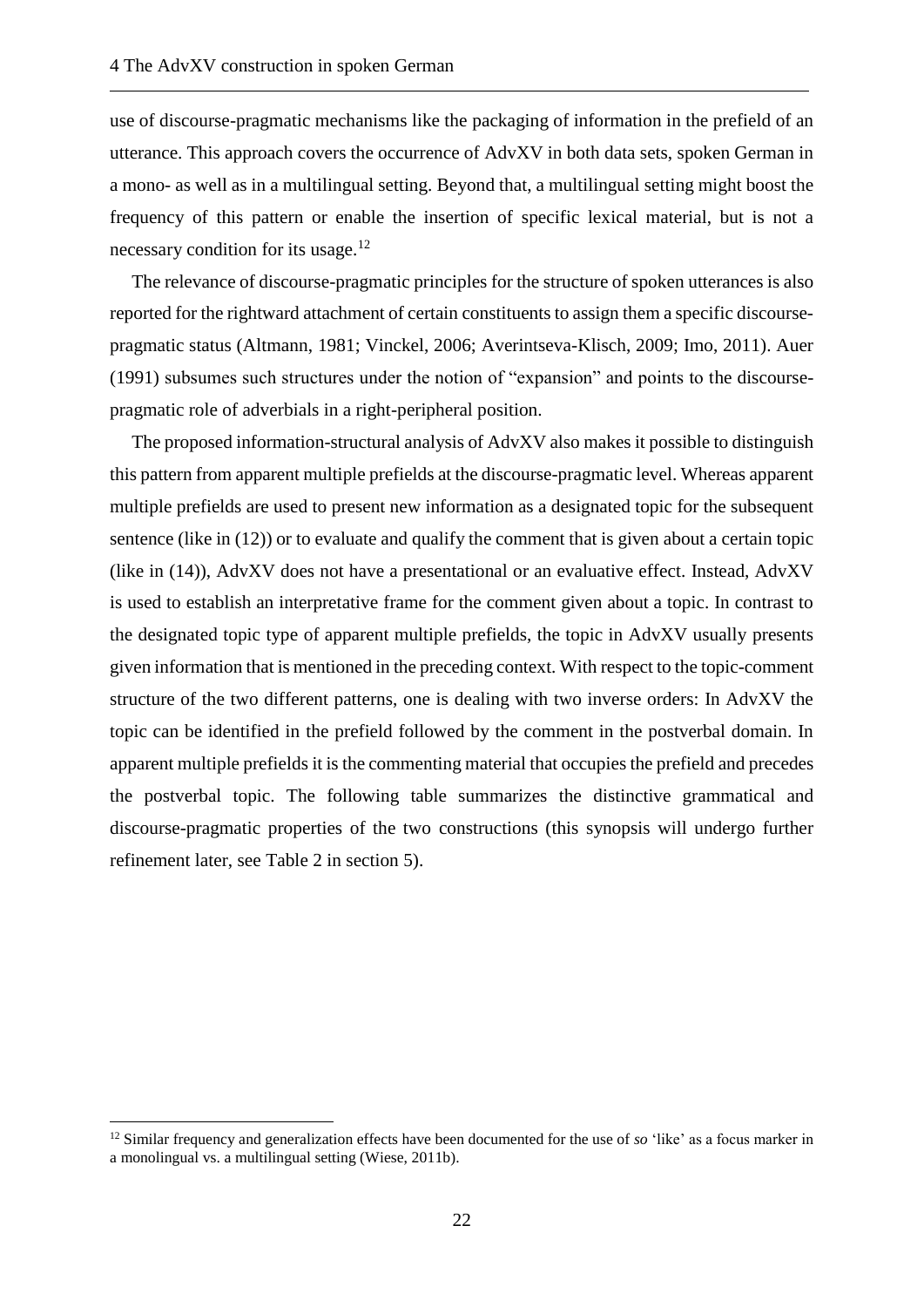|                                          |            | Grammar                                                                          | Discourse pragmatics                                             |
|------------------------------------------|------------|----------------------------------------------------------------------------------|------------------------------------------------------------------|
| <b>AdvXV</b>                             | preverbal  | Adverbial constituent<br>prototypically followed by<br>the subject of the clause | Marking of a frame<br>setter and a topic within<br>one utterance |
|                                          | postverbal | Non-subject arguments and<br>other adverbials                                    | Commenting about the<br>topic                                    |
| <b>Apparent</b><br>multiple<br>prefields | preverbal  | Different types of<br>constituents, predominantly<br>non-subjects                | Non-designated material<br>or the comment about<br>the topic     |
|                                          | postverbal | Prototypically subject and<br>evaluative expressions                             | Designation of a topic<br>or evaluation of the<br>comment        |

<span id="page-26-0"></span>Table 1: Distinction between AdvXV and apparent multiple prefields.

The distinctive discourse-pragmatic characteristics of the two constructions also help to disentangle the grammatically ambiguous cases. Cases like (13), here repeated as (24), where an adverbial and the subject occupy the prefield (hence structurally AdvXV) behave information-structurally like apparent multiple prefields:

- (24) a. Preceding context: Gesucht? Schnelle Sprinter 'Wanted: fast sprinters'
	- (22)b. [*Weiterhin*] [*Hochbetrieb*] *herrscht am Innsbrucker Eisoval.* further high.traffic reigns at.the Innsbruck icerink 'It's still all go at the Innsbruck icerink.'
	- c. Following context: *Nach der Zweibahnentournee am Dreikönigstagstehen an diesem Wochenende die österreichischen Staatsmeisterschaften im Sprint am Programm.* 'Following the two-rink tournament on Epiphany-Day there's now the (22) b. Austrian National Championship in Sprinting coming up at the weekend.' (Bildhauer and Cook, 2010: 72)

In (24b) the preverbal subject cannot be identified as the (contextually given) topic as it should be in an AdvXV construction. Instead, (24b) can best be analysed as a presentational all-new sentence with *am Innsbrucker Eisoval* 'at the Innsbruck icerink' as the designated topic for the subsequent sentence. The same disambiguation can be conducted for cases such as (18), here repeated as (25).

- (25) a. General context: A conversation about the editing of recorded material.
	- (22 b. [*danach dann*] [*das*] *schneiden die aus*. afterwards then that cut they out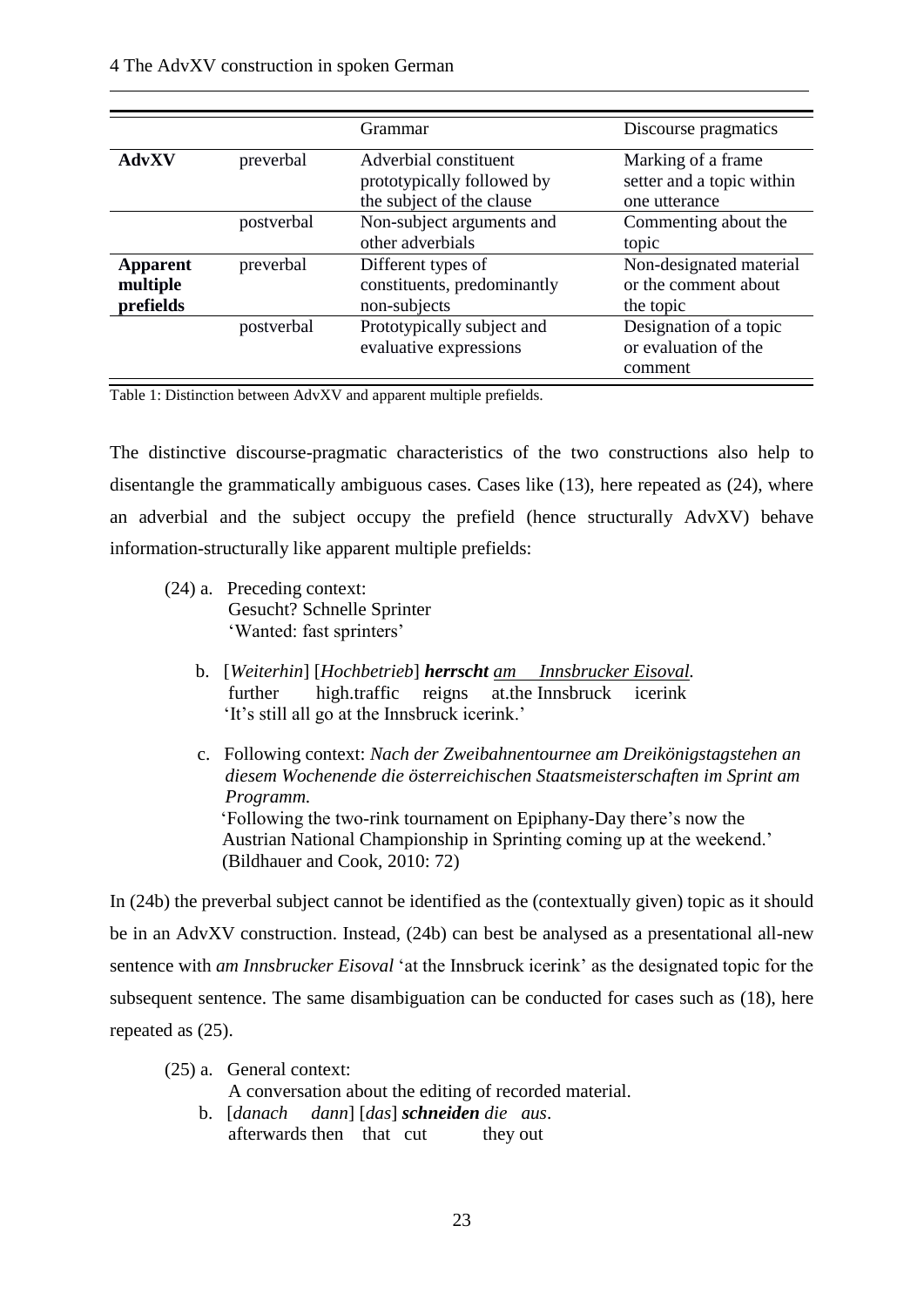'Afterwards then, they cut it out.'  $(KiDKo, transcript: Mu9WT)$ 

(25b) could be structurally analysed as an apparent multiple prefield because there are only non-subject arguments in the initial position. However, information-structurally (25b) behaves like AdvXV since the object *das* 'that' is a contextually given topic realized in the prefield. No presentational effect or propositional evaluation is implied.<sup>13</sup>

In a nutshell, I have shown so far that AdvXV can be considered a discrete construction of spoken German. It can be distinguished from another case where more than one constituent appear in sentence-initial position: apparent multiple prefields. This distinction can be drawn at the grammatical as well as the information-structural level.

# <span id="page-27-0"></span>**4.2.3 Evidence from historical stages of German**

1

Further evidence for the proposed information-structural analysis of AdvXV can be obtained from historical stages of German: Middle Low German (MLG) and Early New High German (ENHG). In MLG canonical declarative main clauses display the same V2 properties as those in contemporary German. However, violations of this constraint can be observed in MLG, too. Among others, these deviations display the same word order as the one observed in spoken contemporary German: AdvXV, cf. (26):

(26) [*Nicht langhe darna*] [ *der sone*] *volghete na vor ludeke.* not long after.that the son followed PTCL for Lübeck 'Not long after that the son followed towards Lubeck.' (22) (Petrova, 2012: 174)

Petrova (2012) proposes an information-structural explanation for AdvXV in MLG that is comparable to the one given here for the occurrence of AdvXV in contemporary spoken German. She argues for a relatively fixed order of information-structural categories in the prefield of declarative main clauses where frame setters regularly occupy the initial position in the prefield, followed by the topic constituent, as is shown in (26).

 $13$  Furthermore, the occurrence of objects in AdvXV can be taken as evidence against the assumption that it is an underlying SVO order that generates AdvXV structures. If one took the subject cases of AdvXV into consideration, their grammatical structure could be analyzed as parallel to the one of declarative main clauses in English with an initial adverbial, hence (Adv)SVO. Such an analysis would predict that it is impossible for objects to occupy the X-slot of AdvXV. But on the basis of (18), such an analysis must be rejected.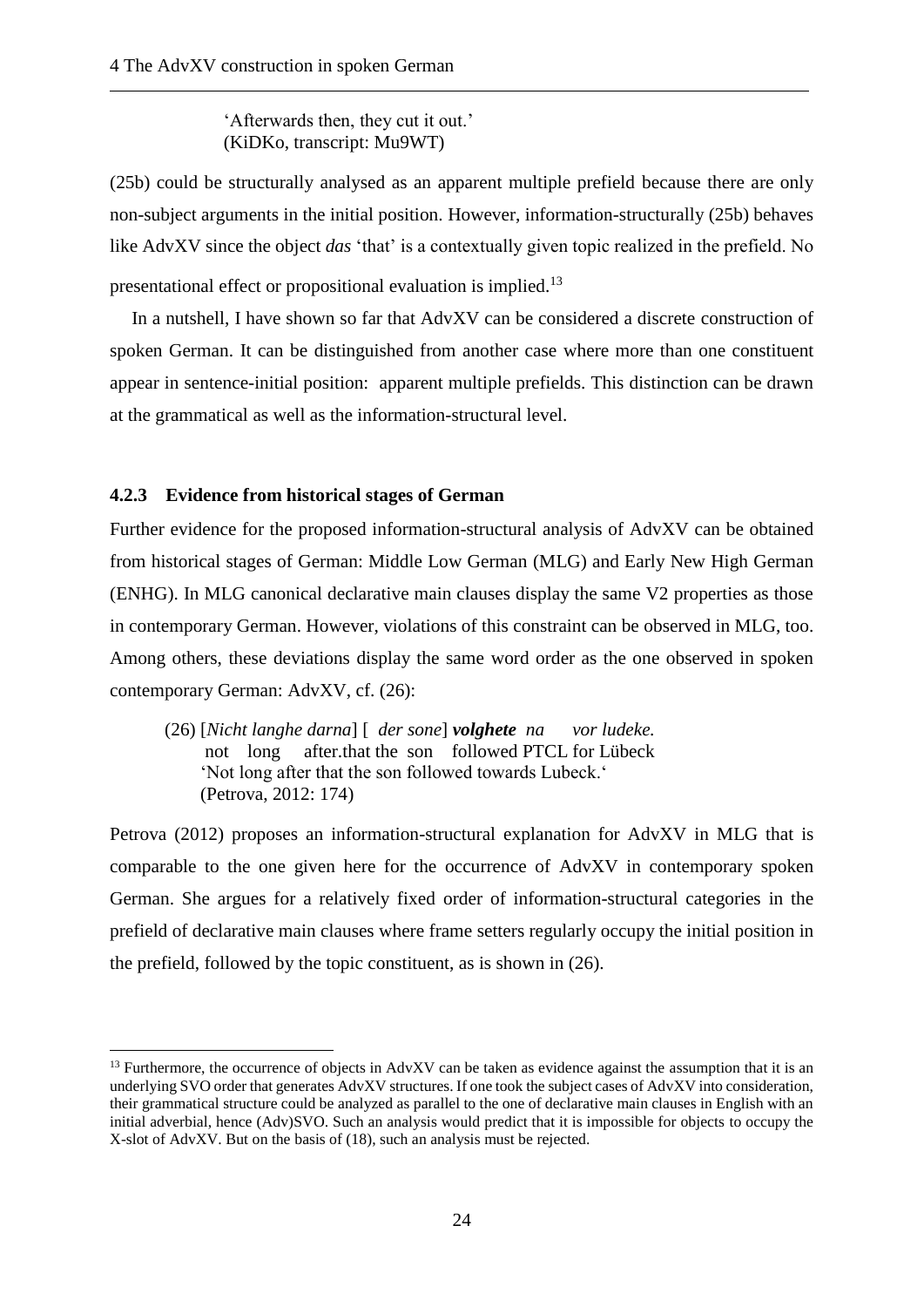The same pattern can be found in ENHG. Beside the canonical V2 case, declarative main clauses can exhibit a non-canonical AdvXV order resulting from the distribution of information-structural categories: frame setter preceding topic (Speyer, 2008); this is illustrated in (27):

(27) [*Jm 6886. Jar*] [*der Großfu<sup>e</sup> rst DEMETRI*] *hat den ma<sup>e</sup> chtigen Tatarischen* in.the  $6886<sup>th</sup>$  year the grand.prince Demetri has the mighty Tartar

(22*) Khu<sup>e</sup> nig MAMAI geschlagen*. king Mamai beaten  $\ln$  the 6886<sup>th</sup> year the grand prince Demetri has beaten the mighty Tatar king Mamai.' (Speyer, 2008: 479)

In the remainder of this paper I will turn to the question whether all instances of AdvXV collected from my different data sources behave semantically similar or whether differences in their interpretation can be identified. To answer this question I will focus on the semantic and discourse-pragmatic status of temporal adverbials occupying the Adv-slot.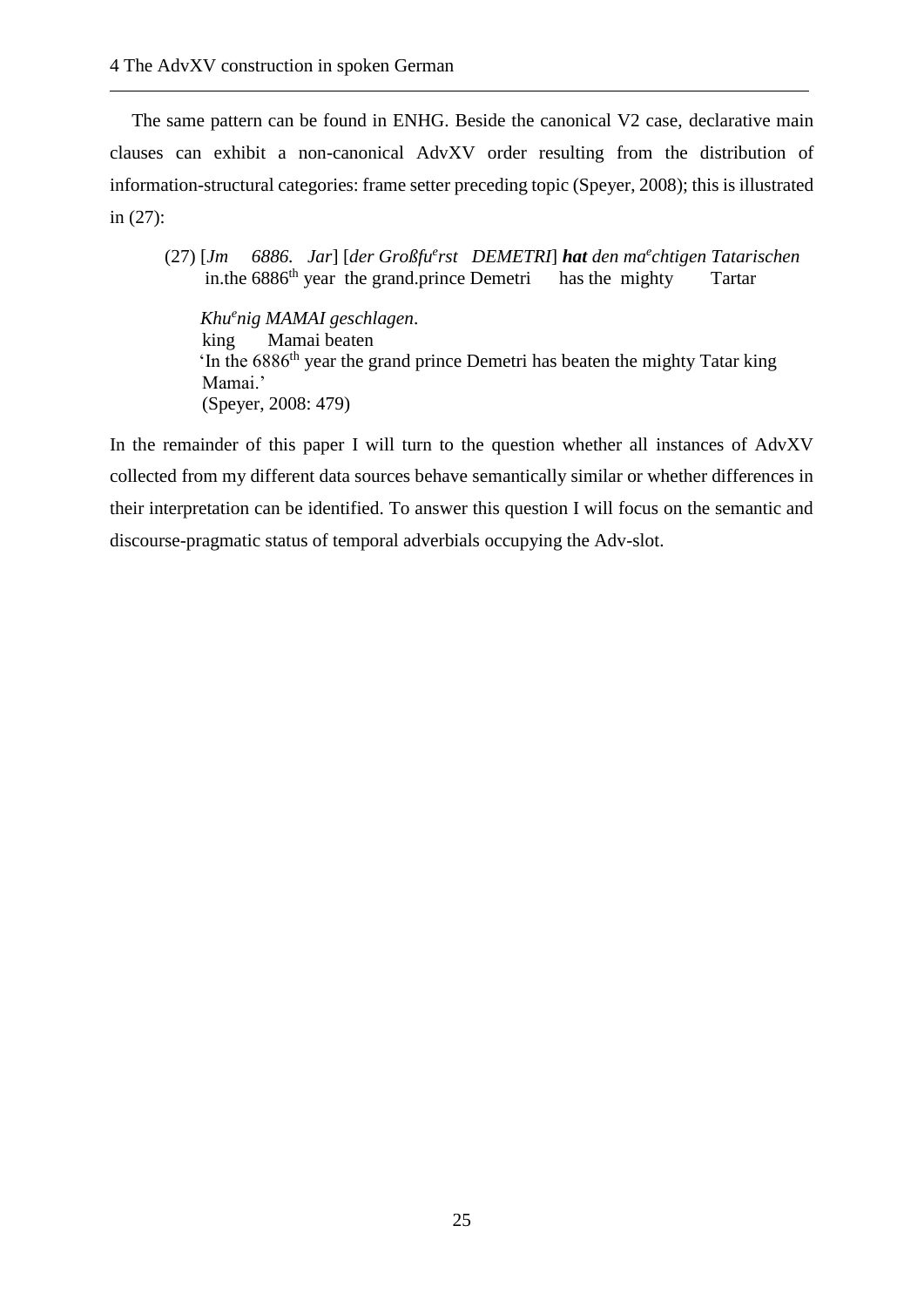### <span id="page-29-0"></span>**5 The development towards discourse connectives: temporal adverbs in AdvXV**

The previous section has shown that sentences like (23b), here repeated as (28b), can best be analyzed as a frame setter preceding a topic in the prefield of the utterance.

- (28) a. General context: Conversation about one's bad mood when there is no sunlight.
	- (22) b. [*Im Winter*] [*du*] *hast ab drei Uhr kein Licht mehr.* in.the winter you have from three o'clock no light more (22) b. 'During winter, there is no light from 3 o'clock on.' (Private conversation,  $4$  July 2012)

In this type of AdvXVframe-topic construction the semantic scope of the frame element is limited to the predication of the rest of the utterance and delimits it in time. In contrast, the initial slot of AdvXV can also be occupied by adverbials of a semantically different type, as illustrated by (29b, d):

- (22 )b. [*Danach*] [*sie*] *fängt.an zu schreien.* afterwards she starts to shout 'Afterwards she starts shouting.'
- (22) c. Intermediate context: (22) b. *Ich meinte zu ihr: "Schrei nicht so!" und so. "Ja?"* 'I told her: "Don't scream like that. Okay?"'
- (22) d. *Und* [*dann*] [*sie*] *sagt so*: and then she says like

"Ich schreie so, wie ich will." I scream such as I want 'And then she says like: "I scream as I like."' (KiDKo, transcript: Mu9WT)

The semantic difference between the AdvXV construction in (28b) and those in (29b, d) is that *danach* 'afterwards' and *dann* 'then' not only have scope over a single utterance. Instead of delimiting one single utterance the initial adverbs in (29b, d) temporally connect two discourse units. As connectives they constrain the interpretation process by guiding the hearer towards discourse and indicating temporal relations between discourse units understood as relational

<sup>(29)</sup> a. Preceding context: (22) b. *Ich habe gestern gesehen bei Netlog, was sie geschrieben hat. Ich meinte nur (22) b. so: "Ach so! Dein Ernst?"* 'Yesterday I've seen on Netlog what she has written. I simply said like: "I see! Are you serious?"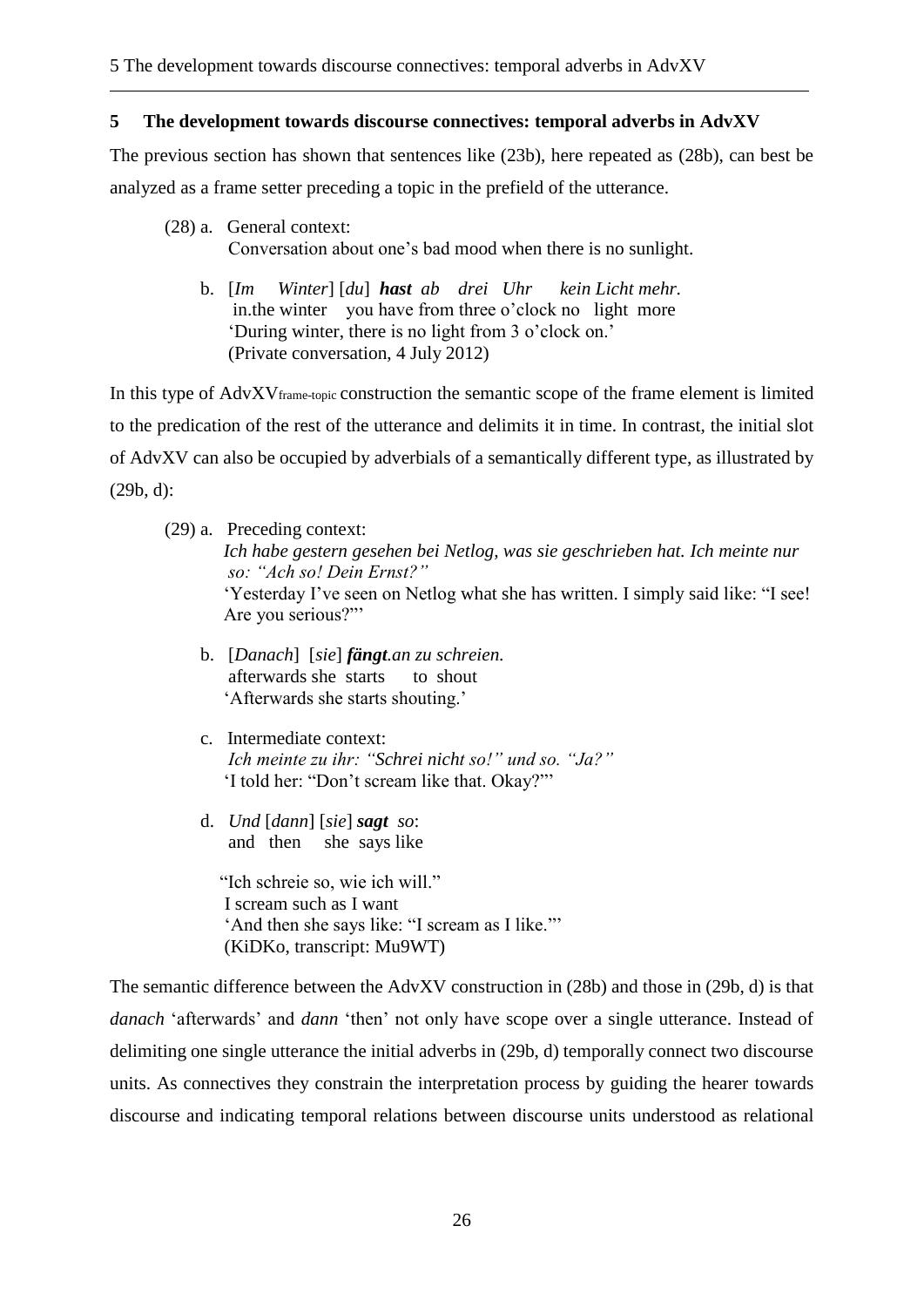propositions (Mann and Thompson, 1986; Rouchota, 1996; Pasch et al., 2003).<sup>14</sup> Hence, I will refer to this type of AdvXV as AdvXV<sub>temporal</sub>.

The occurrence of these connective adverbs in the Adv-slot of AdvXV is not directly predicted by the information-structural explanation given in the previous chapter because these adverbs do not entail a frame-setting interpretation. Therefore I assume the occurrence of these types of adverbs to be licensed by the expression of a different type of discourse-pragmatic relation. I claim that structures like (29b, d) are used to mark the discourse connective status of *dann* 'then' and *danach* 'afterwards' syntactically. As discourse linkers they appear in-between the sentences or discourse units they connect to each other. In this respect they can best be analysed as discourse markers, fulfilling the function of structuring the discourse and organizing the speaker-hearer interaction (Blakemore, 1987; Schiffrin, 1988; Fraser, 1990, 1999; Redeker, 1990; Traugott, 1995; Auer, 1996, 1997; Auer and Günthner, 2005; Taboada, 2006).

In the remaining part of the paper I will discuss some basis characteristics of discourse markers before providing evidence that these properties can best account for the distribution of the two temporal adverbs in AdvXV.

#### <span id="page-30-0"></span>**5.1 Some properties of discourse markers**

1

The term "discourse marker" (Schiffrin, 1988; Auer and Günthner, 2005) refers to one of the notions that are used to denote non-truth-conditional linguistic elements that combine clauses, sentences, or utterances into a coherent text or discourse by guiding the hearer through the relations between the uttered propositions. Some equivalent labels are "pragmatic marker" (Fraser, 1990; Redeker, 1990), "discourse connective" (Blakemore, 1987), and "procedural marker" (Traugott, 1997),<sup>15</sup> which, however, come with partly overlapping and partly contradicting definitions. In this paper I follow the definition proposed by Schiffrin (1988) and Redeker (1990) who suggest that discourse markers link the current sentence or utterance to the

<sup>&</sup>lt;sup>14</sup> Within the coherence-based approach it is assumed that connectives have conceptual meaning whereas a relevance-theoretic approach towards connectives claims that they encode procedural meaning and point the hearer to a certain contextual position. See Rouchota (1996) for discussion and for a comparison of these two different approaches.

 $15$  See Taboada (2006) for a quantitative investigation of the use of discourse markers among other devices in the expression of rhetorical relations within spoken and written text.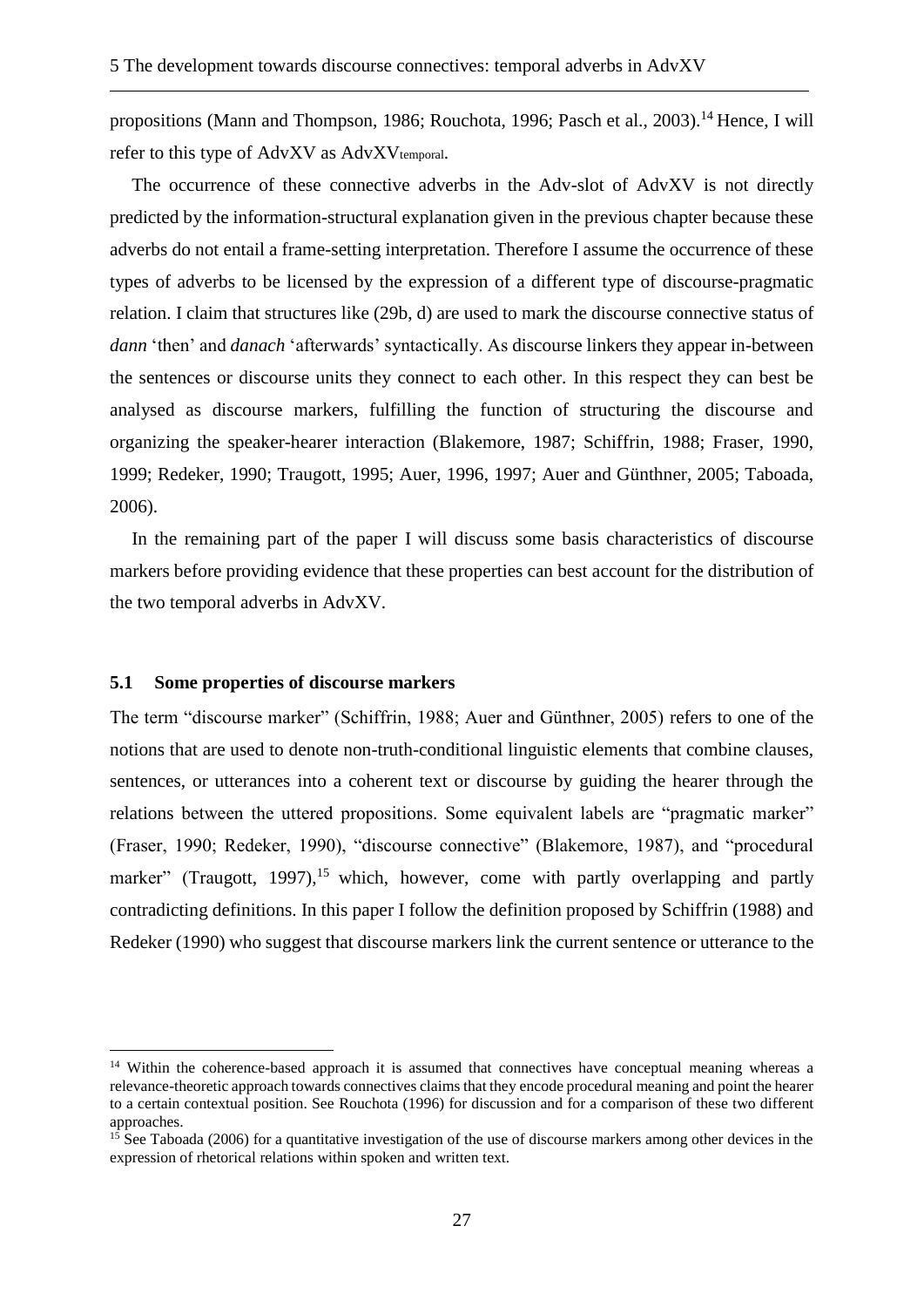immediate context.<sup>16</sup> In the German context the term discourse marker is mostly used for those discourse-organizing elements that occupy a peripheral syntactic position before or after a sentence that, considered by itself, is independent (Auer and Günthner, 2005).<sup>17</sup> Independence means that the sentence remains grammatical when the peripheral discourse marking material is elided. An example for a discourse marker is given by the minimal pair in (30b) and (31b):

(30) a. Preceding context:  $I$ *ch* weiß es nicht. 'I don't know.'

<u>.</u>

- (22) b. [*Ich*] *werde mir heute* [*auf jeden Fall*] *meine Kohle holen.* I will me today in any case my coal fetch 'Today I'll fetch my dough, in any case.' (KiDKo, transcript: Mu6MD)
- (31) a. Preceding context: (22) b. *Wir müssen Mittag und Abendessen selber zahlen. Nur Frühstück ist mit (22) b. dabei.* 'We have to buy lunch and dinner on our own. Only breakfast is included.'
	- (22) b. [*Auf jeden Fall*] [*ich*] *freue mich schon.* on every case I enjoy me already 'In any case, I'm already looking forward (to it).'  $(KiDKo. transcript: MulWD)$

In (30b) the prepositional phrase *auf jeden Fall* 'in any case' appears in the postverbal domain and commits the speaker to the assertion that he or she has made and asserts its truth. In contrast to that, by occurring in a peripheral position like in (31b) *auf jeden Fall* gains a discourse pragmatic function that differs from its integrated counterpart. In this left-peripheral position it signals the return to the main part of the narration. Hence, the distinctive feature of these two different interpretations is the peripheral status of the phrase, with the peripheral one as the discourse marker.

The syntactically peripheral status can also be accompanied by a specific prosodic pattern of the discourse marker. It can form a prosodically independent unit carrying a main or secondary stress of its own and a falling contour (Auer and Günthner, 2005); it can even be separated by a pause (Fraser, 1990). But there are cases of syntactically peripheral discourse

<sup>&</sup>lt;sup>16</sup> Fraser (1999) gives a narrower definition of discourse markers, including only those expressions that connect two sentences or clauses together.

<sup>&</sup>lt;sup>17</sup> It has frequently been noted that the meaning of an adverb is highly correlated with its possible position within a sentence (Jackendoff, 1972; Ernst, 2007).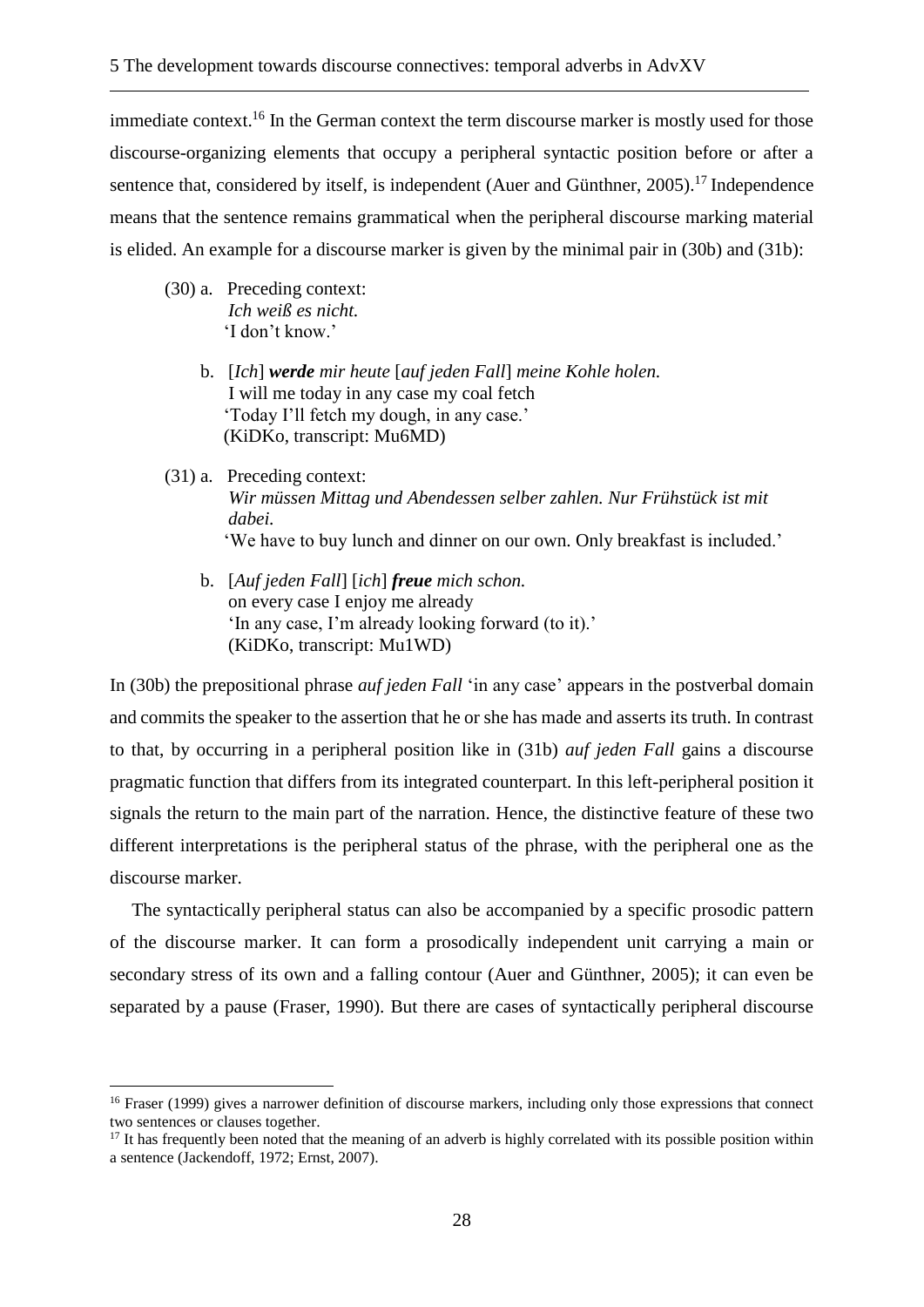markers that do not display this phonological pattern. Therefore, the prosody can neither be taken as a necessary nor a sufficient condition for the status as a discourse marker.

Discourse markers have developed out of different lexical sources: adverbs (for example: *jedenfalls* 'anyway', *eigentlich* 'in fact'), subordinating conjunctions (e.g. *obwohl* 'although') and coordinating conjunctions (e.g. *und* 'and'), matrix clauses with verbs of saying and thinking (for instance *ich meine* 'I mean'), and imperatives of verbs of saying and thinking (*sag mal* 'tell me') (Fraser, 1990; Traugott, 1995; Günthner and Auer, 2005). In (32) and (33) I give two more illustrative examples with the adverb *jedenfalls* 'anyway' and the coordinating conjunction *und*  'and':

- (32) a. [*Ich*] *würde mich* [*jedenfalls*] *freuen* (…) I would me anyway be.happy 'I would be happy anyway.' (DECOW2012: 2852396)
	- b. [*Jedenfalls*] [*es*] *erstaunt m*i*ch* (…) anyway it surprises me 'Anyway, it surprises me.' (DECOW2012: 46011316)
- (33) a. *Wo legen wir Widerspruch ein* [*und*] [*wessen Daten*] *löschen wir einfach?* where lay we objection in and whose data delete wir simple?' 'Where do we raise an objection and whose data do we simply (DECOW2012: 474361)
	- b. *schieb die CD in Rechner*, [*und*] [*was*] *ist… nix* push the CD in computer and what is nothing 'I push the CD into the computer, and what happens? Nothing.' (DECOW2012: 708464)

The examples in (32) and (33) illustrate again the distributional as well as the semantic differences between the discourse markers and their homophonous, syntactically integrated counterparts. The integrated *jedenfalls* 'anyway' in (32a) has a modal meaning. It weakens the relevance of some preceding utterance. As a discourse marker, however, it marks the return to the main part of a narration (32b), comparable to *in jedem Fall* 'in any case' in (31b).

The conjunction *und* 'and' marks a logical semantic coordination in (33a). In contrast, (33b) cannot be interpreted as a proper semantic/syntactic coordination. In this case *und* 'and' functions as a signal of continuation, i.e. that the subsequent information has to be added to the previous one. On the semantic level it can be observed that the semantics of the effected lexemes gets bleached while at the same time it gains a richer pragmatic function when becoming a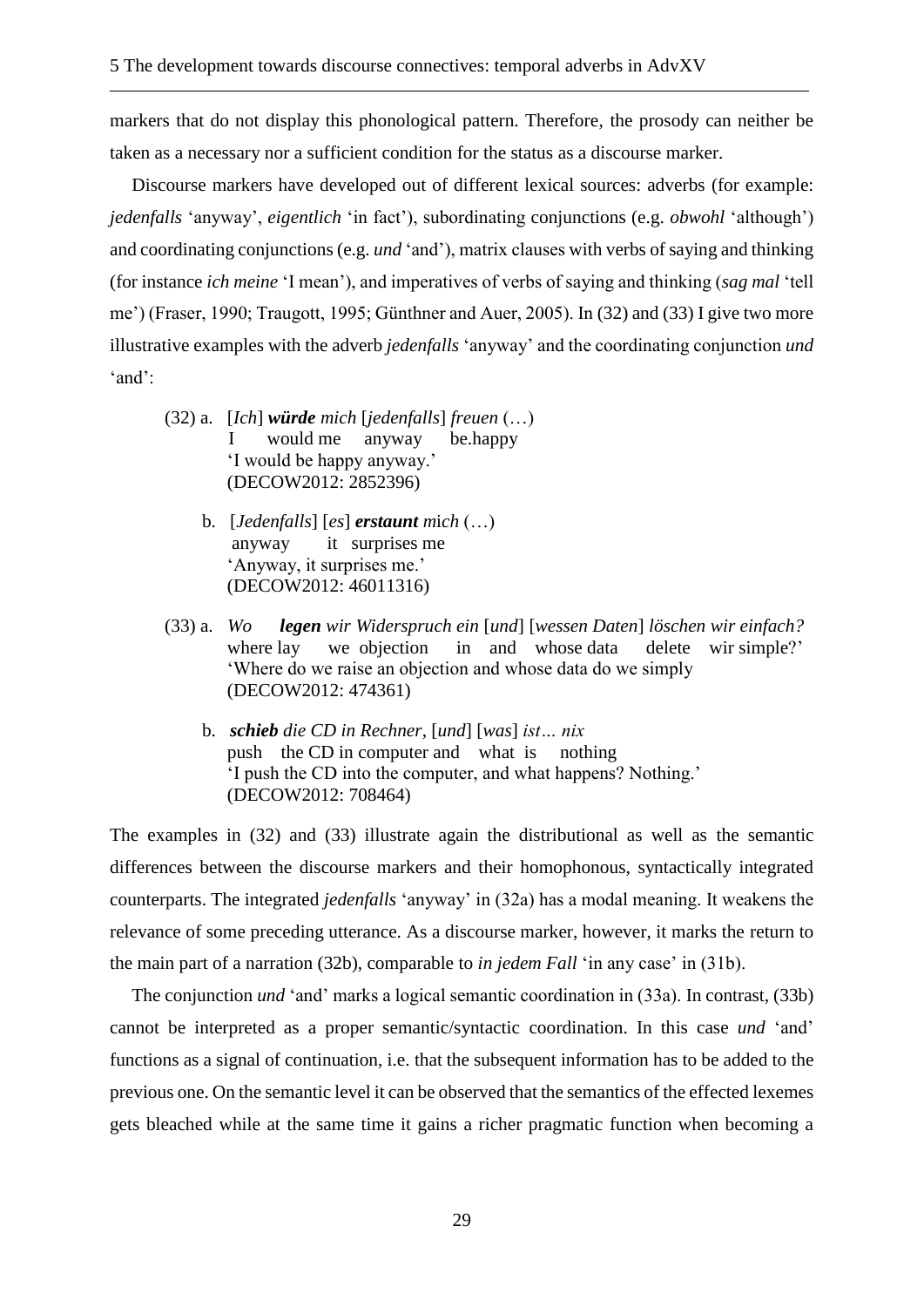discourse marker (Traugott, 1995, 1997; Auer and Günthner, 2005).<sup>18</sup> The lexemes lose their relevance for the truth-value of the uttered propositions, as can be seen in (31)–(33). But at the same time they become important for understanding the pragmatic relationship between the subsequent utterance and the preceding discourse. This development goes hand in hand with an expansion of the scope carried by these elements: within a sentence > one sentence > over several sentences (Auer and Günthner, 2005). With respect to the development of discourse markers out of adverbials, Traugott (1995) puts it as follows: Diachronically the process starts with a predicate-modifying adverbial which develops towards a sentence adverbial and ends up as a discourse marker (this generalization is based on her investigation of the adverbial *indeed* in English).

Departing from the displayed properties of discourse markers I will show that *dann* 'then' and *danach* 'afterwards' in AdvXVtemporal are best analyzed as developing towards connectives at the discourse level.

#### <span id="page-33-0"></span>**5.2** *Dann* **'then' and** *danach* **'afterwards' as discourse connectives**

As has been shown in the previous section, syntactically, the examined temporal connectives behave like discourse markers. The connective adverb *dann* 'then' occupies a syntactically peripheral position in AdvXV $t_{temporal}$ , as in (34)–(36):

- (34) a. Preceding context: Gestern waren wir schon voll drauf. Mann! 'Yesterday we've been totally on, man!'
	- b. [*Dann*] [*die*] *sind weg*. then they are away Then they disappeared.  $(KiDKo, transcript: Mul1IMD)$

<u>.</u>

- (35) a. Preceding context: (32) a. A: *Ich weiß, von wo du kommst*. – B: G. (= Park in Berlin) 'I know where you come from.'  $-$  'G. (= park in Berlin)'
	- b. A: *Und* [*dann*] [*da*] *ist doch die U-Bahn und so.* and then there is PTCL the underground and PTCL

<sup>&</sup>lt;sup>18</sup> In the context of an increasing degree of pragmaticalization, Traugott (1995) points to the subjectification of discourse markers, meaning that they become increasingly associated with the speaker's attitude towards discourse flow.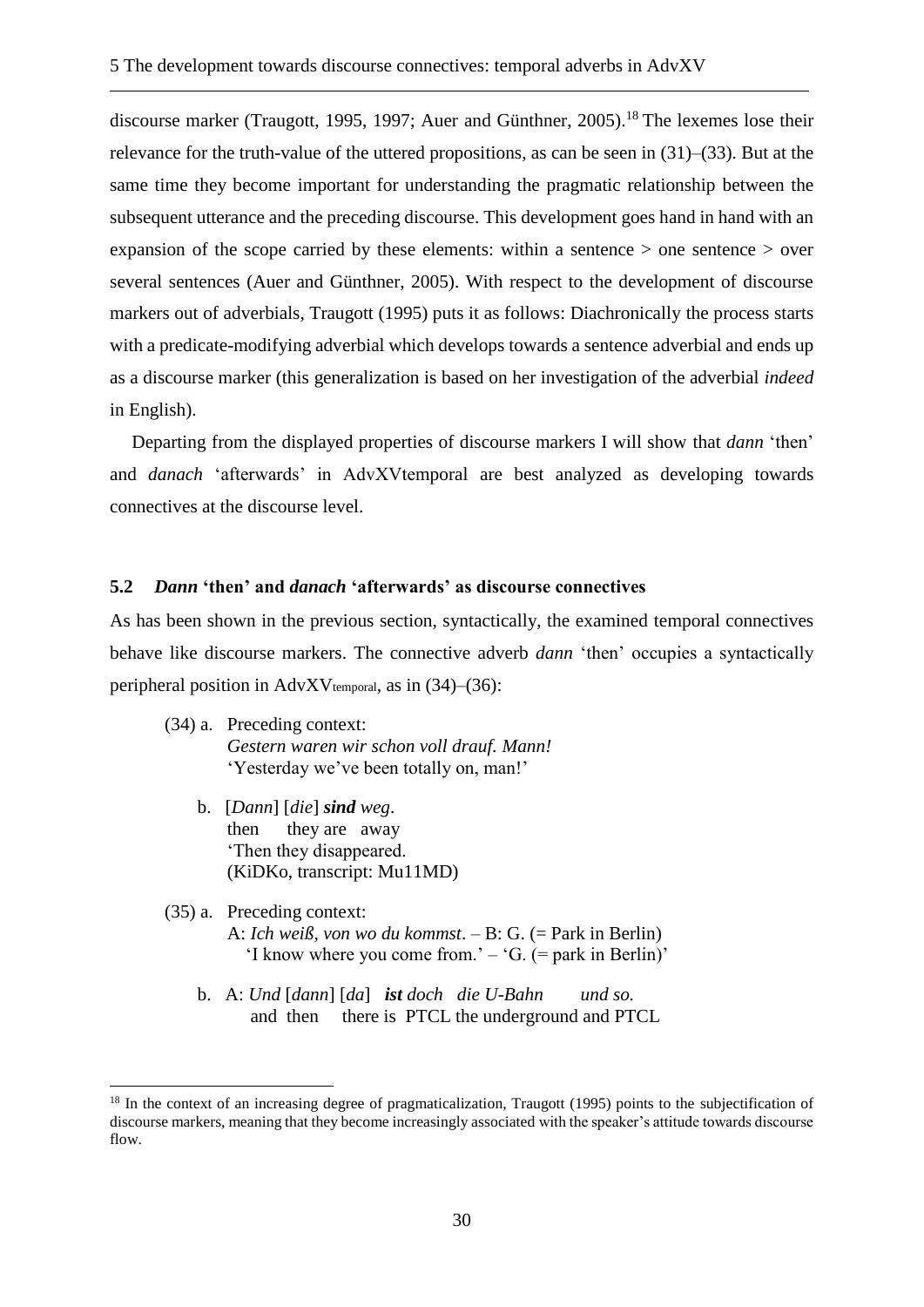'And then there is the underground.'  $(KiDKo, transcript: Mu2WT)$ 

- (36) a. Preceding context: (32) *a. Also, ich habe ja eine Vorliebe persönlich für Oper.* 'Well, personally I have a fondness for the opera.'
	- (32) b. [*Dann*] [*ich*] *sehe jetzt Don Giovanni von Mozart.* (32) a. then I see now Don Giovanni from Mozart 'Then I'll see Don Giovanni by Mozart now.' (TüBa-D/S, s2852)

The same holds for the connective pronominal adverb *danach* 'afterwards' (consisting of preposition + demonstrative pronoun) in  $(37b, c)$  and  $(38b)$ :

- (37) a. Preceding context: Sie hat mit der Blablabla Freundschaft geschickt. 'She makes friends with blablabla.'
	- b. [*Danach*] [*du*] *hast sie angeschrien*. afterwards you have her at.shouted 'Afterwards you shouted at her.'
	- c. *Und* [*danach*] [*sie*] *hat zurück angeschrien*. and afterwards she has back at.shouted 'And afterwards she shouted back at you.' (KiDKo, transcript: Mu11MD)
- (38) a. Preceding context: Sie wird hier bald ihren Abschluss machen. 'Soon, she will receive her degree here.'
	- b. [*Danach*] [*ihr Traum*] *ist die Bühne.* afterwards her dream is the stage 'Afterwards her dream is the stage.'  $(TV$  interview, ZDFinfo, 14 Aug 2011)

In all examples given above the adverbs express the chronological order of events and subdivide the discourse into smaller, temporally ordered units. They do so by appearing in-between the units they link to each other temporally. With the exception of (36b) the adverbs are used to structure the rhetorical relations within a narration. The temporally linked events can contain a continuing topic (see (36b)) or a topic switch (see (37b, c)), or they introduce new information (38b).

From the theory of discourse markers it is predicted that the development towards a discourse marking element goes hand in hand with a process of semantic bleaching accompanied by a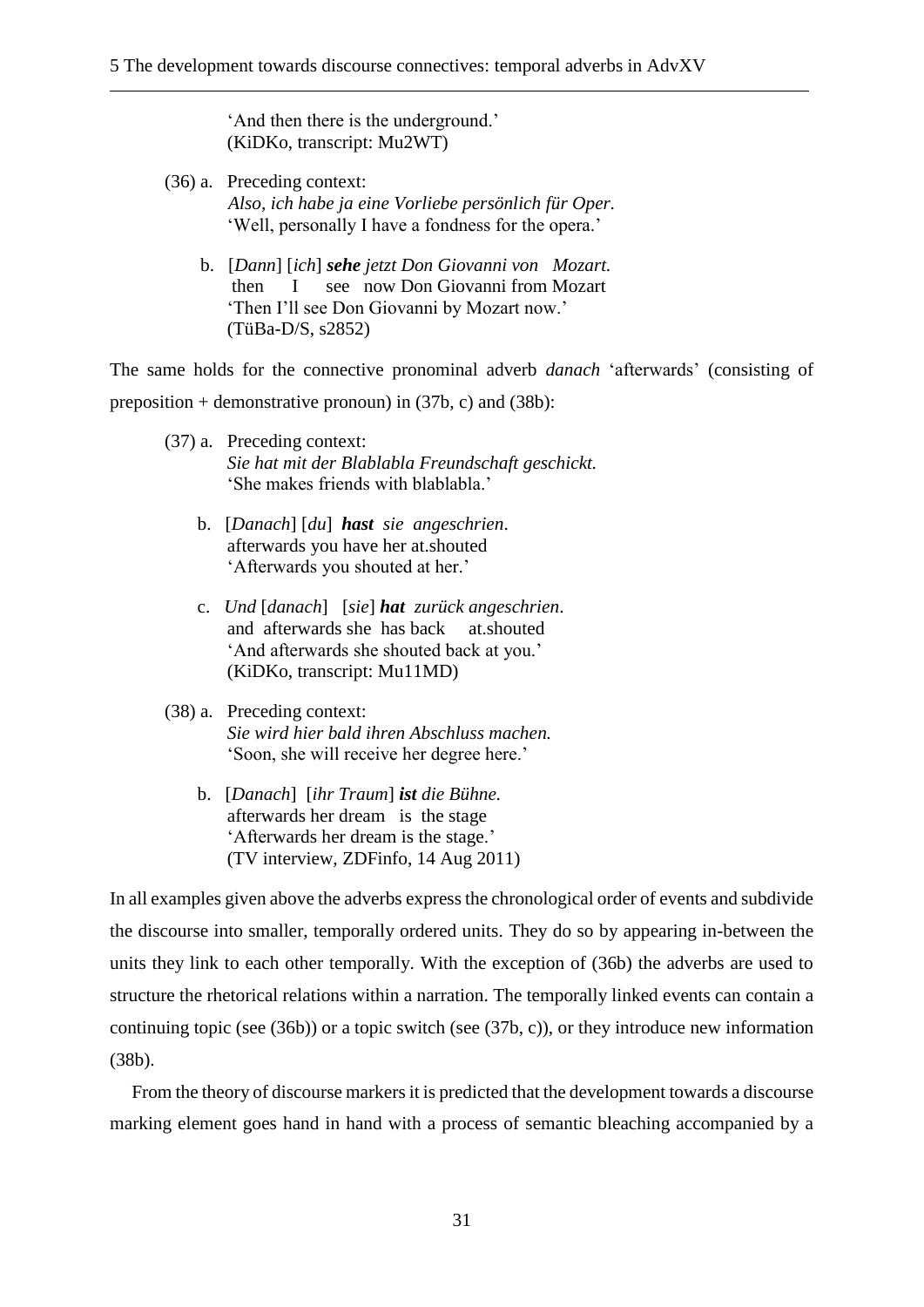strengthening of the pragmatic function. Although more data is needed for a final answer to the question on semantic bleaching, the current data sample provides valuable hints about this process. If the semantics of *dann* 'then' and *danach* 'afterwards' is weakened it follows that its semantics has less influence on the truth-value of the utterance. This entails that the temporal modification within the utterance can be carried out by a different temporal adverb. This is borne out by data like (36). The sentence in (36b) exemplifies the discourse-connective function of *dann* 'then' in a straightforward way. The temporal modification within the clause is already provided by *jetzt* 'now'. The adverb *dann* 'then' only expresses the temporal ordering relation between the two events at discourse level. Another example is given in (39) containing the sentence-internal adverbial *heute* 'today'.

- (39) a. Preceding context: (32) a. *Diesmal war es eigentlich okay.* 'This time it was okay, actually.'
	- b. [*Dann*] [*heute*] *habe ich eigentlich auch nichts Besonderes gemacht.* then today have I actually also nothing special made 'Then, today I didn't do anything special, actually.' (KiDKo, transcript: Mu1WD)

Comparable data can also be found for danach 'afterwards' with the discourse connective in a left-peripheral position and a predicate modifying adverbial in the subsequent utterance, see (40):

- (40) a. Preceding context: Und sie hat mich besiegt. 'And she's beaten me.'
	- b. *Und* [*danach*] [*am Ende*] *haben wir so einfach weitergeredet*. and afterwards at.the end have we like simply further.talked 'Afterwards, we continued talking at the end.' (KiDKo, transcript: Mu25MA)

Another interesting observation is that a lot of the temporal discourse connectives in the data set are preceded by the conjunction *und* 'and'. The particle is not used as a logical semantic coordinator, however. Rather, these cases behave like *und* 'and' in (33b), where it needs to be analyzed as a discourse marker signaling continuation. An example is already contained in (40b). Further evidence is provided by (41b) and (42b).

(41) a. Preceding context: (32) a*. Und dann sagt sie, jetzt wird nie wieder eine Fahrt stattfinden.* And then she says that no excursion will ever be made again.'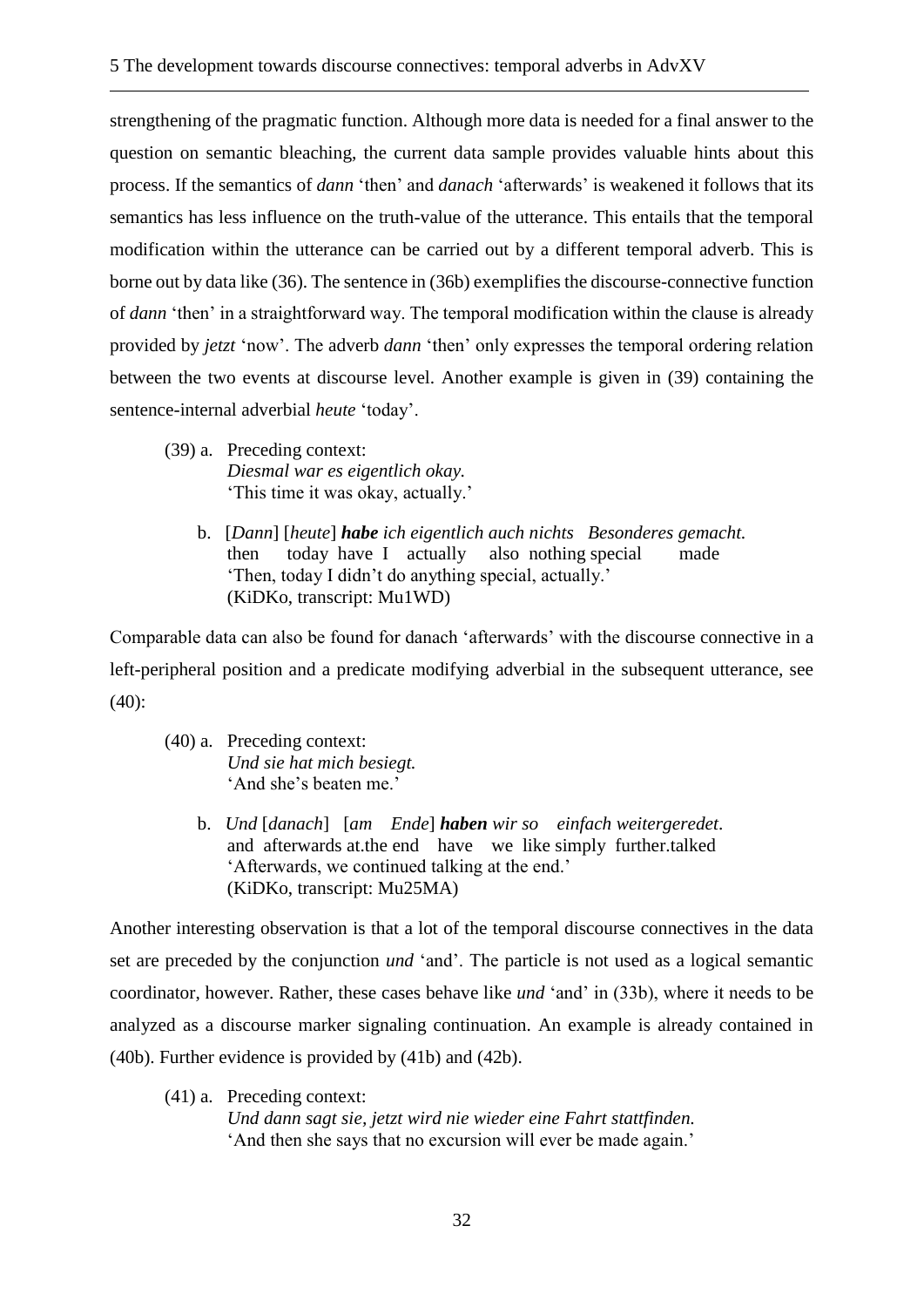- b. *und* [*dann*] [*nächstes Jahr*] *findet wieder eine statt.* and then next year takes again one place 'And then, another one takes place next year.' (KiDKo, transcript: Mu1WD)
- (42) a. Preceding context: Sie denkt, dass du über sie lästerst. Du weißt doch. 'She thinks you slag her off. You know?'
	- b. *und* [*dann*] [*sie*] *hat mir gesagt* (…). and then she has me told 'And then she told me  $(...)$ .' (KiDKo, transcript: Mu9WT)

The co-occurrence with *und* 'and' strengthens the sequencing effect of the temporal discourse connective *dann* by marking the continuation of the discourse and establishing a temporal relation to the previous discourse unit by the discourse connective.

By investigating their syntactic as well as their semantic and pragmatic behaviour I have shown that the adverbs *dann* 'then' and *danach* 'afterwards' develop towards connectives at the discourse level. This does not mean that these two adverbs cannot carry this connective function in a non-peripheral position, too.<sup>19</sup> But occurring in the initial slot of AdvXV and therefore in-between the connected units marks this function explicitly in the syntax. This entails that every temporal connective in AdvXV is a connective at the discourse level. But this does not mean that every non-peripheral adverb is not. This asymmetric correlation has already been discovered by Auer (1996) for other types of discourse markers.

As is the case with instances of AdvXV with a frame-setting interpretation, the syntactic marking of a discourse connective can also be found in historical stages of German, see (43) for an example from MLG:

(43) [*Vortmer*] [*deme koninghe van bulgherien*] *deden se des geliken2)* afterwards the king of Bulgaria did they the same 'Afterwards they did the same to the King of Bulgaria.' (Petrova, 2012: 171)

Petrova (2012) analyses this connective construction with reference to the notion of frame setting. I proposed an alternative analysis by showing that connective temporal adverbs – at least in contemporary spoken German – behave differently from frame setters with respect to their scope and discourse function.

1

<sup>&</sup>lt;sup>19</sup> See Roßdeutscher and von Stutterheim (2006) for an investigation of the semantic and pragmatic differences arising from different canonical positions of *dann* 'then'.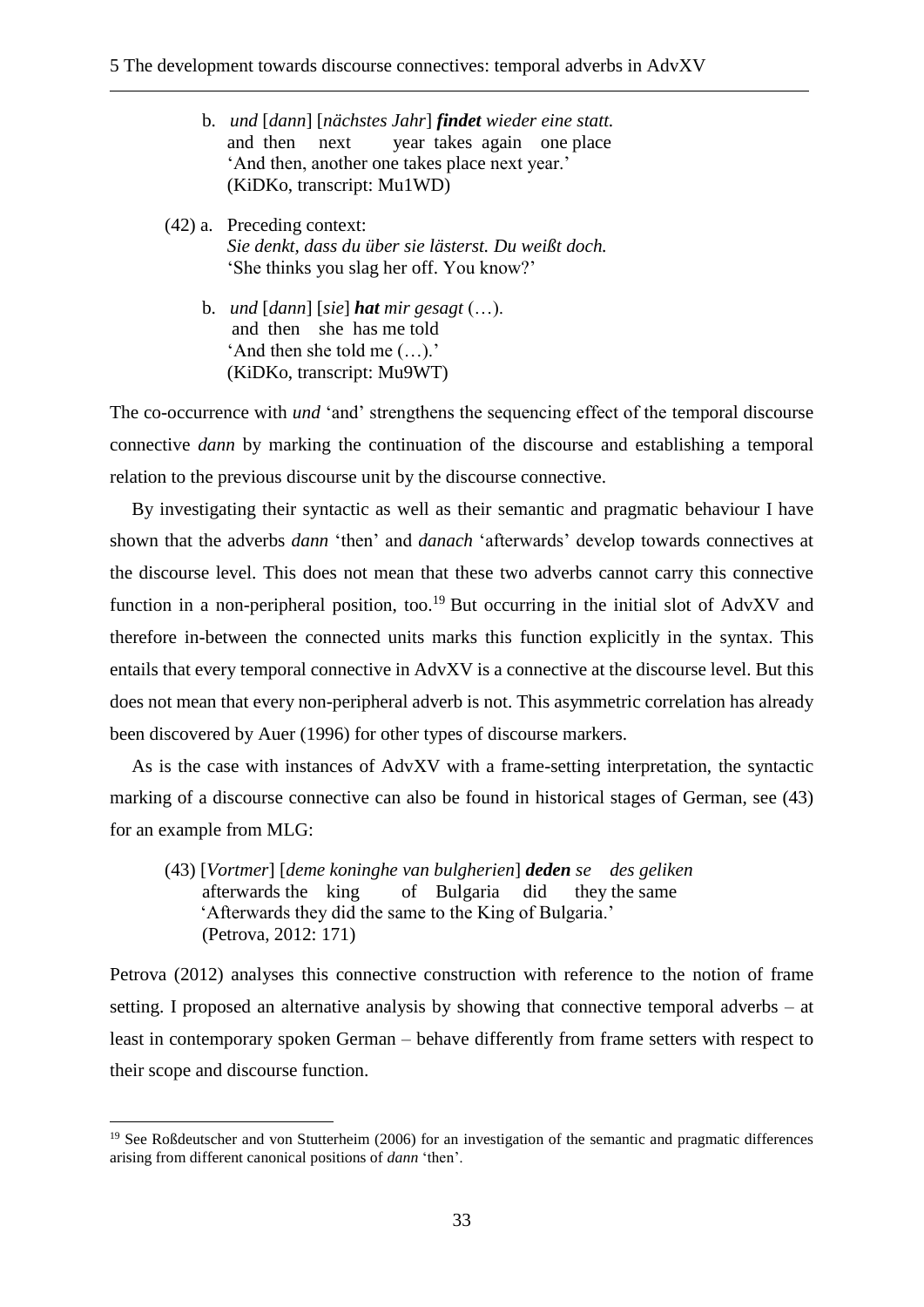The need to map the discourse connective status of temporal adverbs onto the syntactic structure of an utterance by using a marked, non-canonical construction can also be found in other Germanic languages, e.g. English. Birner and Ward (1998) and Birner (2004) investigate a comparable development in English, where the temporal adverb then is realized in a noncanonical position to indicate that it expresses a temporal ordering relation at discourse level. Compared with German, the major difference with regard to non-canonicality is that the noncanonical use of *then* in declaratives yields inversion (i.e. a violation of the SVO base word order of English) (cf. (44b)), whereas the non-canonical use of *dann* in German declaratives does not cause inversion (which violates the V2 constraint) (cf., e.g., (42b) above).

- (44) a. Preceding context: The braided trumpeters came into view, followed by the Life *(32) a. Guards on their black chargers.*
	- (32) b. [*Then*] *came the Guards' band.* (Birner, 2004: 53)

Although grammatically different, both structures have in common that the same discoursepragmatic meaning, namely temporal connectivity, is assigned to them.

Taking the two different discourse-pragmatic properties of AdvXV into consideration, the schematic illustration of the grammatical and discourse pragmatic differences between AdvXV and apparent multiple prefields, as outlined in Table 1 above, needs to be revised. A revised version is given in Table 2:

|                                          |            | Grammar                                                                             | Discourse pragmatics                                              |
|------------------------------------------|------------|-------------------------------------------------------------------------------------|-------------------------------------------------------------------|
| <b>AdvXV</b> <sub>temporal</sub>         | preverbal  | preverbal left-peripheral<br>connective<br>temporal adverb                          | Marking of a temporal<br>connective at<br>discourse level         |
| AdvXV <sub>frame-topic</sub>             | preverbal  | Adverbial constituent<br>prototypically followed<br>by the subject of the<br>clause | Marking of a frame.<br>setter and a topic<br>within one utterance |
|                                          | postverbal | Non-subject arguments<br>and other adverbials                                       | Commenting about the<br>topic                                     |
| <b>Apparent</b><br>multiple<br>prefields | preverbal  | Different types of con-<br>stituents, predominantly<br>non-subjects                 | Non-designated material<br>or the comment<br>about the topic      |
|                                          |            | Prototypically subject<br>and evaluative expressions                                | Designation of a topic<br>or evaluation of the comment            |

<span id="page-37-0"></span>Table 2: Distinction between two types of  $\text{Adv}XV$  ( $\text{Adv}XV_{\text{temporal}}$  and  $\text{Adv}XV_{\text{frame-topic}}$ )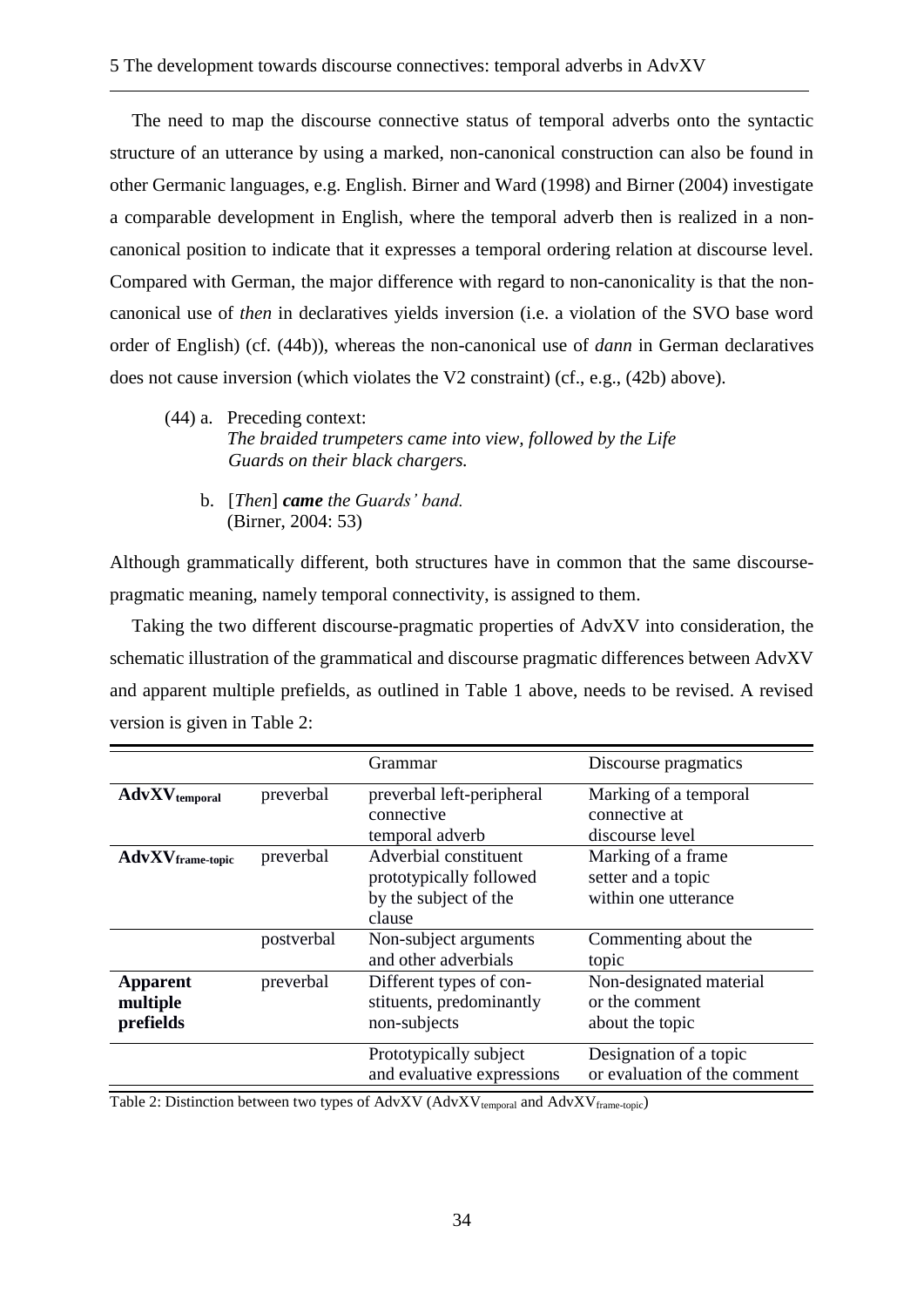#### <span id="page-38-0"></span>**6 Conclusion**

In this paper, I have discussed word order variation in declarative main clauses of spoken German. I have shown that – in contrast to the conventional view conveyed by the reference grammars of German – spoken German displays a type of violation of the V2 constraint where two discrete constituents appear in front of the finite verb. Prototypically it is an adverbial followed by a verb-dependent constituent which is predominantly the subject of the clause but not restricted to it, in short: AdvXV. It is essential to keep in mind that this type of variation, although reported to exist in multiethnic variants of speaking, is not restricted to this kind of linguistic setting, but can be found in spontaneous spoken German in general.

The AdvXV pattern can be distinguished from another type of V2 deviation in contemporary German, the case of apparent multiple prefields. I have shown that the two constructions differ with respect to their grammatical as well as their discourse-pragmatic properties.

In apparent multiple prefields the preverbal domain is the host of several non-subject constituents, and the subject of the clause is realized postverbally. The subject can be accompanied by different evaluative expressions. Pragmatically this pattern is used for the designation of a topic for the subsequent discourse or, in the presence of evaluative material, for the evaluation of a given comment on an already established topic.

In the AdvXV construction the subject is prototypically part of the preverbal domain and preceded by an adverbial constituent. Pragmatically, AdvXV is used to mark two different types of discourse-pragmatic constructions, AdvXV<sub>frame-topic</sub> and AdvXV<sub>temporal</sub>. The first construction allows for a transparent mapping of information structure onto the syntactic structure of a single utterance. That is, it allows for the simultaneous marking of a frame setter and a topic. The second type of AdvXV is used for the syntactic marking of a temporal connective at discourse level. Rather than framing one single utterance, the discourse connective links two relational propositions. These two different types of AdvXV constructions are dependent on the lexical material that is inserted into the Adv-slot. For both types of AdvXV I have shown that correlates can be detected in earlier stages of German (Middle Low German and Early New High German).

The conducted study points to the importance of spoken German in the investigation of synchronic word order variation in declarative main clauses. It emphasizes the relevance of discourse-pragmatics principles for the syntactic structure of spoken utterances. In demonstrating the grammatical and discourse-pragmatic properties of AdvXV as an instance of V3 this study sheds new light on the investigation and discussion of the V2 property of German.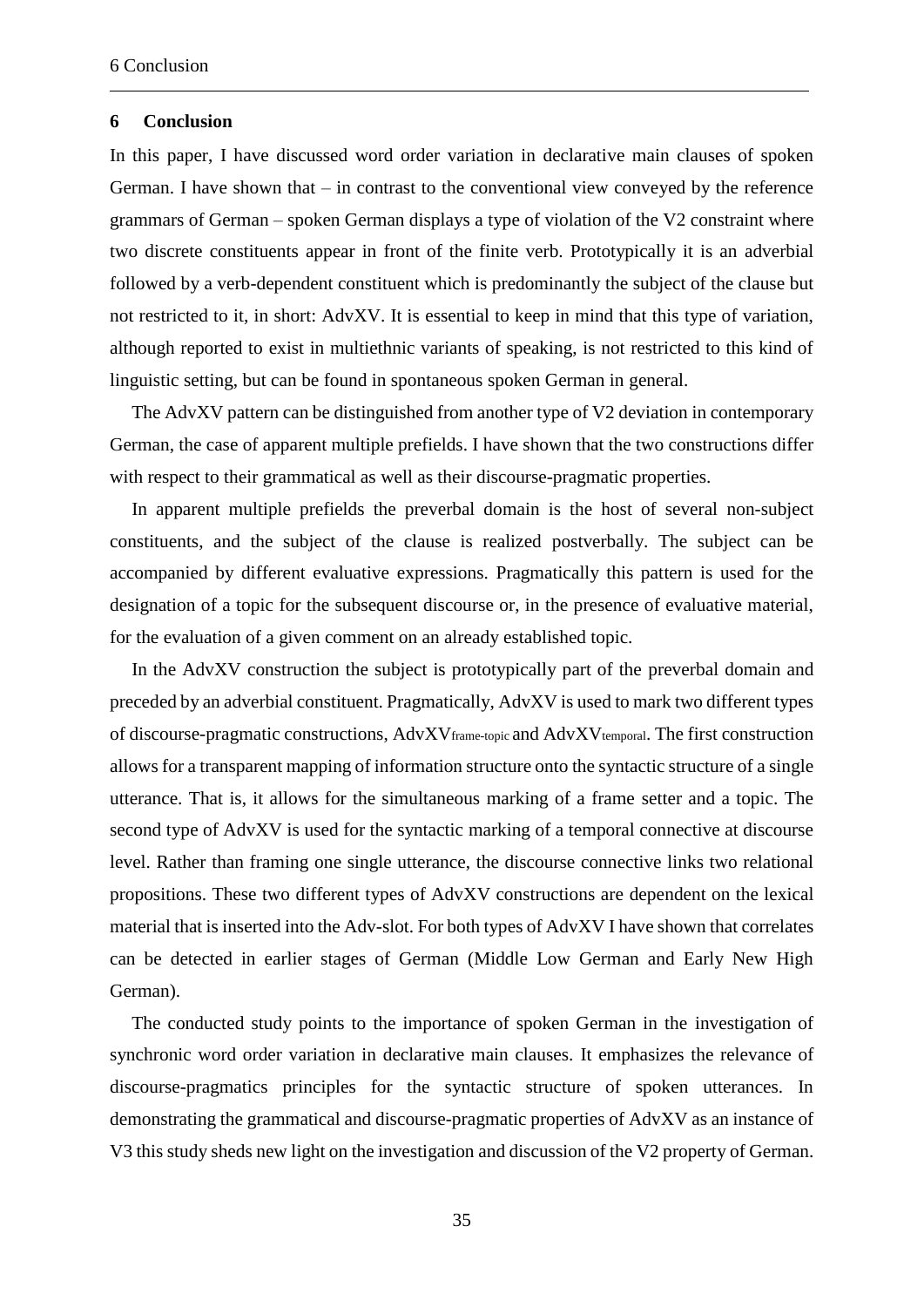Further it highlights a potential relationship between synchronic and diachronic word order variation.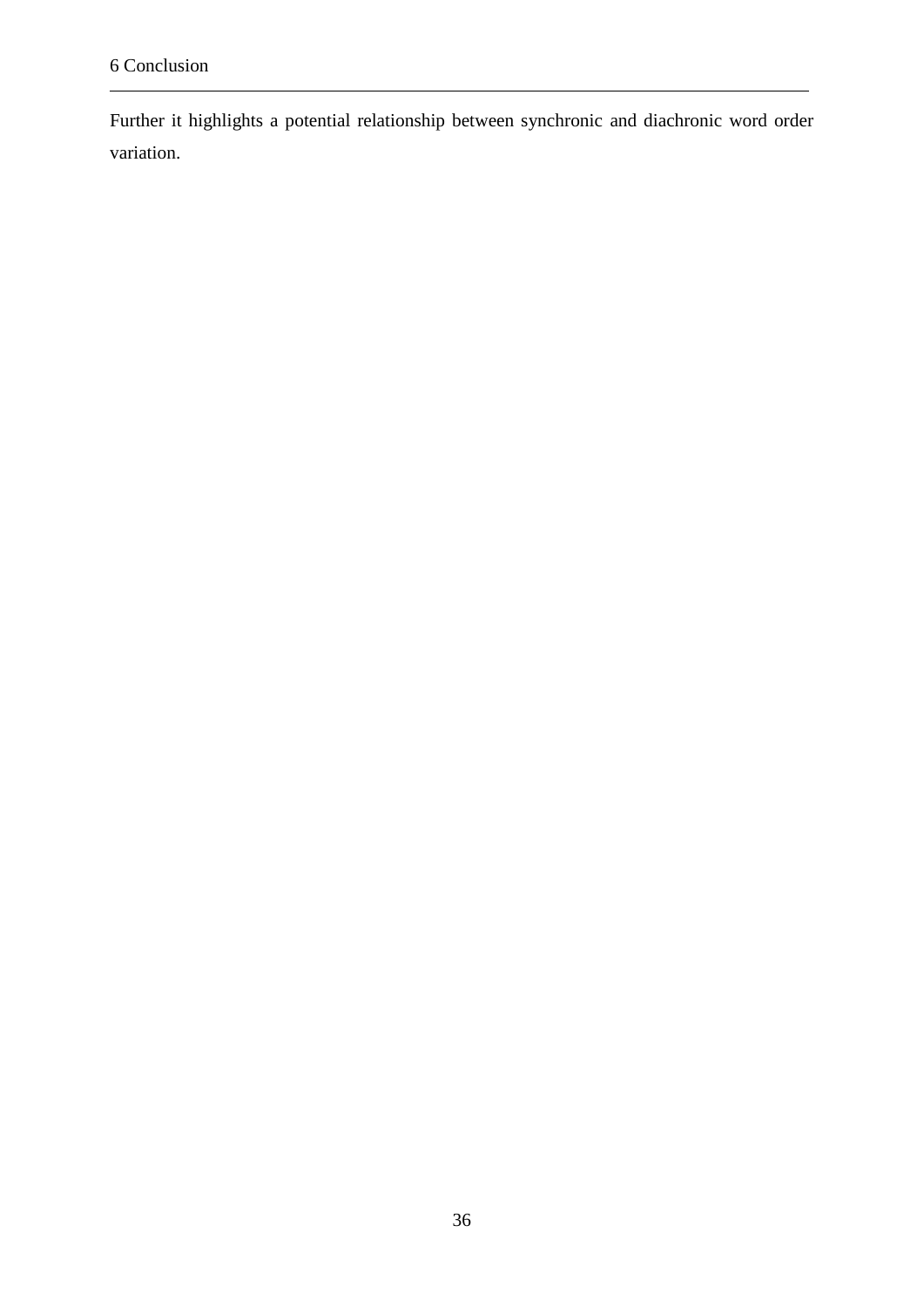#### <span id="page-40-0"></span>**References**

Altmann, Hans (1981). *Formen der Herausstellung im Deutschen*. Tübingen: Niemeyer.

- Auer, Peter (1991). Vom Ende deutscher Sätze. *Zeitschrift für germanistische Linguistik, 19*: S. 139–157.
- Auer, Peter (1996). The pre-front position in spoken German and ist relevance as a grammaticalization position. *Pragmatics, 6*: S. 295–322.
- Auer, Peter (1997). Formen und Funktionen der Vor-Vorfeldbesetzung im gesprochenen Deutsch. In: P. Schlobinski (Ed.), *Syntax des gesprochenen Deutsch*. Opladen: Westdeutscher Verlag. S. 55–91.
- Auer, Peter & Susanne Günthner (2005). Die Entstehung von Diskursmarkern im Deutschen ein Fall von Grammatikalisierung? In: T. Leuschner, T. Mortelmans & S. De Groodt (Eds.), *Grammatikalisierung im Deutschen*. Berlin & New York: de Gruyter. S. 335–362.
- Averintseva-Klisch, Maria (2009). *Rechte Satzperipherie im Diskurs. Die NP-Rechtsversetzung im Deutschen*. Tübingen: Stauffenburg.
- Benincà, Paola & Cecilia Poletto (2004). Topic, focus and V2: Defining the CP sublayers. In: L. Rizzi (Ed.), *The Structure of CP and IP.* New York: Oxford University Press. S. 52–75.
- Bierwisch, Manfred (1963). *Grammatik des deutschen Verbs*. Berlin: Akademie-Verlag.
- Bildhauer, Felix (2011). Mehrfache Vorfeldbesetzung und Informationsstruktur. Eine Bestandsaufnahme*. Deutsche Sprache, 11*: 362–379.
- Bildhauer, Felix & Philippa Cook (2010). German multiple fronting and expected topic-hood. In S. Müller (Ed.), *Proceedings of the HPSG10 Conference.* Stanford: CSLI Publications. S. 68–79.
- Birner, Betty J. (2004). Discourse functions at the periphery. Noncanonical word order in English. In: B. Shaer, W. Frey & C. Maienborn (Eds.), *Proceedings of the Dislocated Elements Workshop*. ZAS Berlin, November 2003. Berlin: ZAS (= ZAS Papers in Linguistics 35). S. 41–62.
- Birner, Betty J. & Gregory Ward (1998). *Information status and noncanonical word order in English*. Amsterdam & Philadelphia: Benjamins.
- Blakemore, Diane (1987). *Semantic constraints on relevance*. Oxford: Blackwell.
- Chafe, Wallace L. (1976). Givenness, contrastiveness, definiteness, subjects, topics, and point of view. In: C. N. Li (Ed.), *Subject and topic*. New York: Academic Press. S. 27–55.
- Clahsen, Harald (1984). The acquisition of German word order: A test case for cognitive approaches to L2 development. In: R. W. Andersen (Ed.), *Second languages. A crosslinguistic perspective.* Rowley, MA: Newbury House. S. 219–242.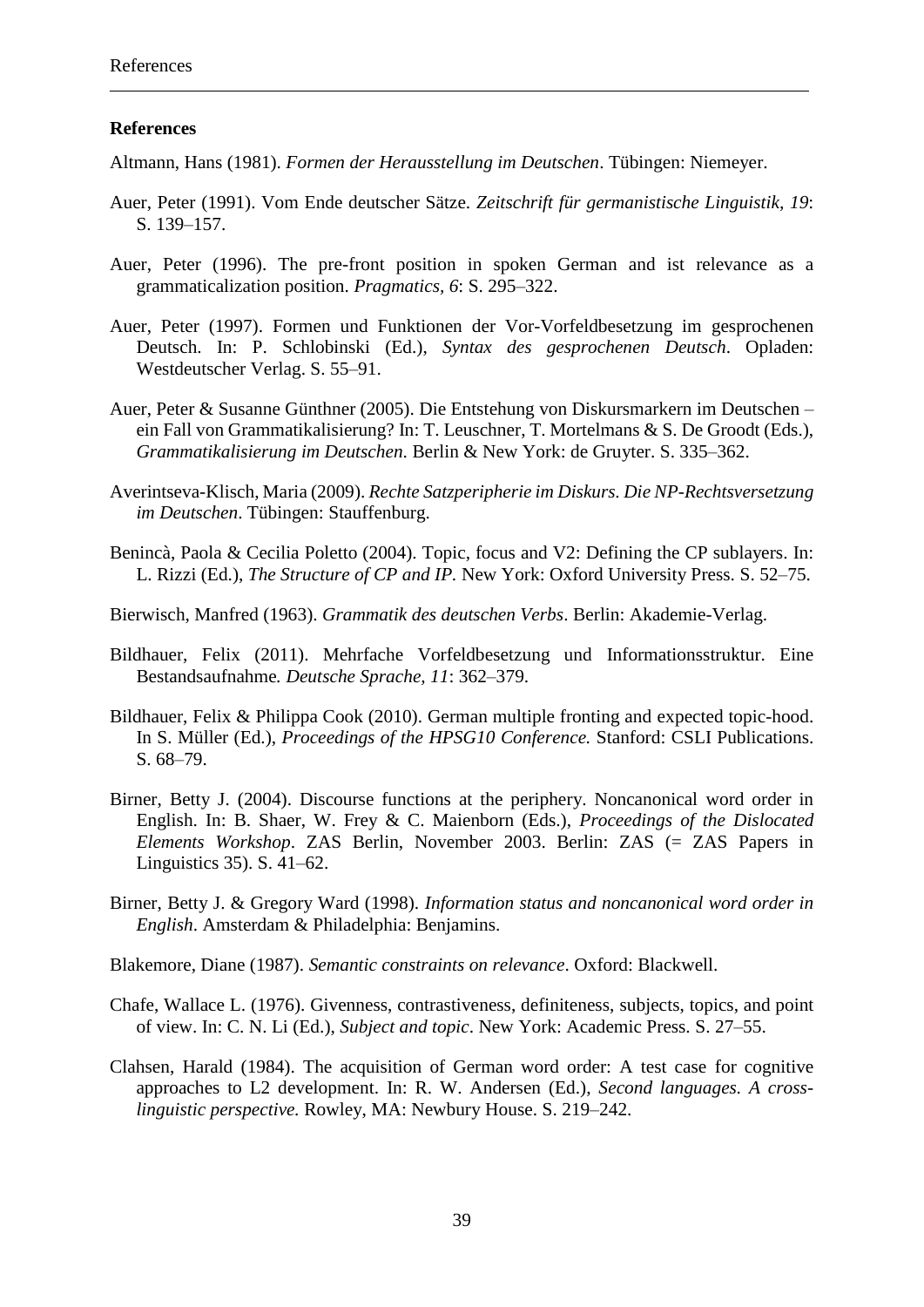- Drach, Erich (1937, 1963<sup>4</sup>). *Grundgedanken der deutschen Satzlehre*. Frankfurt am Main: Diesterweg.
- Duden (2005). *Die Grammatik. Herausgegeben von der Dudenredaktion*. Mannheim: Dudenverlag.
- Eisenberg, Peter (1999). *Grundriss der deutschen Sprache. Band 2: Der Satz*. Stuttgart & Weimar: Metzler.
- Engel, Ulrich (1970). Regeln zur Wortstellung. In: Ulrich Engel (Ed.): *Forschungsberichte des Instituts* für *deutsche Sprache, 5*: S. 9–148.
- Ernst, Thomas (2007). On the role of semantics in a theory of adverb syntax*. Lingua, 117*: S. 1008–1033.
- Fraser, Bruce (1990). An approach to discourse markers. *Journal of Pragmatics, 14*: S. 383– 195.
- Fraser, Bruce (1999). What are discourse markers? *Journal of Pragmatics, 31: S.* 931–952.
- Freywald, Ulrike, Katharina Mayr, Tiner Özçelik & Heike Wiese (2011). Kiezdeutsch as a multiethnolect. In: F. Kern & M. Selting (Eds.), *Ethnic styles of speaking in European metropolitan areas.* Amsterdam & Philadelphia: Benjamins. S. 43–75.
- Freywald, Ulrike, Leonie Cornips, Natalia Ganuza, Ingvild Nistov & Toril Opsahl (2015). Beyond verb second – a matter of novel information-structural effects? Evidence from Norwegian, Swedish, German and Dutch. In: J. Nortier & B. A. Svendsen (Eds.), *Language, youth and identity in the 21st century*. Cambridge: Cambridge University Press. S. 73–92.
- Grohmann, Kleanthes K. (2003). *Prolific domains. On the anti-locality of movement dependencies.* Amsterdam & Philadelphia: Benjamins.
- Hockett, Charles F. (1958). *A course in modern linguistics*. New York: McMillan.
- Imo, Wolfgang (2011). Ad hoc-Produktion oder Konstruktion? Verfestigungstendenzen bei Inkrement-Strukturen im gesprochenen Deutsch. In: A. Lasch & A. Ziem (Eds.), *Konstruktionsgrammatik III. Aktuelle Fragen und Lösungsansätze*. Tübingen: Stauffenburg. S. 239–254.
- Jackendoff, Ray (1972). *Semantic interpretation in Generative Grammar*. Cambridge, Mass.: MIT Press.
- Jacobs, Joachim (2001). The dimensions of topic-comment. *Linguistics, 39*: S. 641–681.
- Koch, Peter & Wulf Oesterreicher (1994). Schriftlichkeit und Sprache. In: H. Günther & O. Ludwig (Eds.), *Writing and its use. An interdisciplinary handbook of international research* [Handbooks of Linguistics and Communication Science, 10.1]. Berlin & New York: de Gruyter. S. 587–604.
- Krifka, Manfred (2008). Basic notions of information structure. *Acta Linguistica Hungarica, 55*: S. 243–276.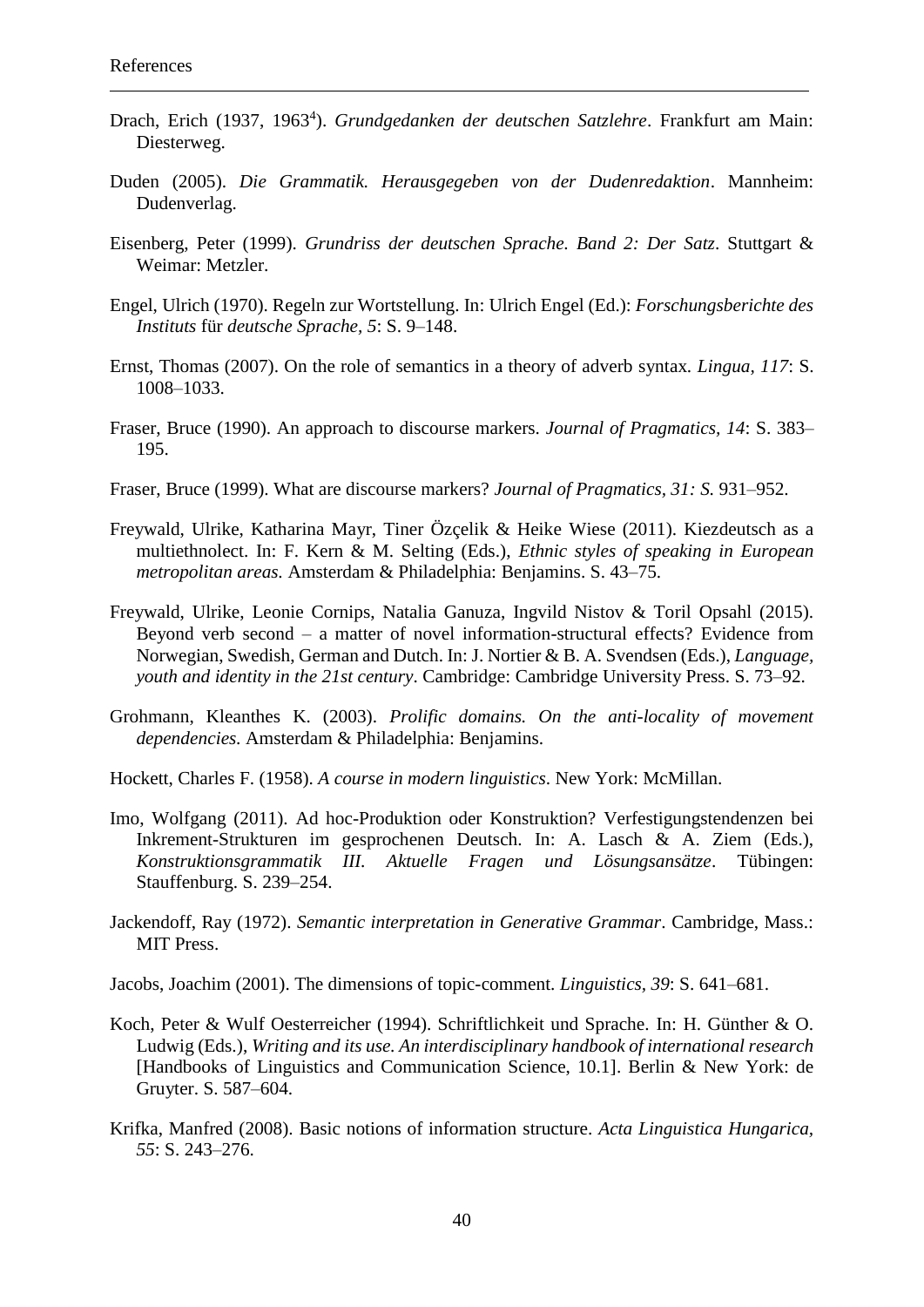- Maienborn, Claudia (2001). On the position and interpretation of locative modifiers. Natural *Language Semantics, 9*: S. 191–240.
- Mann, William C. & Sandra A. Thompson (1986). Relational propositions in discourse. *Discourse Processes, 9:* S. 57–90.
- Meisel, Jürgen M., Harald Clahsen & Manfred Pienemann (1981). On determining developmental stages in natural second language acquisition. *Studies in Second Language Acquisition, 3*: S. 109–135.
- Molnár, Valéria (1993). Zur Pragmatik und Grammatik des Topik-Begriffes. In: M. Reis (Ed.), *Wortstellung und Informationsstruktur*. Tübingen: Niemeyer. S. 155–202.
- Müller, Stefan (2003). Mehrfache Vorfeldbesetzung. *Deutsche Sprache, 31*: S. 29 –62.
- Müller, Stefan (2005a). Zur Analyse der scheinbar mehrfachen Vorfeldbesetzung. *Linguistische Berichte, 203:* S. 297–330.
- Müller, Stefan (2005b). Zur Analyse scheinbarer V3-Sätze. In: F. J. d'Avis, (Ed.), Deutsche *Syntax. Empirie und Theorie.* Göteborg: Acta Universitatis Gothoburgensis. S. 173–194.
- Müller, Stefan, Philippa Cook & Felix Bildhauer (2012). Beschränkungen für die scheinbar mehrfache Vorfeldbesetzung. In: C. Cortès (Ed.), *Satzeröffnung. Formen, Funktionen, Strategien.* Tübingen: Stauffenburg. S. 113–128.
- Pasch, Renate, Ursula Brauße, Eva Breindl & Ulrich Hermann Waßner (2003). Handbuch der deutschen Konnektoren. Linguistische Grundlagen der Beschreibung und syntaktische Merkmale der deutschen Satzverknüpfer (Konjunktionen, Satzadverbien und Partikeln). Berlin & New York: de Gruyter.
- Petrova, Svetlana (2012). Multiple XP-fronting in Middle Low German root clauses. *Journal of Comparative Germanic Linguistics, 15*: S. 157–188.
- Pienemann, Manfred (2005). An introduction to Processability Theory. In: M. Pienemann (Ed.), *Cross-linguistic aspects of Processability Theory*. Amsterdam & Philadelphia: Benjamins. S. 1–60.
- Redeker, Gisela (1990). Ideational and pragmatic markers of discourse structure. *Journal of Pragmatics, 14*: S. 367–381.
- Reinhart, Tanya (1981). Pragmatics and linguistics. An analysis of sentence topics. *Philosophica, 27*: S. 53–94.
- Rizzi, Luigi (1997). The fine structure of the left periphery. In: L. Haegeman (Ed.), *Elements of grammar. Handbook of generative syntax.* Dordrecht: Kluwer. S. 281–337.
- Roßdeutscher, Antje & Christiane von Stutterheim (2006). Semantische und pragmatische Prinzipien der Positionierung von dann. *Linguistische Berichte, 205*: S. 29–60.
- Rouchota, Villy (1996). Discourse connectives: what do they link? UCL Working Papers in *Linguistics, 8*: S. 1–15.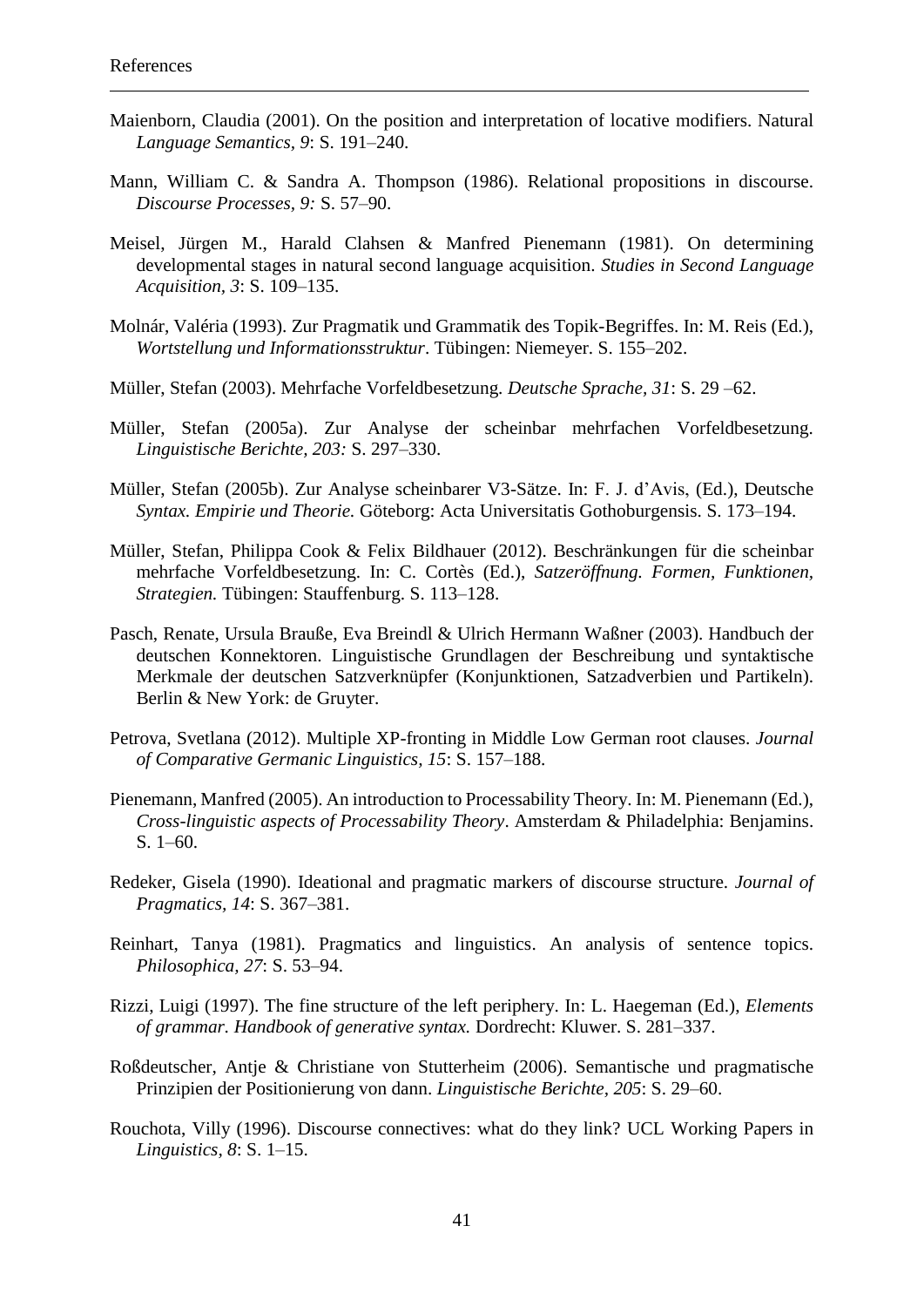- Schäfer, Roland & Felix Bildhauer (2012). Building large corpora from the web using a new efficient tool chain. In: N. Calzolari, K. Choukri, T. T. Declerck, M. U. Dogan, B. Maegaard, J. Mariani, J. Odijk & P. Stelios (Eds.), *Proceedings of the eighth International Conference on Language Resources and Evaluation (LREC 2012).* Istanbul, ELRA. S. 486– 493.
- Schiffrin, Deborah (1988). *Discourse markers*. Cambridge: Cambridge University Press.
- Speyer, Augustin (2008). Doppelte Vorfeldbesetzung im heutigen Deutsch und im Frühneuhochdeutschen. *Linguistische Berichte, 216*: S. 455–485.
- Stegmann, Rosmary, Heike Telljohann & Erhard W. Hinrichs (2000). Stylebook for the German Treebank in VERBMOBIL. *Verbmobil Report 239*. University of Tübingen.
- Taboada, Maite (2006). Discourse markers as signals (or not) of rhetorical relations. *Journal of Pragmatics, 38*: S. 567–592.
- Traugott, Elizabeth C. (1995). The role of the development of discourse markers in a theory of grammaticalization. Paper presented at ICHL XII, Manchester.
- Traugott, Elizabeth C. (1997). The discourse connective 'after all'. A historical pragmatic account. Paper presented at the ICL, Paris.
- Vinckel, Hélène (2006). *Die diskursstrategische Bedeutung des Nachfelds im Deutschen. Eine Untersuchung anhand politischer Reden der Gegenwartssprache*. Wiesbaden: Deutscher Universitäts-Verlag.
- Wiese, Heike (2006). "Ich mach dich Messer" Grammatische Produktivität in Kiez-Sprache ('Kanak Sprak'). *Linguistische Berichte, 207:* S. 245–273.
- Wiese, Heike (2009). Grammatical innovation in multiethnic urban Europe. New linguistic practices among adolescents. *Lingua, 119:* S. 782–806.
- Wiese, Heike (2011a). The role of information structure in linguistic variation: Evidence from a German multiethnolect. In F. Gregersen, J. K. Parrott & P. Quist (Eds.), *Language variation – European perspectives III. Selected papers from ICLaVE 5, Copenhagen*. Amsterdam & Philadelphia: Benjamins. S. 83–96.
- Wiese, Heike (2011b). So as a focus marker in German. *Linguistics, 49*: S. 991–1039.
- Wiese, Heike (2012): *Kiezdeutsch. Ein neuer Dialekt entsteht*. München: Beck.
- Wiese, Heike, Ulrike Freywald & Katharina Mayr (2009). Kiezdeutsch as a test case for the interaction between grammar and information structure. Potsdam: Universitätsverlag Potsdam. URL: [http://pub.ub.unipotsdam.](http://pub.ub.unipotsdam/)de/volltexte/2009/3837/.
- Wiese, Heike, Ulrike Freywald, Sören Schalowski & Katharina Mayr (2012). Das KiezDeutsch-Korpus. Spontansprachliche Daten Jugendlicher aus urbanen Wohngebieten. *Deutsche Sprache, 40*: S. 97–123.